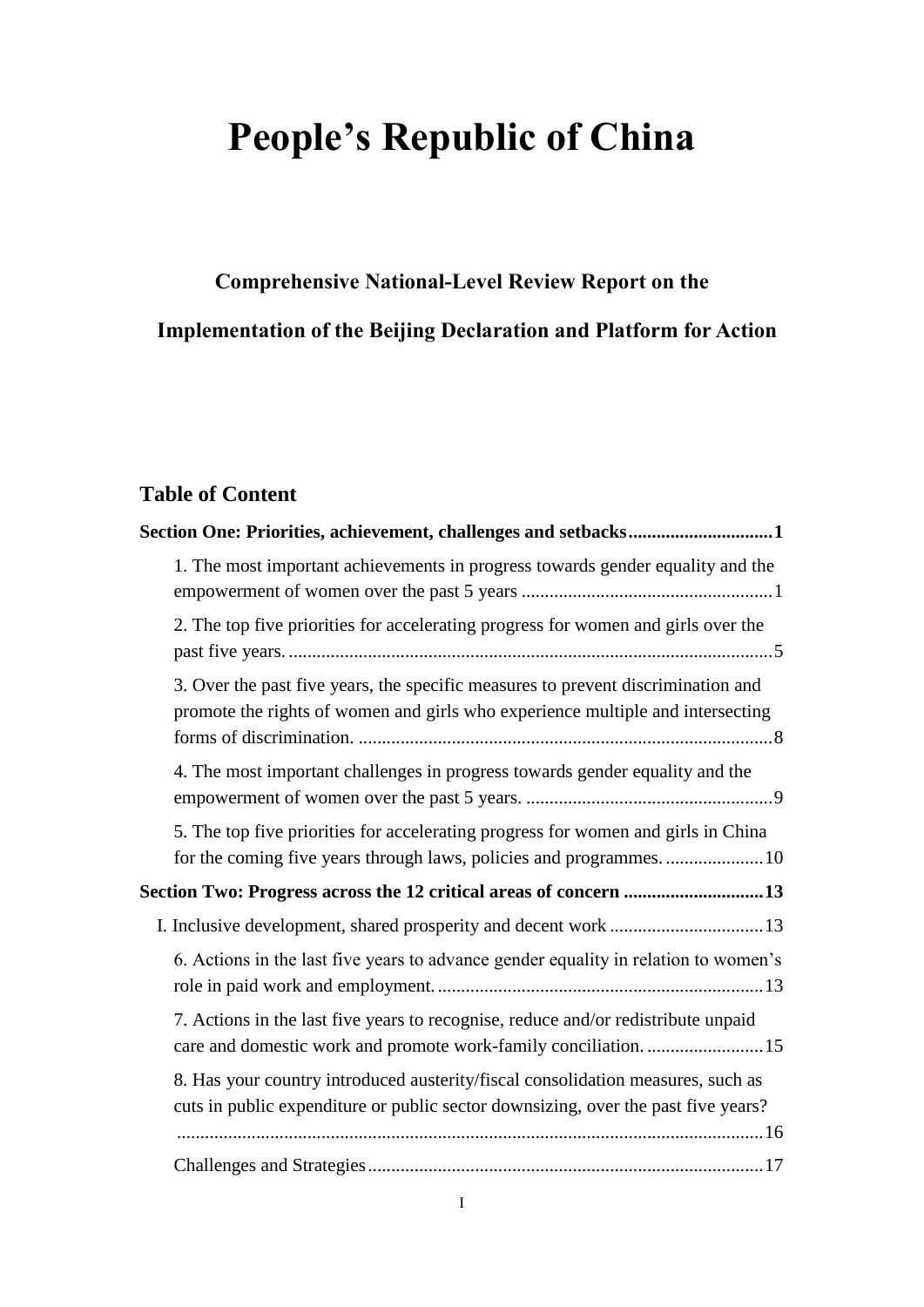| 9. Actions in the last five years to reduce/eradicate poverty among women and                                                                                                                                                    |  |
|----------------------------------------------------------------------------------------------------------------------------------------------------------------------------------------------------------------------------------|--|
| 10. Actions in the last five years to improve access to social protection for                                                                                                                                                    |  |
| 11. Actions in the last five years to improve health outcomes for women and girls                                                                                                                                                |  |
| 12. Actions in the last five years to improve education outcomes and skills for                                                                                                                                                  |  |
|                                                                                                                                                                                                                                  |  |
|                                                                                                                                                                                                                                  |  |
| 13. In the last five years, the forms of violence against women and girls                                                                                                                                                        |  |
| 14. Actions prioritised in the last five years to address violence against women                                                                                                                                                 |  |
| 15. Strategies used in the last five years to prevent violence against women and                                                                                                                                                 |  |
| 16. Actions in the last five years to prevent and respond to violence against                                                                                                                                                    |  |
| 17. Actions in the last five years to address the portrayal of women and girls,                                                                                                                                                  |  |
| 18. Actions in the last five years specifically tailored to address violence against                                                                                                                                             |  |
| specific groups of women facing multiple forms of discrimination32                                                                                                                                                               |  |
|                                                                                                                                                                                                                                  |  |
| IV. Participation, accountability and gender-responsive institutions34                                                                                                                                                           |  |
| 19. Actions and measures in the last five years to promote women's participation                                                                                                                                                 |  |
| 20. Actions in the last five years to increase women's access to expression and                                                                                                                                                  |  |
| 21. Do you track the proportion of the national budget that is invested in the<br>promotion of gender equality and the empowerment of women?37                                                                                   |  |
| 22. As a donor country, does your country track the proportion of official<br>development assistance (ODA) that is invested in the promotion of gender<br>equality and the empowerment of women (gender-responsive budgeting)?38 |  |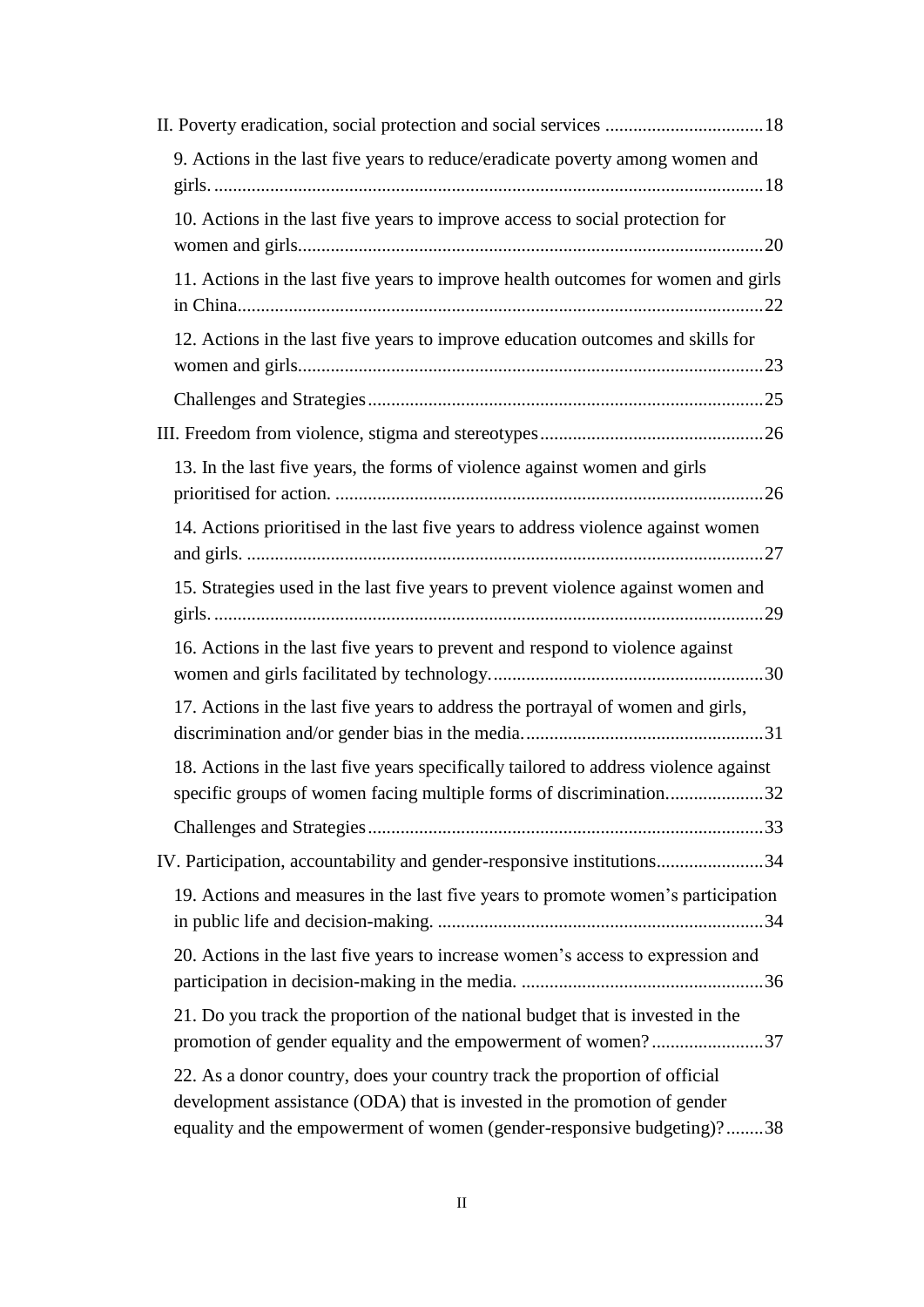| 23. Does your country have a valid national strategy or action plan for gender                                                                                                                                                                                                                                                   |
|----------------------------------------------------------------------------------------------------------------------------------------------------------------------------------------------------------------------------------------------------------------------------------------------------------------------------------|
| 24. Does your country have an action plan and timeline for implementation of the<br>recommendations of the Committee on the Elimination of Discrimination against<br>Women (if a State party), or of the recommendations of the Universal Periodic<br>Review or other United Nations human rights mechanisms that address gender |
| 25. Is there a national human rights institution in your country?41                                                                                                                                                                                                                                                              |
|                                                                                                                                                                                                                                                                                                                                  |
|                                                                                                                                                                                                                                                                                                                                  |
| 26. Actions in the last five years to build and sustain peace, promote peaceful and<br>inclusive societies for sustainable development and implement the women, peace                                                                                                                                                            |
| 27. Actions in the last five years to increase the leadership, representation and<br>participation of women in conflict prevention, resolution, peacebuilding,<br>humanitarian action and crisis response, at decision-making levels in situations of                                                                            |
| 28. Actions in the last five years to enhance judicial and non-judicial<br>accountability for violations of international humanitarian law and violations of<br>the human rights of women and girls in situations of armed and other conflicts or                                                                                |
| 29. Actions in the last five years to eliminate discrimination against and                                                                                                                                                                                                                                                       |
|                                                                                                                                                                                                                                                                                                                                  |
| VI. Environmental conservation, protection and rehabilitation 47                                                                                                                                                                                                                                                                 |
| 30. Actions in the last five years to integrate gender perspectives and concerns                                                                                                                                                                                                                                                 |
| 31. Actions in the last five years to integrate gender perspectives into policies and<br>programmes for disaster risk reduction, climate resilience and mitigation49                                                                                                                                                             |
|                                                                                                                                                                                                                                                                                                                                  |
|                                                                                                                                                                                                                                                                                                                                  |
| 32. What is your country's current national machinery for gender equality and the<br>empowerment of women? Please name it and describe its location within                                                                                                                                                                       |
|                                                                                                                                                                                                                                                                                                                                  |
| 33. Is the head of the national machinery a member of the institutional process                                                                                                                                                                                                                                                  |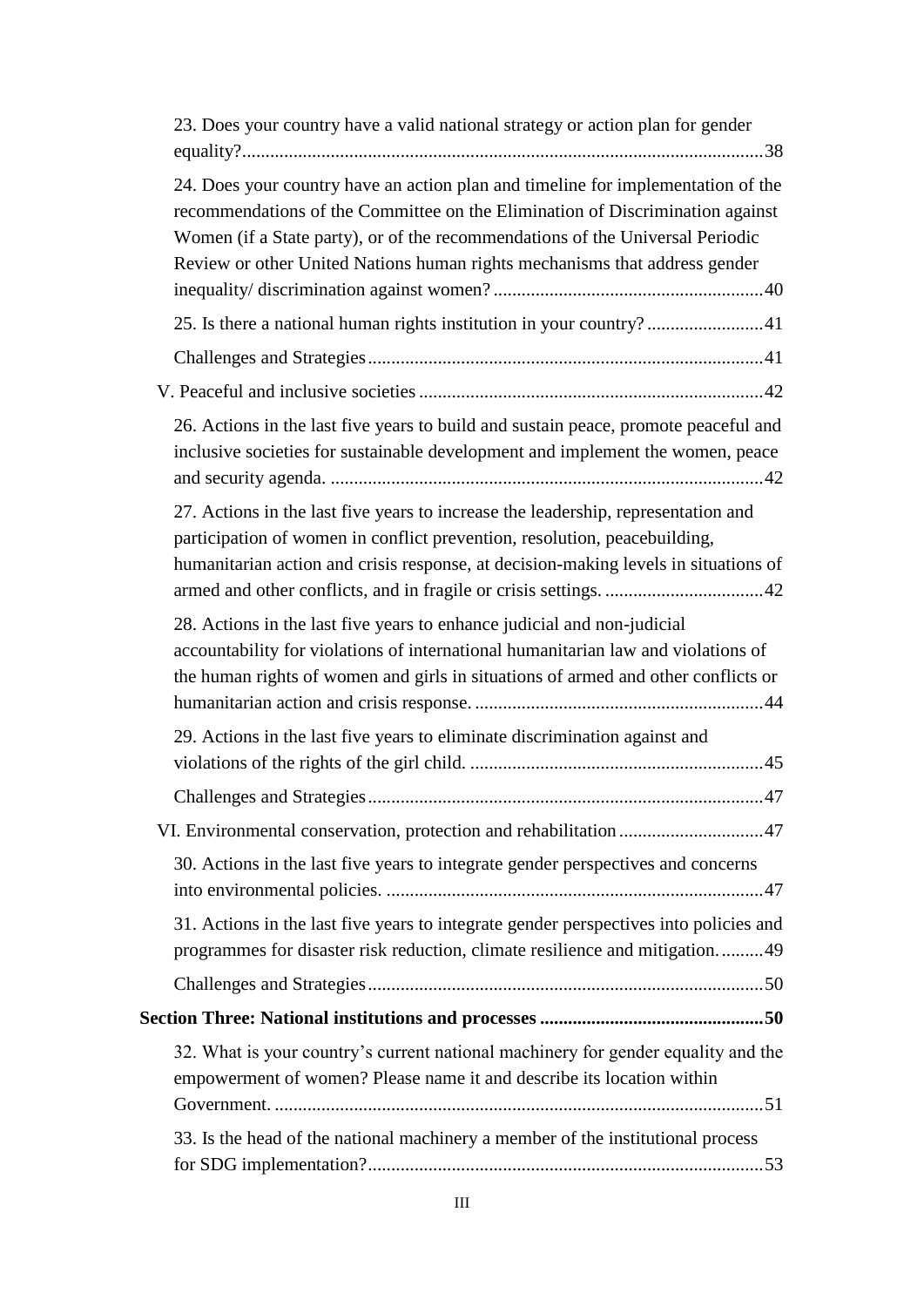|                                                                    | 34. Are there formal mechanisms in place for different stakeholders to participate<br>in the implementation and monitoring of the Beijing Declaration and Platform for |  |  |
|--------------------------------------------------------------------|------------------------------------------------------------------------------------------------------------------------------------------------------------------------|--|--|
|                                                                    | 35. Is gender equality and the empowerment of all women and girls included as a<br>key priority in the national plan/strategy for SDG implementation?55                |  |  |
| Section Four: Data and statistics ………………………………………………………………………………56 |                                                                                                                                                                        |  |  |
|                                                                    | 36. What are the top three areas in which your country has made most progress<br>over the past five years when it comes to gender statistics at the national level? 56 |  |  |
|                                                                    | 37. Out of the following which are your country's top three priorities for                                                                                             |  |  |
|                                                                    | 38. Have you defined a national set of indicators for monitoring progress on the                                                                                       |  |  |
|                                                                    | 39. Has data collection and compilation on SDG 5 indicators and on gender-                                                                                             |  |  |
|                                                                    | 40. Which of the following disaggregations is routinely provided by major                                                                                              |  |  |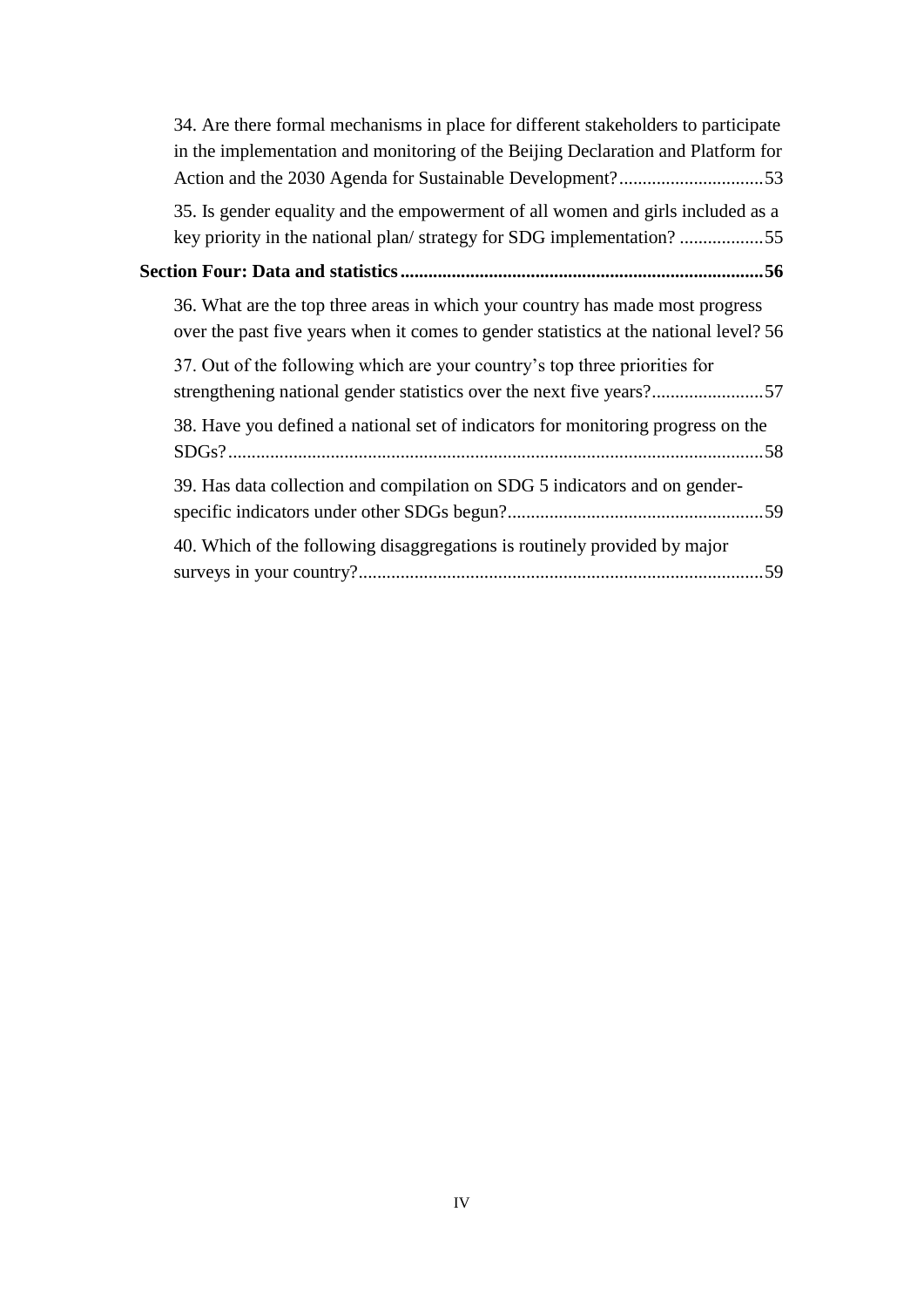The Fourth World Conference on Women held in Beijing in 1995 has an epochmaking historical significance for women's development and gender equality in China. In preparation for this meeting, the Chinese government, government departments and women's federations have carefully summarised China's successful experiences in promoting gender equality and women's development. Also, China has actively absorbed the ideas, policies and effective ways of realising gender equality and empowering women and girls in the international community. China has made full use of the Conference to accelerate the establishment of a national mechanism for the advancement of women. Over the past 25 years, China has adhered to its commitment to the Beijing Declaration and Platform for Action, and consistently promoted gender equality and women's all-round development.

China attaches great importance to commemorating the 25th anniversary of the adoption of the Beijing Declaration and Platform for Action and the fifth anniversary of the adoption of the 2030 Agenda for Sustainable Development and its Sustainable Development Goals. China recognises the documents' key roles in accelerating gender equality and empowering women and girls. Under the coordination of the State Council Working Committee on Women and Children, the governments and relevant departments at all levels, women's federations at all levels, social organisations, academia, and media are involved in this comprehensive review and evaluation at the national level. China seizes this favourable opportunity to strengthen dialogue and exchange, to form synergy, to accelerate social action, to actively address the root causes and disadvantages of gender inequality, to create opportunities for the equal and all-round development of women and girls, and to promote the realisation of substantive gender equality.

#### <span id="page-4-0"></span>**Section One: Priorities, achievement, challenges and setbacks**

## <span id="page-4-1"></span>**1. The most important achievements in progress towards gender equality and the empowerment of women over the past 5 years**

*First, the Communist Party of China (CPC) has strengthened its strong leadership in promoting gender equality and women's development, which has achieved new results.* China is a large country with a population of more than 1.3 billion. The CPC, as the ruling party, has always adhered to the political proposition of gender equality. The Party is the leader in promoting gender equality and women's development in China. "Adhere to the basic state policy of gender equality and guarantee the legitimate rights and interests of women and children" was written into the reports of the 18th and 19th National Congress of the CPC. This principle has become the policy agenda, the concept and strategy of governance in the new era. The "Decision on Comprehensively Advancing Certain Major Issues in Governing the Country by Law" clearly states that it is necessary to improve the laws and regulations on the protection of women's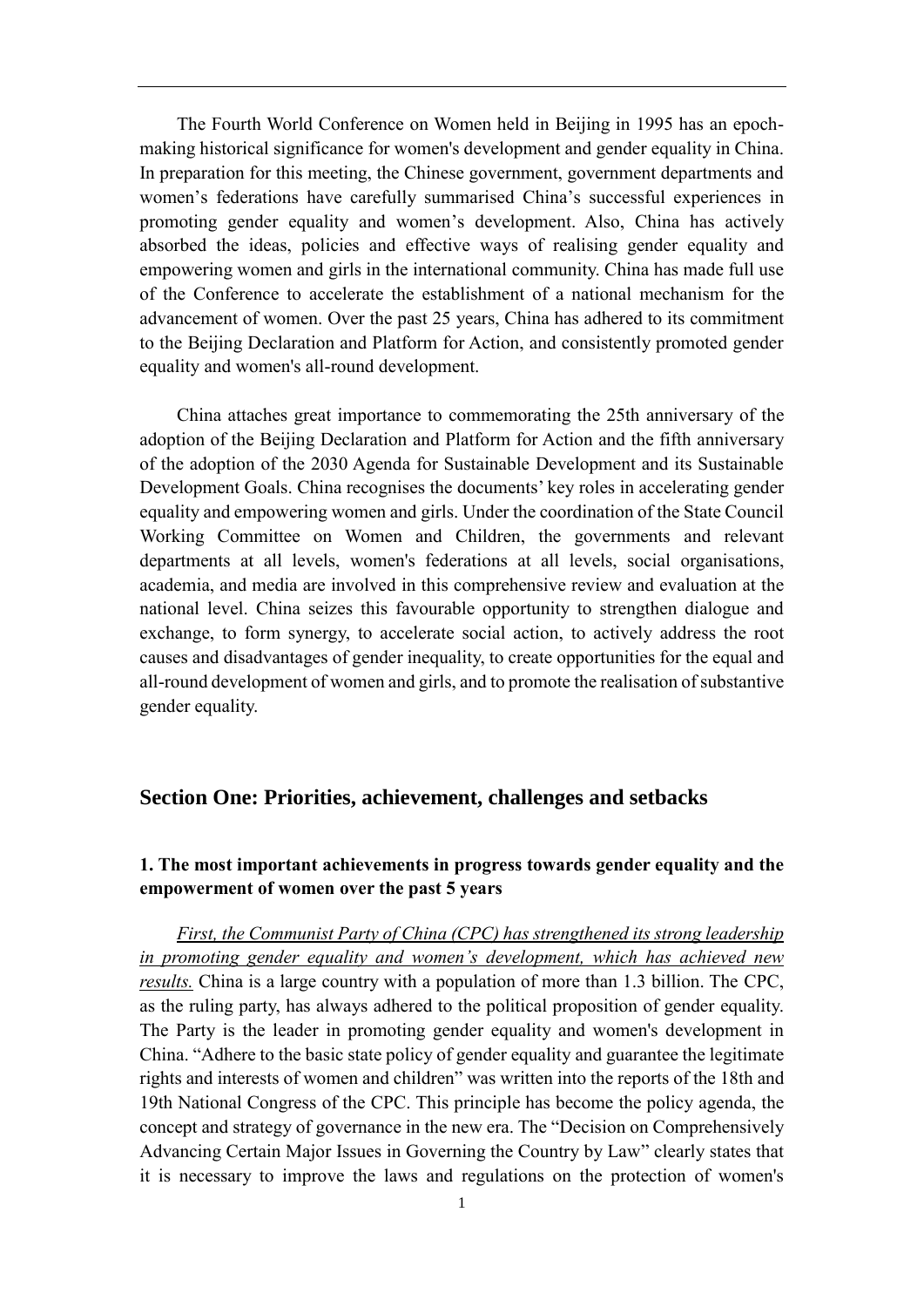legitimate rights and interests.

The Party Central Committee with Comrade Xi Jinping as the core has put forward a series of important expositions to promote gender equality and women's all-round development. It is required to fully consider the differences between the two sexes and the special interests of women during the introduction of laws, policy formulation, planning, and work deployment. Women's equal exercise of democratic rights in accordance with the law, equal participation in economic and social development, and equal enjoyment of reform and development achievements should be ensured. Also, it is required to improve the legal and regulatory system to protect the legitimate rights and interests of women, building a solid legal barrier for promoting gender equality and women's all-round development. The Central Committee calls for closer integration of economic and social development with the promotion of women's overall development, strengthening the epochal character of the cause. These all provide a fundamental basis for China to promote gender equality and women's all-round development in the new era.

In 2015, China and the United Nations successfully hosted the Global Leaders' Meeting on Gender Equality and Women's Empowerment. President Xi Jinping personally presided over and delivered an important speech, profoundly expounding the concept of women's comprehensive development and leading the global process of accelerating women's all-round development. Before the meeting, the Chinese government issued a white paper entitled "China's Gender Equality and Women's Development", demonstrating the brilliant achievements of China's progress towards gender equality and women's development. After the meeting, the Conference on the In-depth Implementation of the Basic State Policy of Gender Equality was held, commemorating the 20th anniversary of the Beijing World Conference on Women. The leaders of the State Council issued an important speech and put forward clear requirements for promoting gender equality and women's development. In 2015, the CPC convened the first Group Work Conference of the Central Party in history, to promote the reform of group work and set the direction for women' development business in the new era. In 2018, the Twelfth National Congress of Women was held to study and deploy the tasks of women's all-round development in the next five years.

*Second, new results have been achieved on laws, regulations and judicial practice for safeguarding the rights and interests of women and children*. "Women's rights and interests are basic human rights. They must be protected by laws and regulations and integrated into national and social rules and norms." President Xi Jinping's speech at the Global Leaders' Meeting on Gender Equality and Women's Empowerment affirmed the importance and national responsibility for safeguarding women's rights and interests.

Since 2014, laws and regulations to protect women's rights and interests, such as the "Anti-Domestic Violence Law" and the "Criminal Law Amendment (IX)", have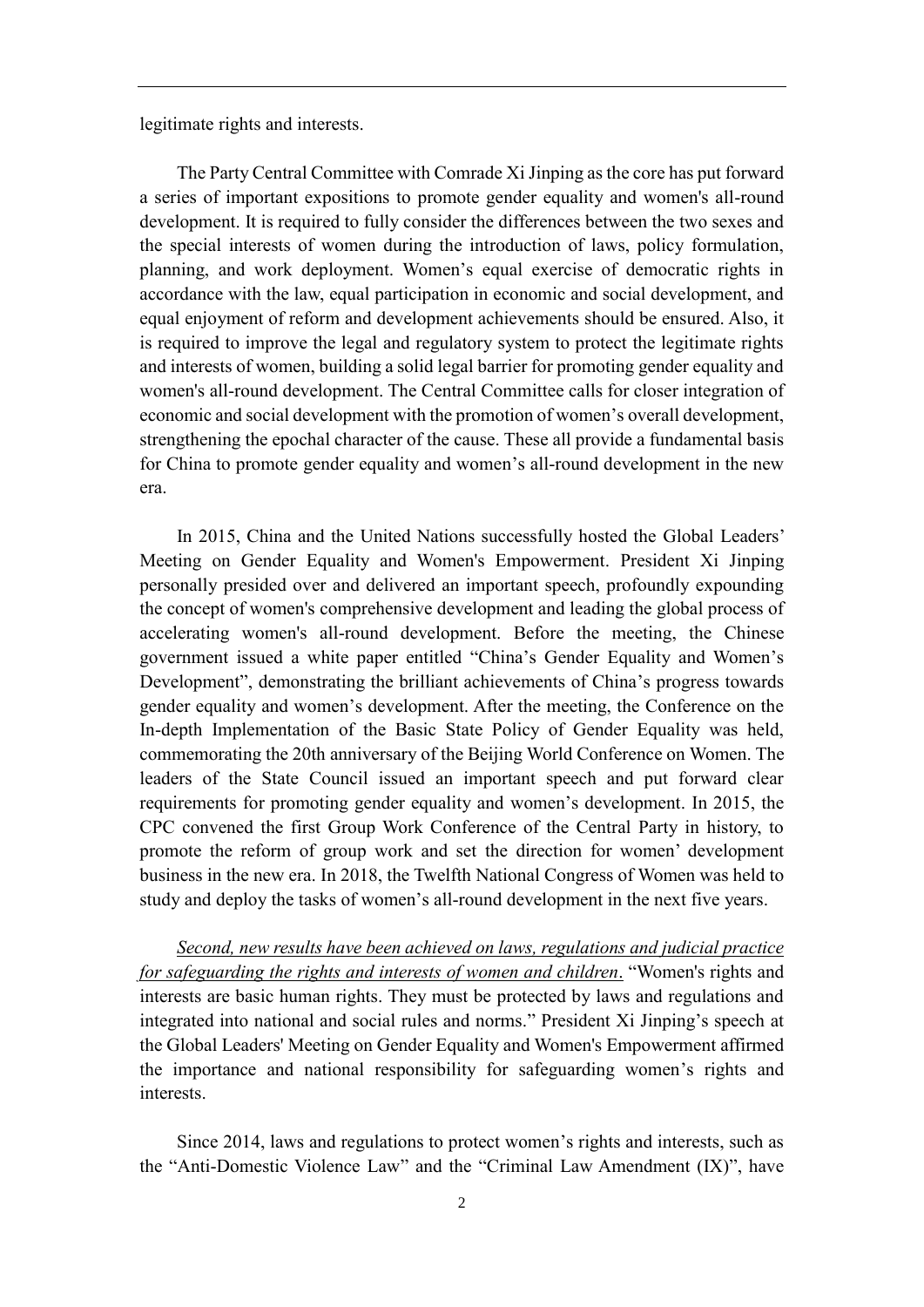been enacted and implemented. The concepts of gender equality and gender justice have been widely practised in all areas of law-based governance. Severe penalties are imposed on crimes against women and girls. The protection of women's and girls' rights are expanded in the aspects of cybersecurity legislation, filing review, administrative enforcement, criminal enforcement and public legal services. China has issued more than ten policy documents, for instance, the "Opinions of the State Council on Strengthening the Welfare Security Work for Children in Difficulties", the "Opinions of the State Council on Strengthening the Care and Protection of Left-behind Children", the "Guiding Opinions on Safeguarding the Relief Work for Victims of Domestic Violence" and the "Interim Regulations on Human Resources Market." A genderresponsive assessment mechanism for regulations and laws has been explored, as a way to advance the process of gender mainstreaming.

*Third, new results have been achieved on the simultaneous implementation of women's development plans and national economic and social development plans/special plans*. In 2016, the Sixth National Conference on Women and Children was held. Premier Li Keqiang made an overall plan for accelerating the development of women and children during the "13th Five-Year Plan" period. He put forward clear requirements. In the same year, the "13th Five-Year Plan for China's National Economic and Social Development" has planned to promote the comprehensive development of women and girls. Also, the national special plans have prioritised the development issues. The goals related to the development of women and children, especially the expansion of the coverage of women's "Two Cancers" screening (breast and cervical cancer) in rural areas, the implementation of "Two Cancers" screening project for urban low-income families in some areas, the expansion of child nutrition improvement project in poor areas, and the promotion of Children's Home in urban and rural communities, are included in the national "13th Five-Year Plan" or its special action plans. The government will incorporate the "Programme for Women's Development (2011-2020)" into economic and social development plans, into the financial budget, into government's civil affairs, and into government's responsibility assessment. Chinese government focuses on solving the difficult problems regarding women's development.

The results of the 2016 national mid-term evaluation show that more than 80% of the main objectives and tasks have been completed ahead of schedule. Tasks have been overfulfilled efficiently and great results have been achieved in seven major development areas, including health, education, participation in decision-making and management, economy, social security, legal protection and environment. The targets of national maternal mortality rate, women's access to education at all levels, and the proportion of women's employment have been realised ahead of schedule. More than ten special plans set clear requirements for the key goals of women and girls' development, for instance, the "National Human Rights Action Plan 2016-2020", the "Population Development Plan 2016-2020", the "Healthy China 2030 Blueprint", the "13th Five-Year Plan on Education", the "13th Five-Year Plan on Civil Affairs", the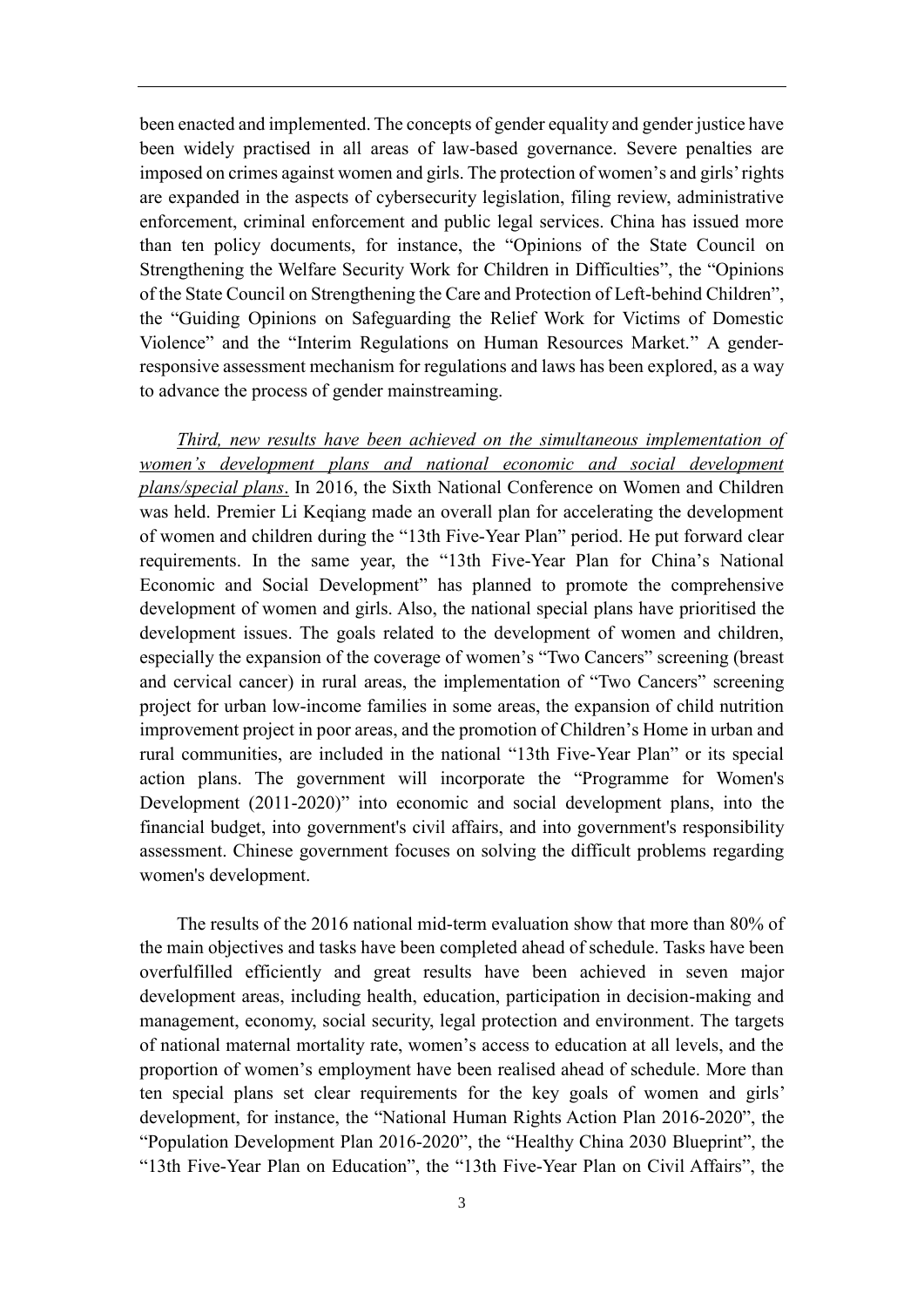"13th Five-Year Plan on Poverty Alleviation", the "Outline of the 13th Five-Year Plan on Strengthening the Well-being of the Disabled", the "Five-Year Plan on Guiding the Promotion of Family Education (2016-2020)", and the "Seventh Five-Year Plan on the Promotion of the Rule of Law." White papers such as the "Progress in Human Rights over the 40 Years of Reform and Opening Up in China", the "Development of China's Public Health as an Essential Element of Human Rights" and the "Progress in China's Human Rights in 2014" have made special reports on the rights of women and children.

*Fourth, new results have been achieved on the Women's Federation's role as a bridge*. The Women's Federations at all levels are organisations for women. As the biggest women's organisation in China, it serves as the bridge and link between the party/government and women. Its fundamental task is to connect and serve women. The basic function is to represent and safeguard women's rights, as well as promote gender equality and women's all-round development. Over the past five years, Women's Federation has closely focused on the overall situation of the party and the country, stayed community- and women-focused, continuously strengthened the mechanism construction, vigorously improved service capabilities, and actively promoted the resolution of outstanding problems in women's development. It has made new contributions to advancing the all-round development of women in China.

In particular, since the reform of the Women's Federation, the organisation has been comprehensively strengthened and the workforce has continued to grow. The outstanding representatives of women from all walks of life have been recruited into the Standing Committee, the Executive Committee and the grassroots work teams. As a result, the Federation's organisational capacity to promote women's development has been enhanced. Focusing on the major arrangements of the Party Central Committee, the Federation has initiated an action plan to promote entrepreneurship and innovation among women. The Federation has accumulated training sessions for more than 5.5 million people, implemented the women's micro-credit loan project, and promoted the employment and self-employment of women. Also, the Women's Federation has initiated an action plan to alleviate poverty among women, helping more than 3.6 million poor women increase their income. The "Two Cancers" free screening and treatment project has been implemented to improve women's reproductive health. The Federation actively participates in the formulation and revision of more than 80 laws, regulations and policies such as the "Anti-Domestic Violence Law" and the "Universal Two-Child Policies". Moreover, the mechanism to prevent and resolve marriage and family disputes has been continuously improved. The judicial interpretation to solve the problem of common debt between husband and wife has been introduced and promoted. The establishment of a mechanism to promote fair employment for women has been explored as well. In February 2019, the All-China Women's Federation, along with nine government departments, issued the "Notice on Further Regulating Recruitment and Promoting Women's Employment", clarifying the criteria for determining gender discrimination in employment, prohibiting the restriction of women's employment based on gender, and providing policy support for further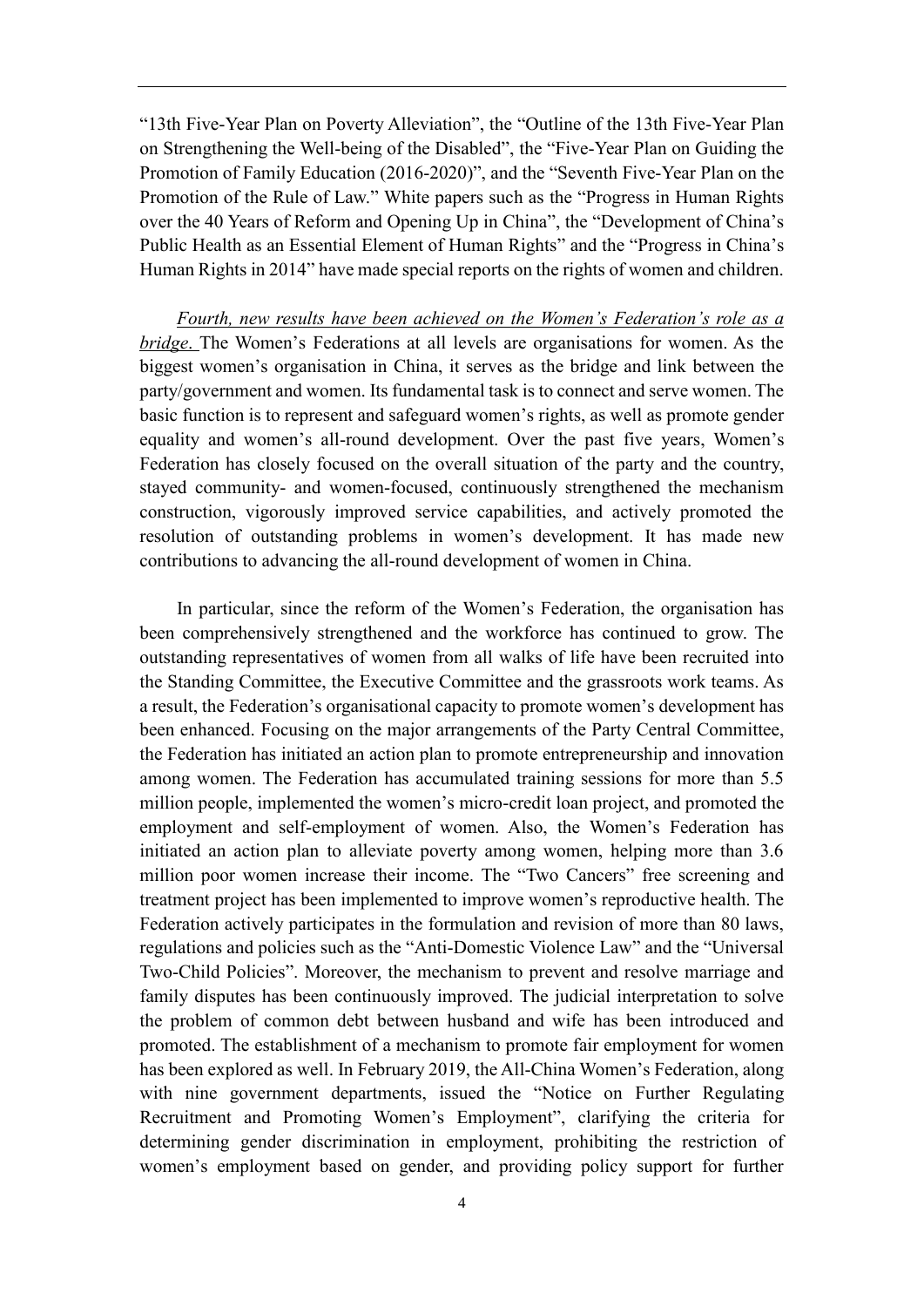guaranteeing women's equal employment rights.

*Fifth, new results have been achieved on optimizing the social and natural environment for the development of women and girls*. China comprehensively uses laws, policies, administration, education, public opinion and other means to promote the implementation of the basic state policy of gender equality. The awareness of gender equality in the whole society is increasingly stronger. Respecting and caring for women and children is becoming a national will and a social virtue.

The book "Implementation of the Basic State Policy of Gender Equality" has been published. It integrates theoretical innovation and case analysis to promote the concept of gender equality. 2400 Party Schools and Schools of Administration at or above the county level incorporate the basic state policy of gender equality into training courses. More than ten thousand primary and secondary schools in 15 provinces (autonomous regions, municipalities) carry out gender equality education. The concept of gender equality is popularised among children. Chinese honour guards have newly added the female soldier's square, representing the national and military image of gender equality. The newly released "Urban Public Toilet Design Standards" in 2016 fully considers the differences between men and women, increasing the ratio of female toilet seats to male's to 3:2. In areas with a large flow of people, the ratio is 2:1. China promotes the construction of maternal and child facilities in public and working places, providing a comfortable environment for pregnant and nursing women.

## <span id="page-8-0"></span>**2. The top five priorities for accelerating progress for women and girls over the past five years.**

*First, poverty eradication*. The eradication of poverty is the ideal that human beings dream of and the basic right of people in all countries to pursue a happy life. Since 2012, China has treated poverty eradication as the bottom-line task and landmark indicator for building a well-off society in an all-round way, comprehensively launching a fight against poverty. The "Development-oriented Poverty Reduction Programme for Rural China (2011-2020)" incorporates women and children as key targets into the national comprehensive poverty alleviation strategy. The "Programme for Women's Development (2011-2020)" prioritises the reduction of women's poverty, supporting poverty alleviation projects and the development of economic entities mainly employing women in poverty. In 2018, the "Guidelines on the Three-Year Action Plan on Poverty Eradication" by the Central Committee of the CPC and the State Council proposes that the cervical and breast cancer screening project in poor areas should be extended to all poverty-stricken counties. Also, the establishment of a caring service system for left-behind elderly, children and women should be accelerated. The targeted poverty alleviation policies, such as promoting microfinance, creating poverty files and assisting women in poor households, have been promulgated. The action plan to alleviate poverty among women promotes the creation of poverty files as well. The plan underlines seven areas of poverty eradication, including determination, capacity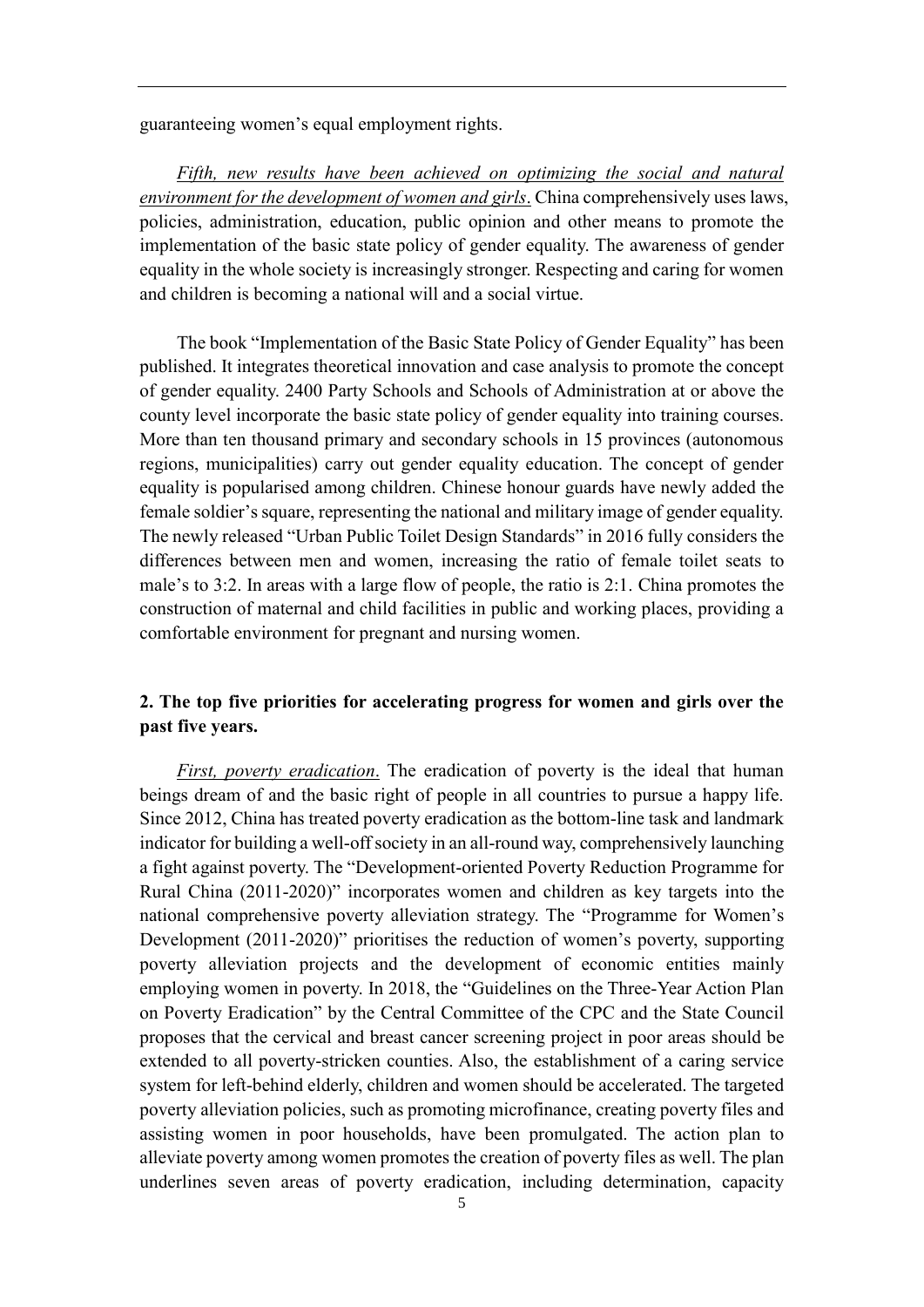building, entrepreneurship, skills, mutual aid, health and philanthropy.

*Second, eliminating violence against women and girls.* Over the past five years, China has revised the criminal law and formulated the anti-domestic violence law applicable to China's national conditions, determined to eliminate violence against women and girls. The process is based on local experiences and top-level design. The "Criminal Law of the People's Republic of China (Amendment IX)", which has been implemented since November 1, 2015, severely punishes the sexual assault against girls. The "Anti-Domestic Violence Law of the People's Republic of China", passed in December 2015, fully demonstrates China's firm and consistent position on respecting and safeguarding human rights and opposing domestic violence. It shows that China is committed to solving the problem. "The state prohibits any form of domestic violence", which strongly declares that domestic violence is not a family dispute, but an illegal act. By the end of 2018, the National People's Court has issued 3, 743 copies of personal safety protection orders. Relevant government departments, judicial organs, and the All-China Women's Federation have established and improved a coordinating mechanism for defusing family conflicts. They have also strengthened the measures for preventing and dealing with domestic abuse. The grassroots self-governing, community-based organisations rely on grid management to prevent and deal with domestic violence. Social organisations are actively involved in anti-domestic violence work. A total of 247 supporting laws and policy documents have been published in 24 provinces, autonomous regions and municipalities across the country to implement the Anti-Domestic Violence Law.

*Third, quality education for women and girls.* Since 2014, the education department has earnestly implemented the basic state policy of gender equality, continuously promoting education equity and guaranteeing women and girls' right to education. The "Opinions on the Implementation of the Third Pre-school Education Action Plan" has been issued to ensure equal opportunities for boys and girls to enter kindergarten. In 2017, the national three-year pre-school gross enrolment rate (including girls) reached 79.6%. The gender gap has been basically eliminated during the period of compulsory education. The net enrolment rate of primary school-age girls was 99.9%, which was basically the same as that of boys. The national nine-year compulsory education rate (including girls) was 93.8%, while the national high school gross enrolment rate was 88.3%. The gender gap in high school education has been narrowed. Female students account for more than half of the total in higher education. In 2017, the proportion of female students in universities and colleges was 52.54%. Also, female represented 52% of all studying overseas sponsored by the government, exceeding the male counterparts.

*Fourth, comprehensively promoting the development of health issues for women and children.* The "13th Five-Year Plan for China's National Economic and Social Development", the "Healthy China 2030 Blueprint", the "13th Five-Year Plan on Health (2016-2020)" have made the safety and health of maternal and infant an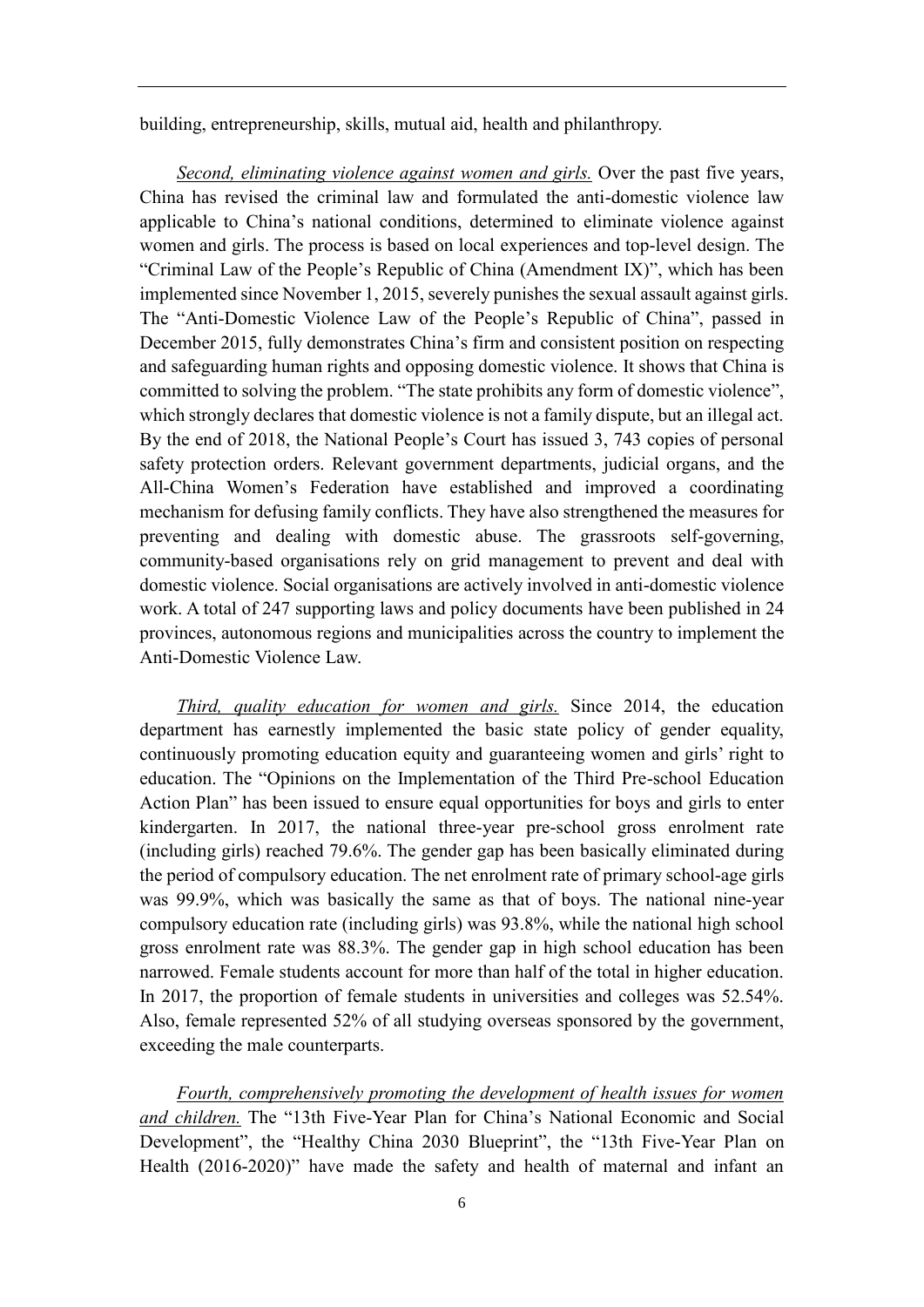important issue. A number of normative documents, such as the "Opinions on Management Service and Clinical Treatment for Elderly Pregnant Women", have been issued. "Action Plan on Maternal and Infant Safety (2018-2020)" and "Action Plan on Child Health (2018-2020)" have been developed and implemented. The National Health Commission, the All-China Women's Federation and other departments organise the "Two Cancers" free screening and treatment project. By 2018, more than 85 million women living in rural areas have received cervical cancer screening, with 20 million taking breast cancer screening. Since 2014, the health level of women and children has increased significantly, and the core indicators of women and child health are generally better than the average level of middle- and high-income countries. Women's average life expectancy increased to 79.43 years, which met the UN Millennium Development Goal ahead of schedule in 2014. China is one of the few countries in the world to achieve this goal. In 2018, the national maternal mortality rate, infant mortality rate, and under-five mortality rate fell to 18.3/100,000, 6.1‰, and 8.4‰ respectively, achieving the goals of development plans ahead of schedule.

*Fifth, changing negative social norms and gender stereotypes.* In recent years, China has further promoted the implementation of the basic state policy of gender equality, resolutely eliminating gender inequality and gender stereotypes embedded in traditional culture. The book "Implementation of the Basic State Policy of Gender Equality" has been published. It is based on China's national conditions and practical experiences, in line with the international trend of gender mainstreaming. The book guides the national process of gender mainstreaming through case studies. The All-China Federation of Trade Unions has formulated the "Guidelines for Promoting Gender Equality in the Workplace." By reviewing cases and interpreting relevant laws and regulations, the employers are guided to establish corresponding mechanisms. Party Schools and Schools of Administration at or above the county level widely run the courses of the basic state policy of gender equality, raising the awareness of gender issues among leading cadres. More than 100 colleges and universities offer courses in gender studies to cultivate students' sense of gender equality. The gender equality education since childhood has seen initial success.

Multiple departments cooperate to revise the village regulations, implementing the basic state policy of gender equality, promoting the cultural change, and establishing the rules of gender equality in rural areas. In December 2018, seven departments including the Ministry of Civil Affairs, the Organization Department of the CPC Central Committee and the All-China Women's Federation jointly issued the "Guiding Opinions on Village Regulations and Residents' Conventions." By 2020, all villages and communities across the country should formulate or revise new village regulations and residents' conventions. In recent years, the female image in mass media has become more positive. "Her Power" has become a popular phrase in the new era. More female characters in TV dramas pursue independence and equal development, becoming the models for disseminating the culture of gender equality.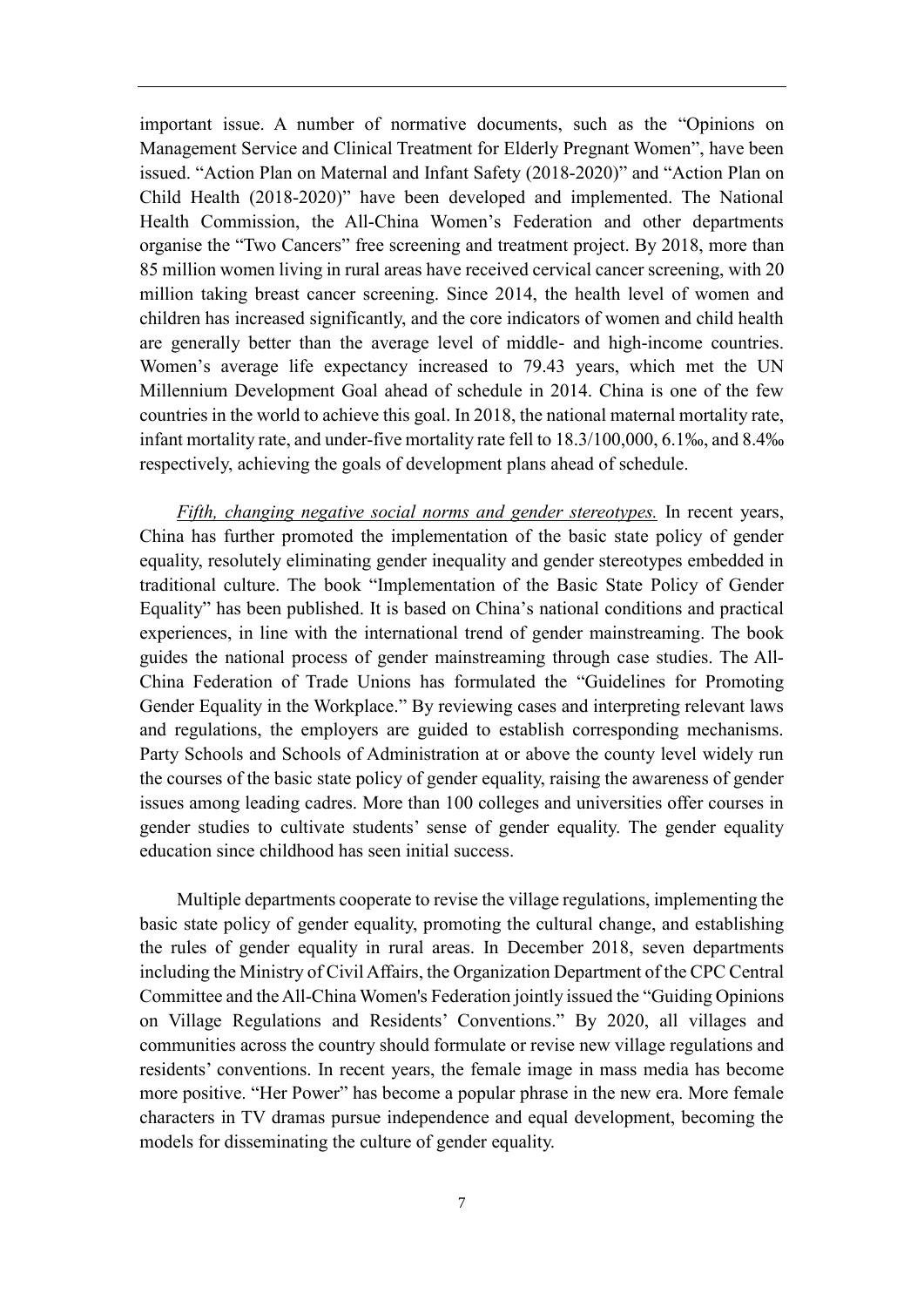## <span id="page-11-0"></span>**3. Over the past five years, the specific measures to prevent discrimination and promote the rights of women and girls who experience multiple and intersecting forms of discrimination.**

*First, women living in remote and rural areas.* China is a large agricultural country. Women living in rural areas account for more than 60% of the rural labour force. They benefit from and participate in the amelioration of the rural areas, actively involved in agricultural production, domestic and public affairs. The implementation of the rural revitalisation strategy has dramatically changed the lives of rural women. Women's economic and social status has been improved significantly. Since 2014, China has taken action to confirm the contracted land and register the real estates in rural areas. It is explicitly required that women's contracted land use rights and homestead use rights be recorded on the relevant ownership certificates. In 2018, the newly revised "Rural Land Contract Law" has stipulated that family members enjoy equal rights to the contracted land. Certificates for contracted land use rights or forest ownership should list all family members concerned. Women living in rural areas have "a name on the certificate, as well as the corresponding rights." The "Opinions of the Supreme Peoples' Court on Providing Judicial Services and Guarantees for the Implementation of the Rural Revitalisation Strategy" proposes to protect the legal rights and interests of married women in rural areas. It also stipulates that crimes such as rape, indecency, abduction, purchase and fraud against women and children shall be severely punished. Since 2014, China has offered more than 30 million (CNY) special funds to provide technical training for rural women, to develop characteristic industries and to realise economic empowerment.

By the end of 2018, the number of rural poor has decreased from 98.99 million in 2012 to 16.6 million. The incidence of poverty has dropped from 10.2% in 2012 to 1.7%, and about half of the reduced poverty population have been women. "Love with Wisdom" Project has been launched to improve the scientific literacy of rural women. In 2016, the national hospital birth rate in rural areas increased to 99.6%. Maternal and infant safety is guaranteed. Furthermore, the rural "Toilet Revolution" Project has brought about a great improvement in the living environment of women and children. 53.5% of the villages have completed or partially completed the renovation of toilets. Nearly half of the households have renovated their toilets. The new, safe, sanitary and user-friendly toilets have benefited thousands of households.

*Second, ethnic minority women and girls.* From 2012 to 2018, the central government invested 31.047 billion (CNY) in development-oriented poverty alleviation funds. "The 13th Five-Year Plan on Promoting the Development of Ethnic Areas and Ethnic Groups with Small Population" and "The 13th Five-Year Plan on the Programme to Revitalise Border Areas and Enrich Residents" have been promulgated. China develops various ethnic education at all levels, steadily promotes bilingual education, takes care of minority candidates for further studies, and reasonably allocates boarding schools in farming and pastoral areas. The minority women and girls' right to education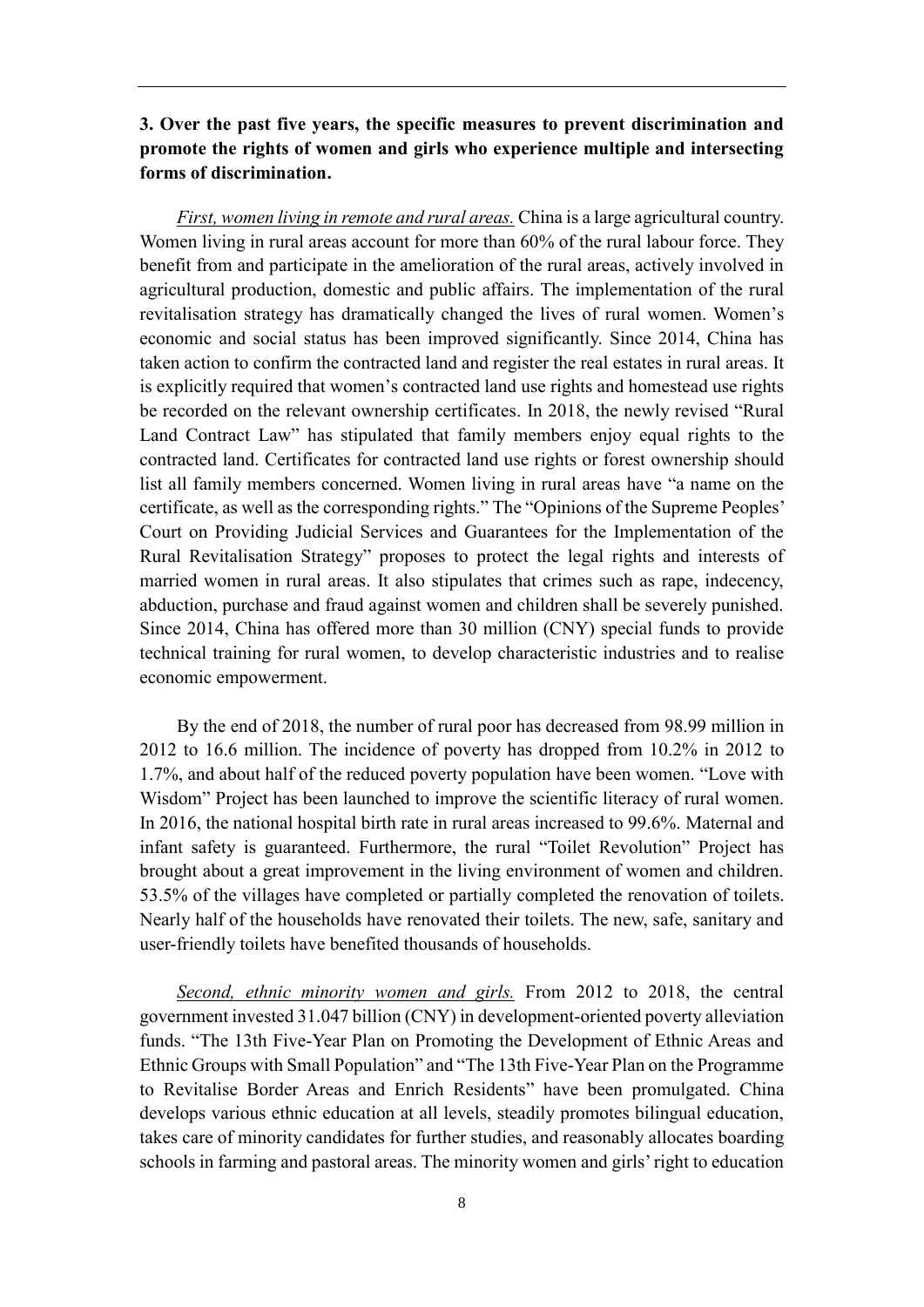is guaranteed. In 2017, more than 7,000 primary and secondary ethnic schools have offered bilingual education across the country, and more than 2.93 million students have taken the education. The Tibet Autonomous Region has fully implemented a 15-year public education policy from pre-school to high school. The southern part of the Xinjiang Uygur Autonomous Region has provided the 15-year free education. For rural areas, three-year pre-school bilingual education without charge has been organised. By the end of 2017, a total of 195 radio and television institutions in ethnic areas have broadcasted radio programmes in 14 minority languages; while 263 institutions have produced television programmes in 10 minority languages. It has greatly enriched the cultural life of ethnic minority women and girls. Among the ethnic representatives of the 13th National People's Congress, women accounted for 41.3%.

*Third, women and girls living with disabilities.* The legal system to protect the rights and interests of the disabled has been continuously improved. As of April 2018, there were more than 80 laws and 50 administrative regulations covering the protection of disabled people. The concept of "equality, participation and sharing" has gradually gained popularity. The survival and development of women and girls living with disabilities have improved significantly. The "Special Education Enhancement Plan" has established a subsidy system for students with disabilities from kindergarten to higher education institutions. Since the fall semester of 2016, disabled girls from families with financial difficulties have been exempted from the tuition and fees for high school. The 12-year free education has thus been realised. Over the past five years, 31,000 girls living with disabilities have received inclusive pre-school education.

China has comprehensively improved the employment of disabled people. Over the past five years, 1.5912 million women living with disabilities have received employment training and 1.7896 million have found employment. With the implementation of the targeted poverty alleviation policies, 1.927 million disabled women with poverty files have got rid of poverty. Over the past five years, 26.147 million urban and rural disabled people have participated in the basic endowment insurance for urban and rural residents. 5.295 million out of the 5.472 million insured severely disabled persons under 60 years of age have received government support. 96.8% of the premiums have been paid by the state.

#### <span id="page-12-0"></span>**4. The most important challenges in progress towards gender equality and the empowerment of women over the past 5 years.**

Due to the factors such as economic and social development level, as well as historical culture, China's gender equality and women's development still face many problems. From the perspective of promoting the all-round development of women, the advancement in the fields of economy, politics, culture and ecology is not balanced and insufficient. The perceptions and practices that discriminate against women still exist in many aspects. From the perspective of overall development, women's empowerment is not balanced between urban and rural areas, among regions, and among different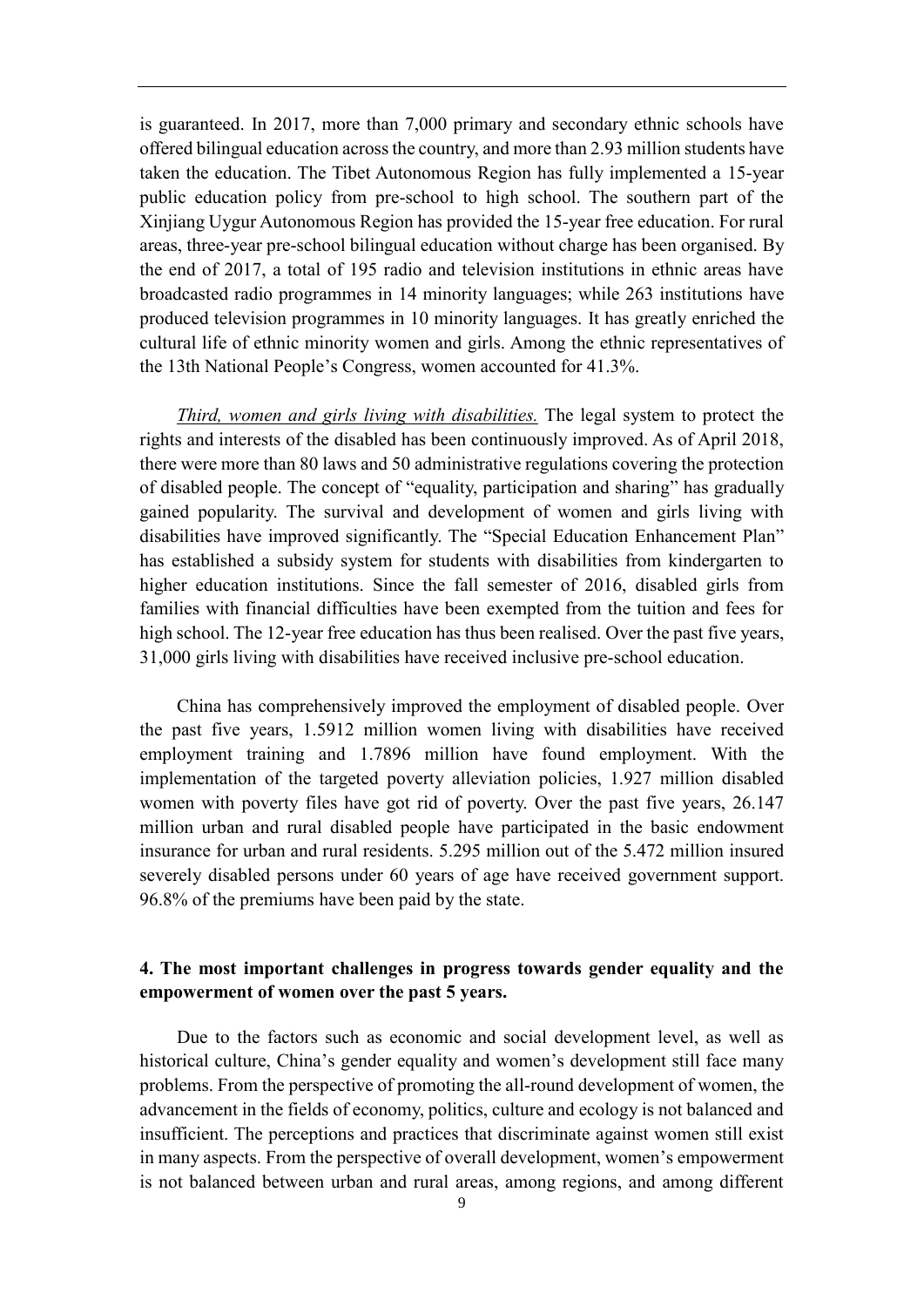groups. The issues of rural left-behind women and girls, as well as migrants in cities, are increasingly prominent. From the perspective of equal rights, opportunities and resources between men and women, the basic state policy of gender equality and the principle of "putting children first" have not been fully implemented in the formulation and implementation of regulations and policies. New challenges to women's fair employment and entrepreneurship have emerged, including supply-side structural reform, industrial restructuring and upgrading under the "new normal" of economic development, and implementation of the "Universal Two-Child Policy." Basic public health services and social services for women remain to be strengthened. The social insurance benefits for women, especially for those who are in flexible employment, need to be improved. Also, women's participation in decision-making and management has to be further enhanced. There is still a long way to go from gender equality conferred by law to de facto equality

## <span id="page-13-0"></span>**5. The top five priorities for accelerating progress for women and girls in China for the coming five years through laws, policies and programmes.**

*First, continue to strengthen the legal system for protecting the rights of women and girls, and integrate the basic state policy of gender equality into the whole process and all aspects of rule by law.* In the next five years, China will continue to improve the rights of women and children in the areas of legislation, law enforcement and justice. As President Xi Jinping has pointed out at the Global Leaders' Meeting on Gender Equality and Women's Empowerment, "Women's rights and interests must be protected by laws and regulations and integrated into national and social rules and norms." The promotion of gender equality and the protection of women and girls' rights and interests should be incorporated into the overall strategy of "governing the country in accordance with the law", and into the "holistic approach to strengthening the rule of law in the country, in its government, and in society."

The "rule of law" education concerning gender equality will be strengthened. The legislation, law and policy enforcement regarding gender equality will be enhanced. Crimes violating the rights of women and girls, such as violence, abuse, sexual assault and trafficking will be severely punished. The effectiveness of legal aid for women and girls will be improved in the establishment of a public legal service system for urban and rural residents. 30 provinces, autonomous regions and municipalities have established a gender equality assessment mechanism for regulations and policies. The establishment of an assessment mechanism at the national level will be explored based on local experiences. The integrated effectiveness of this mechanism in legislative, law enforcement and judicial assessment will be promoted. The equality and nondiscrimination as prescribed by law, as well as the equal access to justice, will be further advocated.

*Second, innovate and implement the "Programme for Women's Development", and effectively realise the comprehensive development goal of the "Beijing Declaration*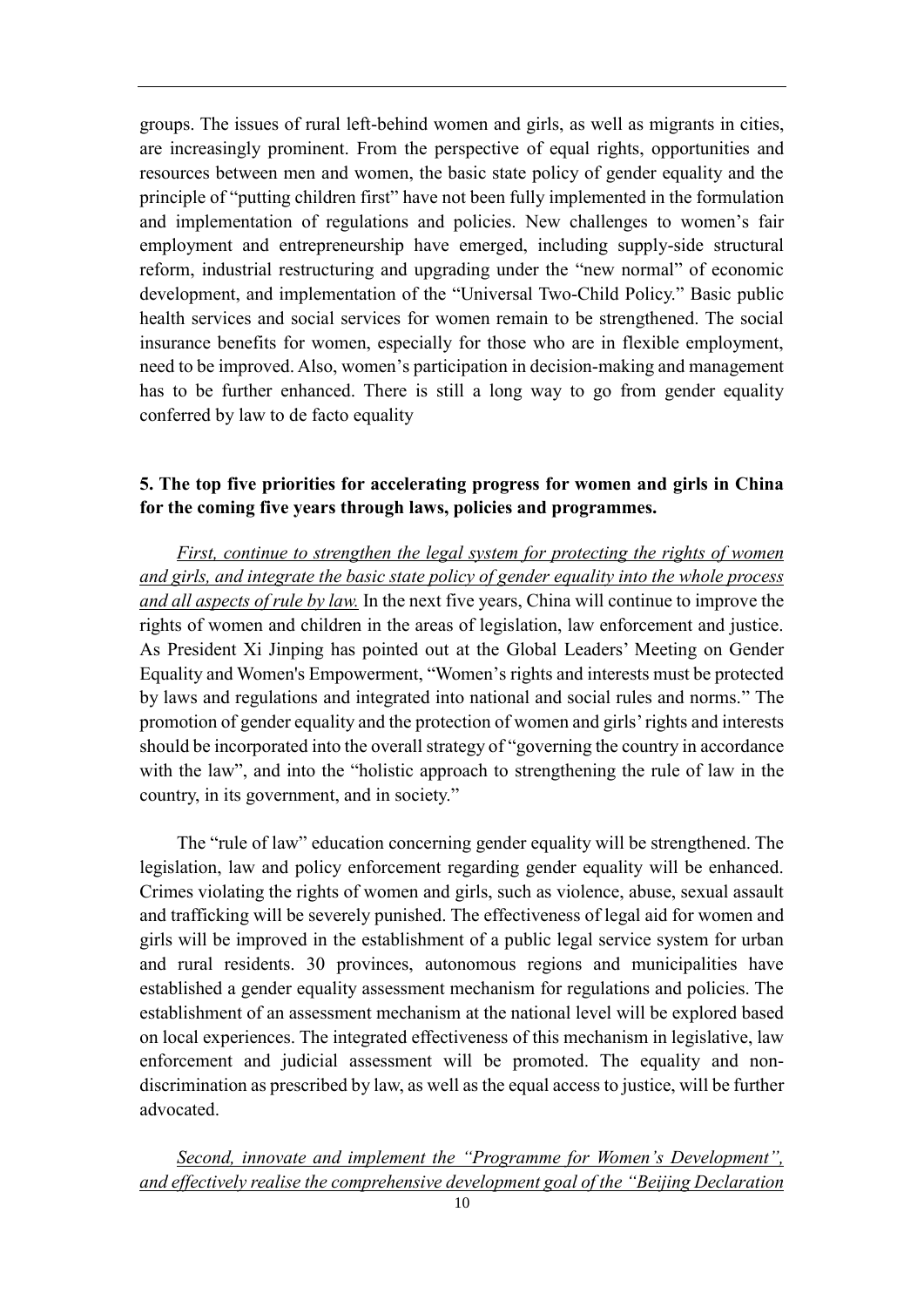*and Platform for Action" and the "2030 Agenda for Sustainable Development."* The "Programme for Women's Development" is the national action plan to implement the basic state policy of gender equality, to promote women's all-round development, and to fulfil the "Beijing Declaration and Platform for Action." It is necessary to overcome difficulties and ensure that the goals and objectives of the 2011-2020 Programme are achieved as scheduled. In 2019, the design of the next Programme will be launched. The key objectives and strategic measures shall be set reasonably, considering both the lasting issues and emerging problems. Also, the demands of Chinese women and girls for a better life should be studied, along with the objectives of the international convention documents such as the "Beijing Declaration and Platform for Action" and the "2030 Agenda for Sustainable Development". China will promote the simultaneous and sustainable development of women/girls and China's economy/society.

*Third, implement innovation-driven and targeted policies, and improve women's participation in economic and social development and social security.* China will pay close attention to the new situations and problems faced by women, such as the decline in income and social security benefits during the supply-side structural reform, and the insufficient protection or even dismissal during pregnancy and lactation. The "Notice on Further Regulating the Recruitment to Promote Equal Employment for Women" will be fully implemented, strengthening human resources market supervision, improving the joint interview and judicial relief mechanism, and resolutely correcting gender discrimination in employment. China will increase the support for women's new employment situations, helping more women achieve employment or self-employment in emerging industries, as well as accelerating the cultivation of new professional women farmers. The social security benefits for women, especially for rural women, will be continuously improved during the reform of the social security system.

After the merger of maternity and basic medical insurance, the maternity medical expenses and maternity benefits for women will not be reduced and will be steadily increased. China will vigorously develop community child- and elderly- care service, standardise facilities and constructions, and improve the service level. Adhere to the standard of "No Worries about Food and Clothes, Guarantee for Compulsory Education, Basic Medical Care and Housing Security", China will pay special attention to women living in deep poverty areas in terms of projects, funds and talents. The government will vigorously try to expand the consumption of products and services offered by women in poverty-stricken areas and thus alleviate poverty. In the aspects of ecology and health, close attention will be paid to the special interests of poor women. Social security policies will play a role in preventing illness from leading to poverty.

*Fourth, vigorously enhance the health service for women and child, and continuously improve women's health.* Focusing on the implementation of the "Healthy China 2030 Blueprint", China will launch a number of key research projects on important issues affecting the health of women and children, integrate and optimise health service resources, innovate service supply model, strengthen the construction of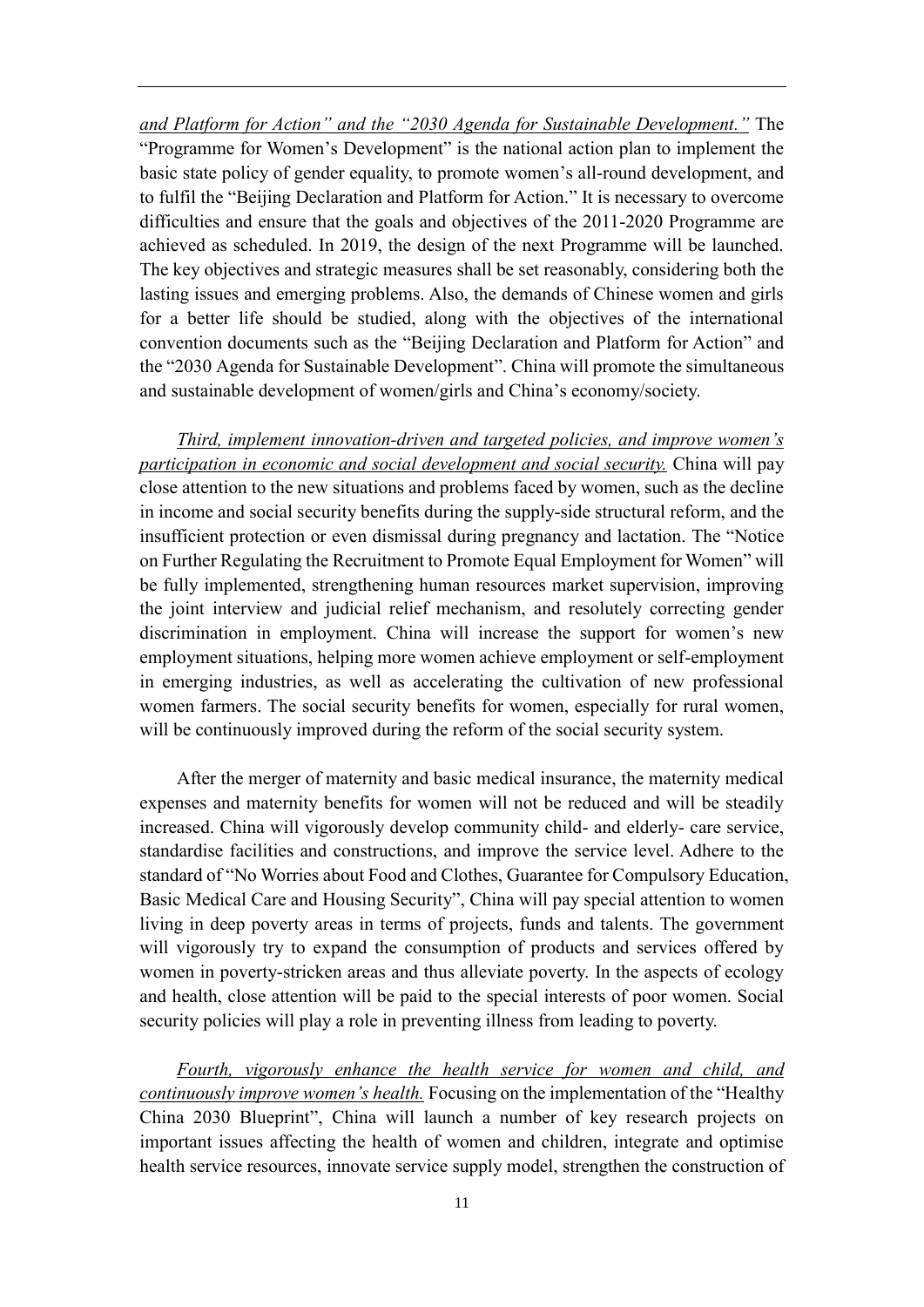health service system, expand quality midwifery services, accelerate the capacitybuilding concerning maternal and neonatal emergency care, and improve the quality of health service. Taking the poverty alleviation project as the starting point, China will promote the balanced development of maternal and child health. The coverage of rural women's "Two Cancers" screening project will be expanded gradually, ensuring that the project will cover all poverty-stricken counties across the country in 2020. The government plans to improve the rate of early diagnosis and treatment of "Two Cancers", providing medical assistance for eligible patients with subsistence allowance. On the other hand, China will strengthen health guidance and comprehensive intervention for common and chronic diseases among the elderly, improving the health of older women. In the implementation of the "Universal Two-Child Policy", the medical service for elderly parturient women will be enhanced. Also, the service system for prevention and treatment of birth defects will be improved, covering pre-pregnancy, pregnancy, and neonatal stages.

*Fifth, innovate and carry out advanced gender education, and integrate the concept of gender equality into social norms.* China will further improve the advocacy and training mechanism for the basic state policy of gender equality, actively promote advanced gender culture in the whole society, establish values of gender equality, and put the concept of gender equality in all areas of economic and social development and all aspects of social life. China will integrate the policy education into the national education system, into training programmes for leading cadres in the party and government, and into mainstream media, especially new media channels. As a result, the equality between men and women will truly become the broad consensus and conscious action of the whole society. The government will strengthen the supervision of the cultural market and media (especially the online media), establish and improve the gender-responsive supervision mechanism in the media field, resolutely prevent the dissemination of information that disparages women, guide and supervise the media to correctly spread the concept of gender equality, and extensively disseminate the principles, position, regulations, policies and action plans of the party and the state. China will focus on promoting the basic state policy of gender equality in the fields of culture, education, and media, enhancing the positive energy of the society which pursues gender equality and women's development.

*Note: The increasing number of humanitarian crises- caused by conflict, extreme weather or other events- has not affected the implementation of the BPFA in China.*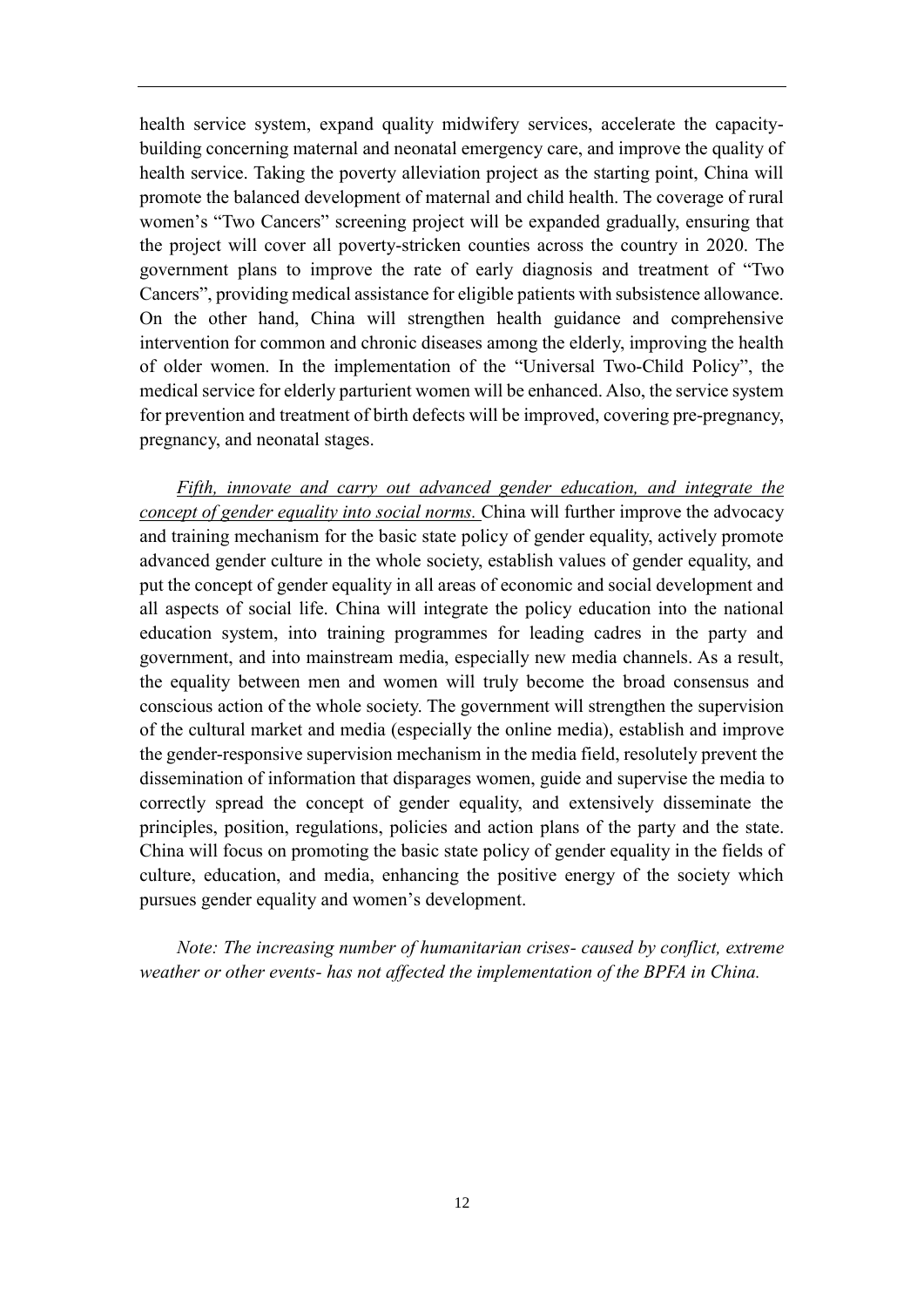#### <span id="page-16-0"></span>**Section Two: Progress across the 12 critical areas of concern**

#### <span id="page-16-1"></span>**I. Inclusive development, shared prosperity and decent work**

## <span id="page-16-2"></span>**6. Actions in the last five years to advance gender equality in relation to women's role in paid work and employment.**

*First, introduced/strengthened gender-responsive active labour market policies.* China regards quality and full employment, which is incorporated into national economic development plans and annual plans, as an important part of building a welloff society in an all-round way. The State Council has successively formulated three employment and entrepreneurship documents, one special plan, and a few special policies including guiding university graduates to work at the grassroots level, supporting migrant workers to return home and start a business, providing assistance to laid-off workers as overcapacity is cut, and alleviating poverty through employment. China has improved the subsidy standards of the existing employment and entrepreneurship support policies, expanding the scope and benefiting women. Intense efforts have been taken to implement various policies such as reduced or waived taxes and fees, entrepreneurship guaranteed loans, social security benefits and subsidies, occupational subsidies, employment assistance subsidies and training subsidies. New innovative policies have been published such as entrepreneurship fund, job-seeking subsidies and entrepreneurship subsidies, promoting the employment and selfemployment of women. Since 2012, the proportion of women employment has remained at around 44% (43.5% for 2017). Women account for up to 55% of the entrepreneurs in the Internet industry. The employees of the calling platforms are mostly women.

*Second, promoted women's employment and self-employment in various forms.* China has developed new employment forms to promote women's employment; promulgated policies to support innovative development such as platform economy, crowdsourcing economy, and sharing economy; improved the employment and social security systems adapted to the new employment pattern; strengthened support for flexible employment and new forms of employment; promoted the independent employment of workers; and diversified the women's employment channels. From 2015 to 2017, the employees of the shared economic platform increased from more than 5 million to nearly 7.16 million. The development of the tertiary industry has provided more employment opportunities for women. The employment ratio of the tertiary industry rose from 40.6% in 2014 to 44.9% in 2017. The government has facilitated the standardisation and professionalisation of the home services industry, established the Women Business Association for Home Services, and strengthened vocational skills training. In 2016, the national revenue of home services was 349.8 billion yuan and the number of employees reached 25.42 million (most are women).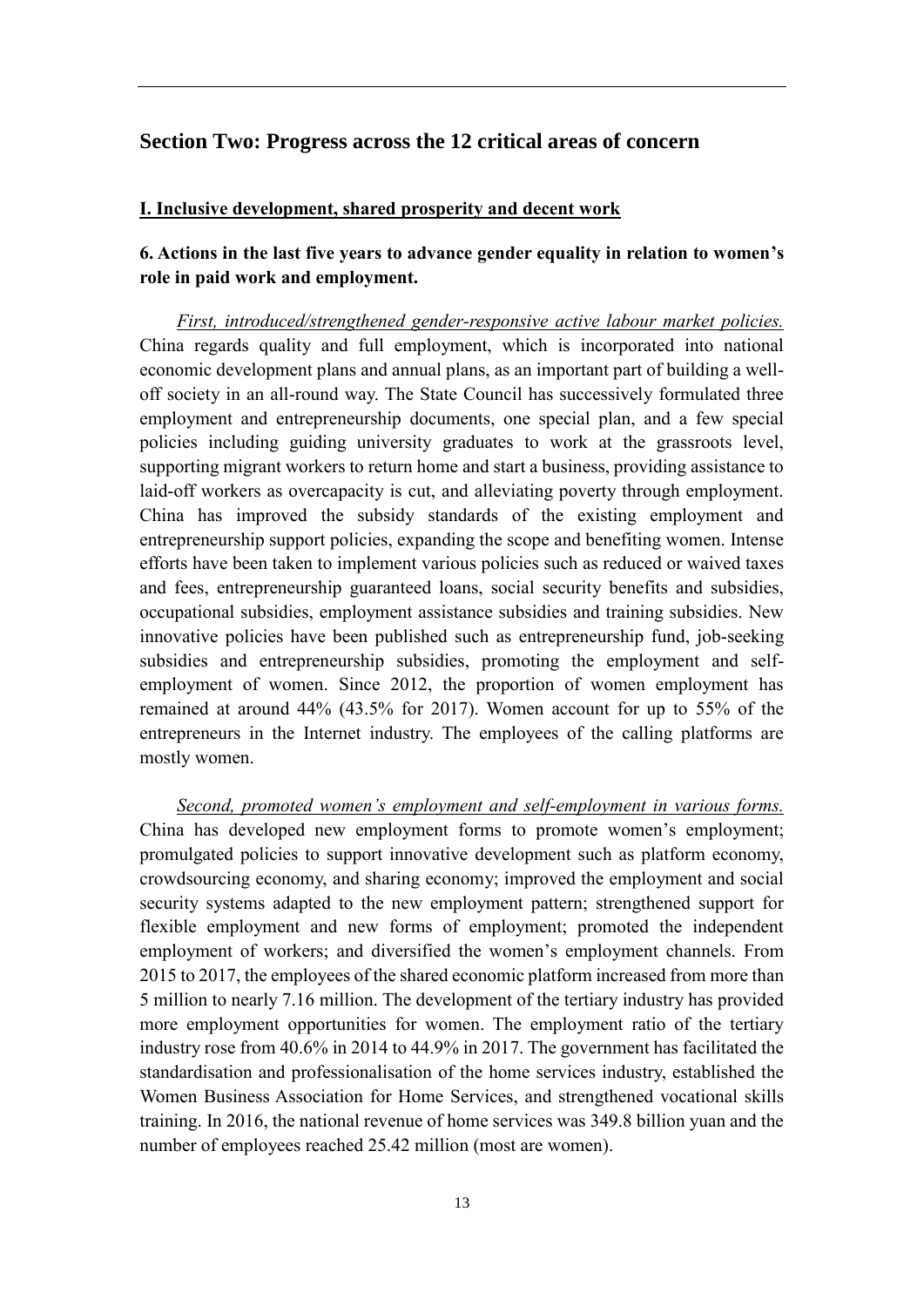Women have been encouraged to start their own business. "Mass entrepreneurship and innovation" has brought new opportunities for women. As of December 2018, China has issued a total of 383.73 billion yuan of small guaranteed loans for women's employment and entrepreneurship and more than 6 million women have received the loans. The All-China Women's Federation has initiated an action plan to promote entrepreneurship and innovation among women. By the end of 2018, more than 5.5 million have participated in the training of entrepreneurship and innovation and 960 thousand has received entrepreneurship guidance. More than 3,200 women makers' space, incubators, and service platforms have been created. Millions of women have joined the e-commerce entrepreneurship.

Women's vocational skills have been continuously improved. In the past five years, more than 100.52 million people have received various vocational training across the country, among which 42.04 million are women, accounting for 42% of the total. More than 200 thousand "Women's Schools" have been established nationwide and nearly 200 million women have participated in the training of new agricultural technology and products. 1.5 million women have been awarded agricultural technician titles and green certificates, while 53 thousand women's professional cooperative organisations have been established. Science and technology training has been carried out for women leaders in rural areas and cooperative organisations, benefiting 1.5 million women.

Special employment service activities such as "Employment Assistance Month" and "Spring Breeze Action" have been continuously organised, helping women with employment difficulties find jobs and promoting the employment of female migrant workers. China has established the "Internet+" public service platform for employment and entrepreneurship, extended the services to mobile and self-assist terminals, expanded the scope of self-service, and realised the informatisation of services and management. As a result, women are able to enjoy convenient and efficient employment services without leaving the house, village and school.

*Third, strengthened land rights and tenure security.* In the past five years, China has implemented and improved the legal policies to protect the land rights of rural women. The "Rural Land Contract Law", amended in December 2018, clearly stipulates that family members enjoy equal rights to the contracted land. The government has established and improved various mechanisms for rural collective funds, assets, and resource management; corrected village regulations in conflict with legal policies and gender equality principle; and ensured women's equal contracted land use rights, homestead use rights and distribution rights of collective income. During the registration of contracted land and homestead, women's land rights have been recorded in registers and rights certificates.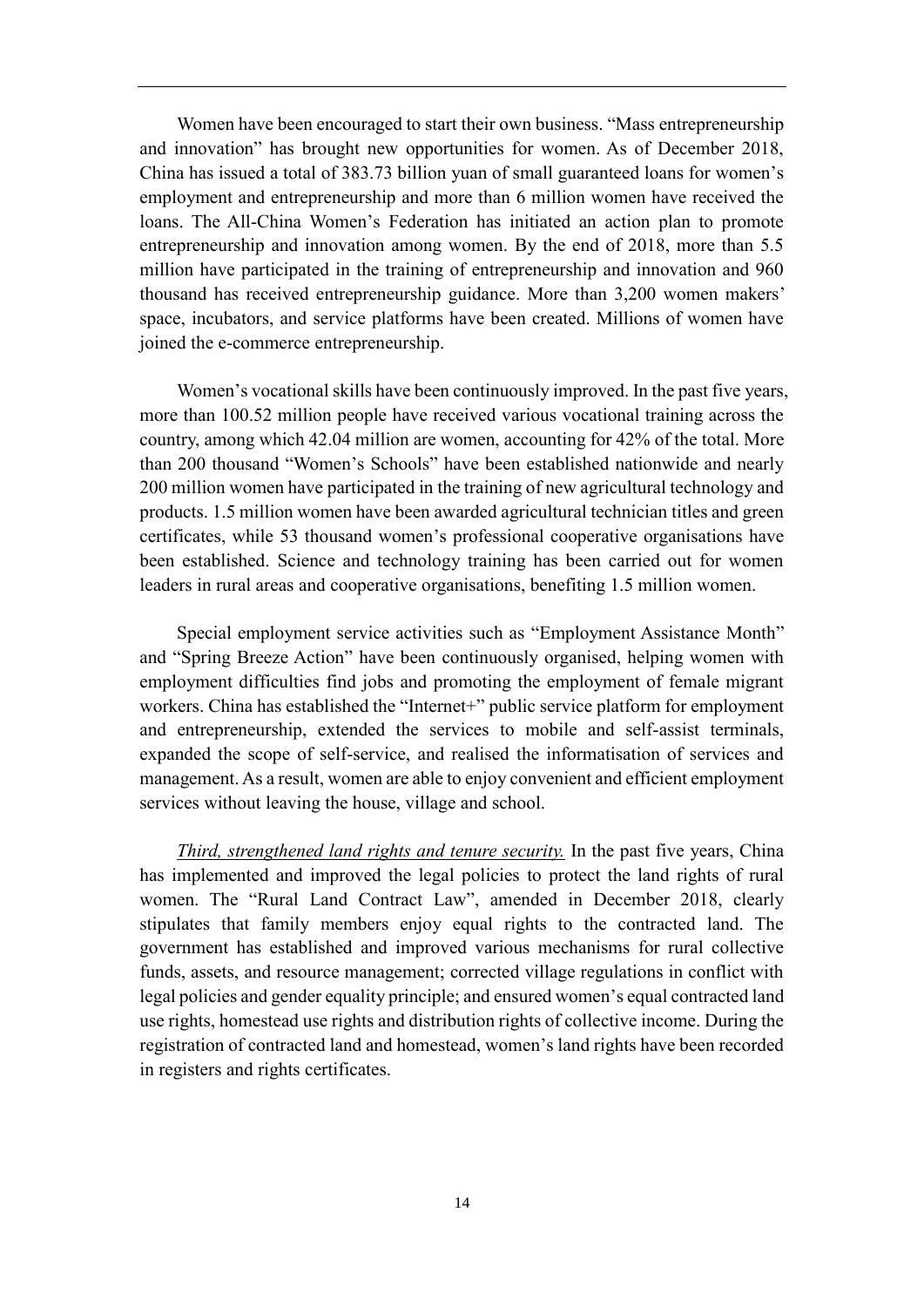#### <span id="page-18-0"></span>**7. Actions in the last five years to recognise, reduce and/or redistribute unpaid care and domestic work and promote work-family conciliation.**

*First, included unpaid care and domestic work in national statistics and accounting.* In 2018, the National Bureau of Statistics organised the second "National Time Use Survey", covering 11 provinces and municipalities. Relying on a national unified survey sample of household income and expenditure, a total of 20,336 households with 48,580 people were interviewed. The survey included unpaid care and housework such as accompanying children, sending children to school, mentoring, accompanying and taking care of adult family members, purchasing goods or services, visiting a doctor, and joining charitable activities. The survey shows that although women's unpaid work time is still longer than men's, the gap is shrinking (4 minutes shorter compared to 2008). Women spend 1 hour and 21 minutes more on housework than men, the gap has been reduced by 29 minutes compared to 2008.

*Second, expanded childcare services or made existing services more affordable.*  The effective supply of childcare services for 0-3 years old children has been increased. In response to the new situation after the implementation of the "Universal Two-Child Policy" (such as the increase in the number of infants and children, as well as the increase in the demand for childcare services), China has actively explored effective ways to expand the supply of childcare services for 0-3 years old children. In April 2018, Shanghai issued the "Guiding Opinions on Promoting and Strengthening the Childcare Services for Children under 3 Years Old" and the "Education Programme for Children under 3 Years Old." In accordance with the general idea of "government-led, family-based, and multi-stakeholder", Shanghai government promotes the development of integrated education, supports childcare services provisions in various forms, and establishes a system for the childcare industry. In December 2018, Sichuan Province published the "Opinions on Accelerating the Development of Childcare Services for Children under 3 Years Old." At present, the National Development and Reform Commission is carrying out a pilot project to increase the effective supply of inclusive childcare services. In 2019, the General Office of the State Council issued the "Guiding Opinions on Promoting the Development of Childcare Services Under 3 Years Old", establishing and improving the systems of policies and regulations, standards, and service supply, and promoting the development of childcare services.

Preschool education of 3-6 years old children has always been a major livelihood issue for the party and the government. In November 2018, "Several Opinions of the Central Committee of the CPC on the Deepening Reform and Standardisation of Preschool Education" was issued. It is proposed that by 2020, the national gross enrolment rate of preschools will reach 85%, and the coverage rate of inclusive kindergartens will reach 80%. In January 2019, the General Office of the State Council published the "Notice on the Governance of Kindergartens in Urban Residential Areas", deploying the supporting work concerning kindergartens in urban communities. In March 2017, the General Office of the Ministry of Education issued the "Guiding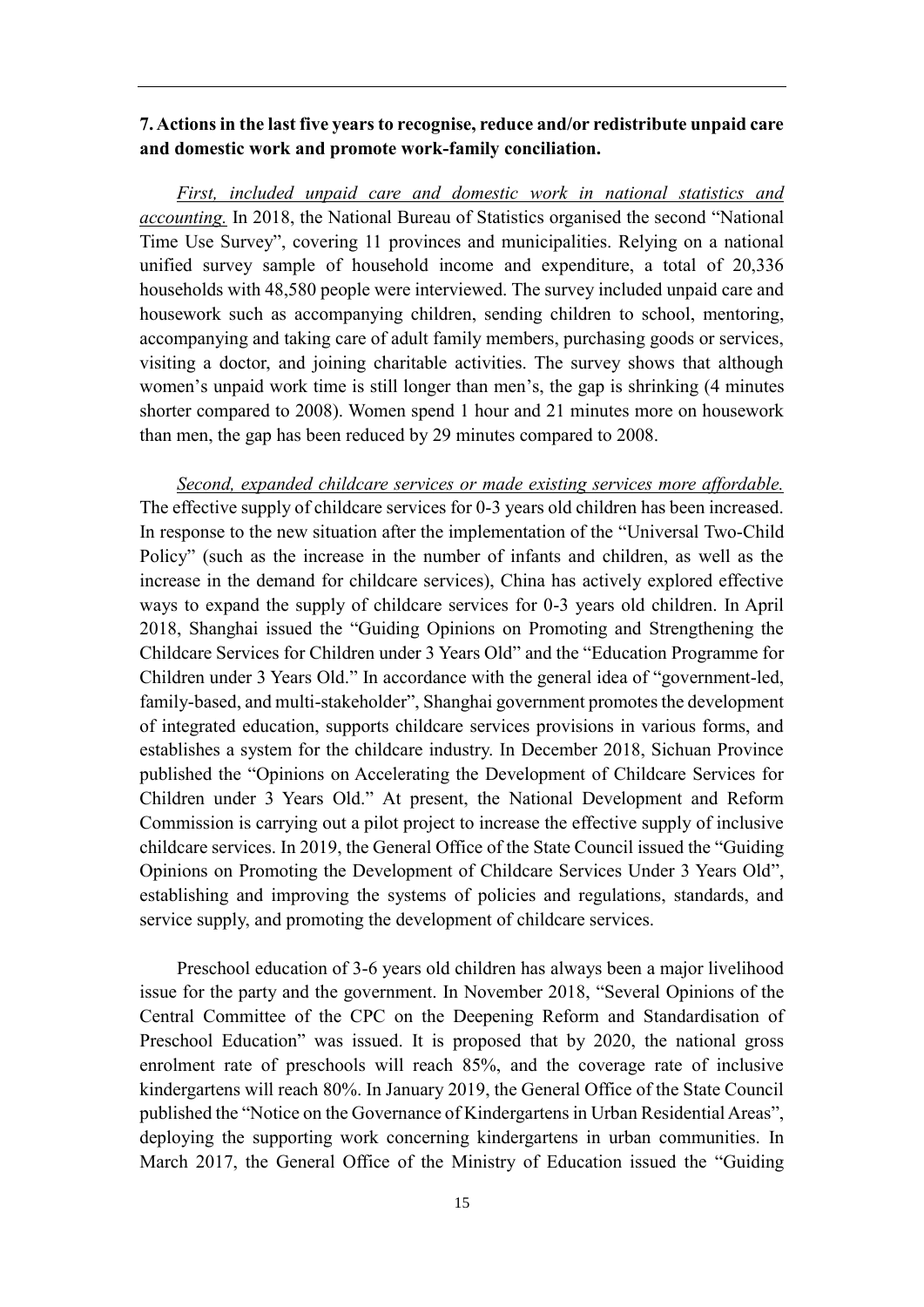Opinions on After-school Services for Primary and Secondary School Students." It is proposed to adhere to the voluntary and inclusive principles, to share the costs, and to charge reasonably. The document guides the establishment and improvement of the guarantee mechanisms for after-school services, reducing the burden of households (especially for women) and alleviating the plight of left-behind/migrant children.

*Third, Introduced or strengthened maternity/paternity/parental leave or other types of family leave.* China has attached great importance to ensuring the paid maternity leave of female employees. In April 2012, the "Special Provisions on Labour Protection for Female Employees" was promulgated. The legal maternity leave has been extended from 90 days to 98 days. Local regulations have been adjusted, increasing bonus maternity leave ranging from 30 to 267 days and paternity leave ranging from 7 to 30 days. Some places have made clear provisions for allowances concerning bonus maternity leave and paternity leave. The balance between work and family, as well as the shared family responsibilities between husband and wife, have been supported. In order to alleviate the pressure of "only child" to care for parents, Provinces and autonomous regions such as Fujian and Henan have established the care leave system for the "only child", solving the problem of insufficient resources for elderly care, and increasing the social support for the employed "only child" to take care of his/her parents.

#### <span id="page-19-0"></span>**8. Has your country introduced austerity/fiscal consolidation measures, such as cuts in public expenditure or public sector downsizing, over the past five years?**

China pays attention to the impacts of economic structural reform and the "New Normal" of economic development on women's advancement. In the past five years, China's economic development has entered a "New Normal", shifting from high speed to medium-to-high speed growth. The economic structure has been adjusted from "capacity expansion" to "achieving a dynamic balance between adjusting available resources and increasing high-quality supply." The momentum of economic development has changed from traditional growth point to the new one. In response to the impact of development strategy adjustment on women's employment, the following measures have been taken:

*First, adhered to the "employment-first" strategy, and ensure the impact of economic policy adjustment on women's employment is controllable.* China promotes the link between economic growth and employment; innovates the macro-control mode; takes employment stability and expansion as the lower limit of the range-based macro regulation; maintains the continuity of macro-policy; promotes medium-to-high speed economic growth; and enhances employment's potential to drive economic development. Also, China strengthens the link between economic and employment policies; comprehensively evaluates the impact on job opportunities, employment environment and unemployment risk when formulating major policies concerning taxation, finance, industry, trade and investment; and promotes the link between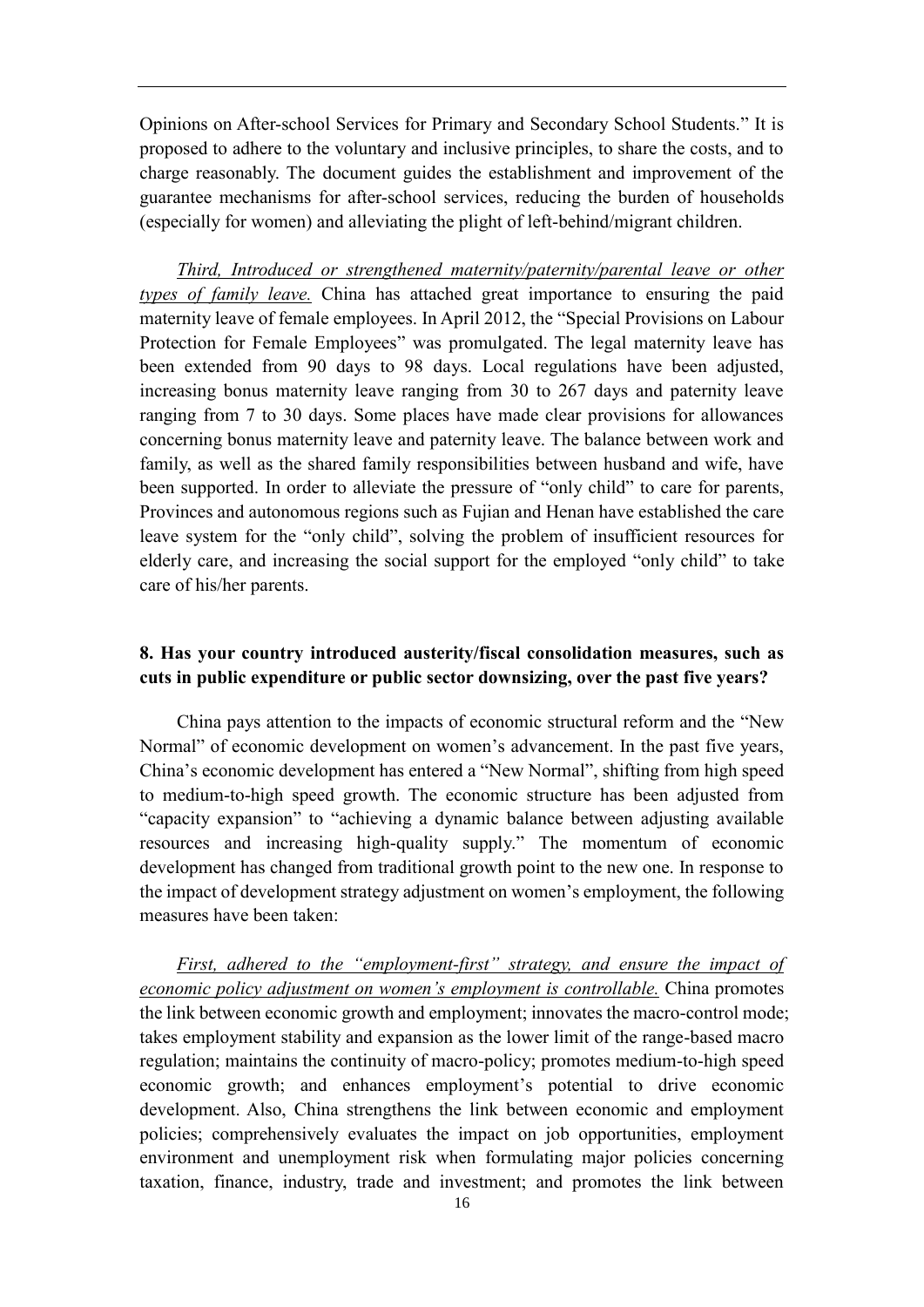economic growth and employment expansion as well as the synergy between structural optimisation and employment transformation. In 2016, the government issued the "Notice on Implementing Entrepreneurial Guaranteed Loans to Support Entrepreneurship and Employment", stipulating that women "should be included as the key targets". Furthermore, small and micro enterprises are supposed to be the main channels of employment, easing the pressure in key areas where it is hard to find a job.

*Second, actively and steadily promoted the re-employment of female workers in structural reform such as capacity reduction.* China has successively introduced policy measures such as multi-channel diversion and resettlement, unemployment insurance to support enterprises to stabilise the positions, and special vocational training programmes for workers in industries with overcapacity. Also, the government promotes the steady resettlement of workers in the process of reducing excessive production capacity and sets 100 billion yuan of special funds to resettle the employees. In recent years, more than 1.1 million people, including female employees, have been re-employed.

*Third, provided female university graduates with multiple channels of employment and entrepreneurship, focusing on promoting their employment, guiding them in starting businesses, and encouraging them to work at the community level.* In the past five years, China has issued successive policies to actively promote employment and self-employment of university graduates. Students are guided to take the initiative to serve national strategy and social/economic development needs. They are encouraged to work in the field of advanced manufacturing, strategic emerging industries, modern service industries, and modern agriculture. They are also encouraged to work at the community level. College and universities continue to strengthen the ideal and faith education; deepen the reform of innovation and entrepreneurship education; take the market demand as the guide and improve the subject/major setup; strengthen the linkage among enrolment, cultivation and employment; and enhance the employment competitiveness and entrepreneurial ability of female university students. In 2016, more than 5,000 venture practice bases for female graduates have been established.

#### <span id="page-20-0"></span>**Challenges and Strategies**

*First, improve laws and regulations related to anti-employment discrimination, and prohibit gender discrimination in employment.* The explicit and implicit discrimination against women in the recruitment process has occurred from time to time among some employers. Women's lack of training or promotion opportunities due to giving birth still exists. In the next step, China will promote the full implementation of the "Notice on Further Regulating Recruitment and Promoting Women's Employment" issued by nine departments; strengthen the supervision of human resources market and law enforcement; promptly deal with labour disputes involving women; punish violations of women's labour rights; and promotes women's equal employment.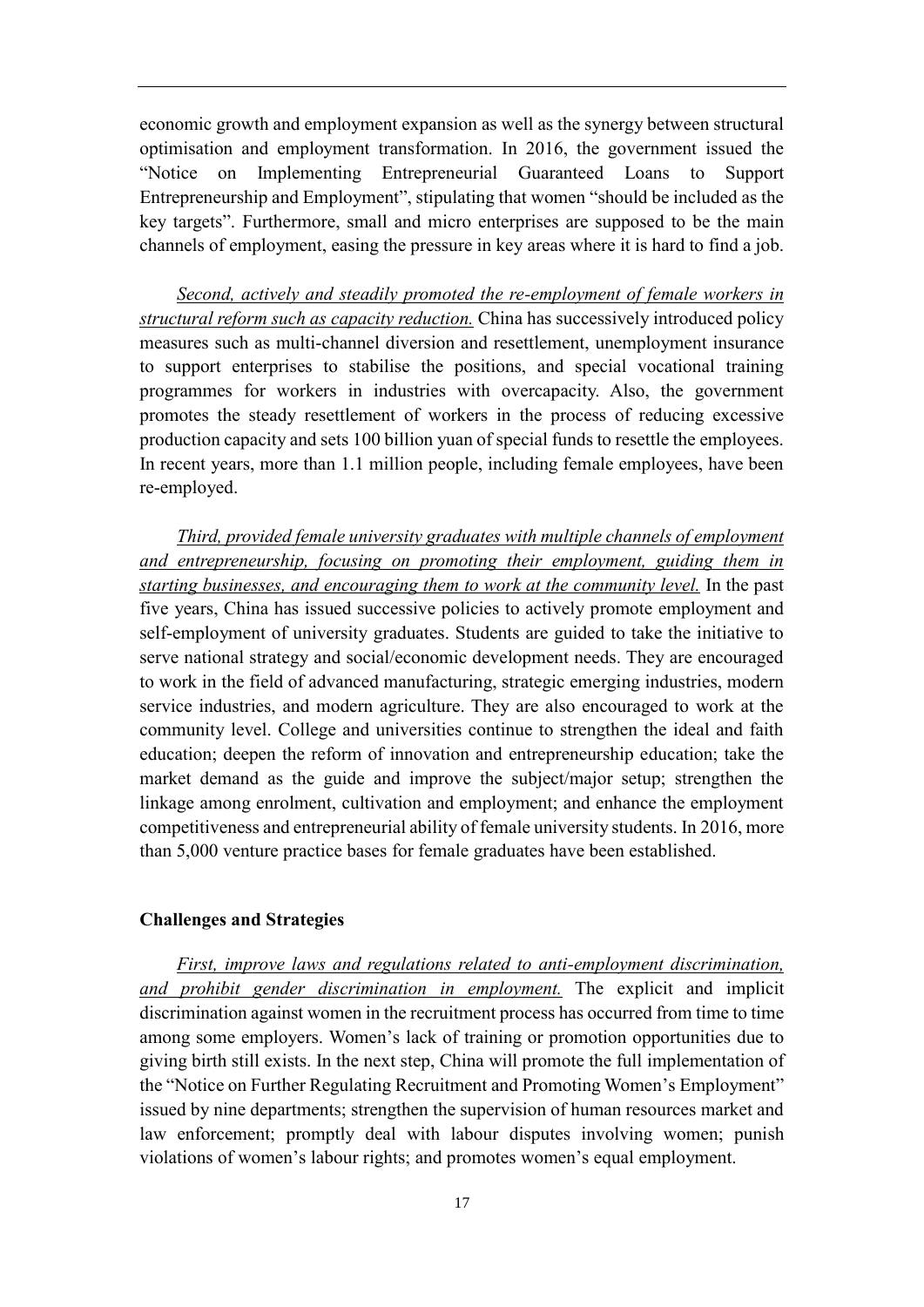*Second, improve relevant policy measures to promote women's employment.* China will increase women's entrepreneurial financial support, provide personalised career guidance and targeted job introduction for women, and organise women to participate in appropriate training programmes. Employers are encouraged to carry out job skills training for female employees after childbirth, helping them meet the job requirements as soon as possible. Also, employers are guided to take positive actions to support women's employment, to care for female employees, as well as to strengthen the positive relationship among corporate benefits, family well-being and women workers' development.

*Third, improve the policies for childcare and elderly care services.* As childbirth increases and population ageing accelerates, the demand for family-oriented public services such as childcare and elderly care is continuously growing. However, the services are in short supply, and the imbalance between supply and demand has not been solved. Affected by the gender division of labour, women are more responsible for housework, care and parenting, resulting in the shortage of time and energy for career development. China will continue to promote the rapid development of childcare services for children under 3 years old, to strengthen after-school services in primary and secondary schools, to enhance the construction of urban facilities for the elderly, to improve the supply of elderly care services, to ease the family care burden, and to help women balance work and family.

The joint "Action Plan on Promoting Public Services in the Social Sector, Bolstering Areas of Weakness, Improving Quality, and Forming A Strong Domestic Market" by multiple departments has promoted the implementation of 27 tasks including childcare, schooling, medical care and elderly care; strived to fill shortcomings in basic public services; enhanced the weakness of non-basic public services; and improved the quality of services.

#### <span id="page-21-0"></span>**II. Poverty eradication, social protection and social services**

#### <span id="page-21-1"></span>**9. Actions in the last five years to reduce/eradicate poverty among women and girls.**

*First, the elimination of women's poverty has been the focus of poverty alleviation.* By the end of 2018, women accounted for 45% of the poverty-stricken people recorded in the poverty files. Women are not only the main targets of poverty alleviation but also an important force for poverty eradication. The "Development-oriented Poverty Reduction Programme for Rural China (2011-2020)" incorporates women and children as key targets into the national comprehensive poverty alleviation strategy. The "Programme for Women's Development (2011-2020)" prioritises the reduction of women's poverty, supporting poverty alleviation projects and the development of economic entities dominated by women in poverty.

*Second, classified policies into different sectors to help poor women get rid of*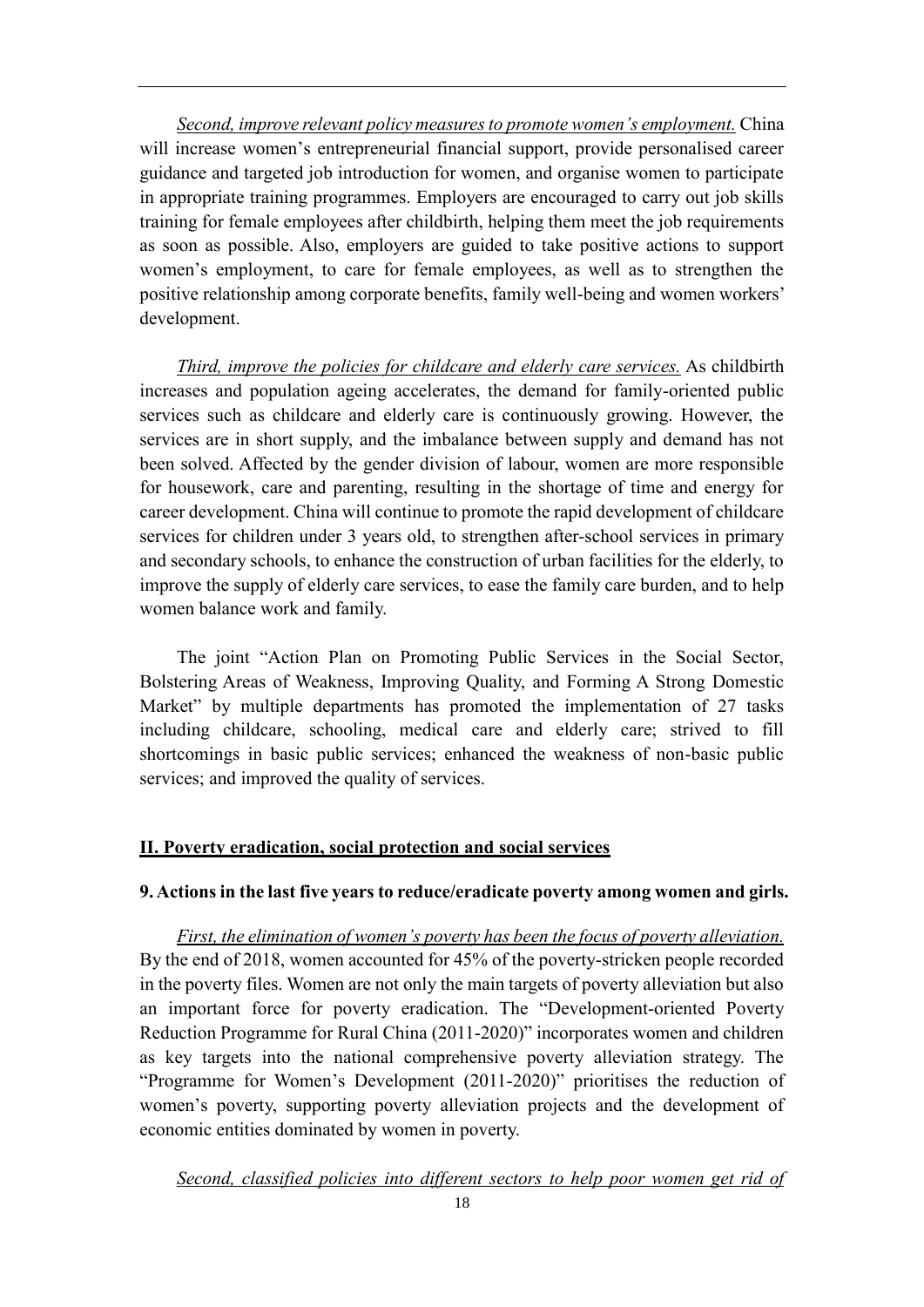*poverty.* In 2015, the "Decision on Poverty Eradication" by the Central Committee of the CPC and the State Council has fully required the implementation of the major public health projects such as the "cervical and breast cancer free screening", the establishment of a caring service system for left-behind women, and the increase of women's small guaranteed loans. In 2018, the "Guidelines on the Three-Year Action Plan on Poverty Eradication" by the Central Committee of the CPC and the State Council has further proposed that the cervical and breast cancer screening project in poor areas should be extended to all poverty-stricken counties. Also, the establishment of a caring service system for left-behind elderly, children and women should be accelerated. Multidepartments jointly issued series of targeted poverty alleviation policies, such as the "Notice on Promoting Microfinance and Poverty Files to Help Women from Poor Households Alleviate Poverty and Become Prosperous", the "Guiding Opinions on Promoting Targeted Poverty Alleviation by E-Commerce", and the "Notice on the Implementation of the Pilot Project to Alleviate Poverty through Home Services." The policies give priorities to poor women (under the same conditions), ensuring that women in poverty and other citizens of the country can achieve a comprehensive welloff at the same time. By the end of 2018, the number of rural poor has decreased from 98.99 million in 2012 to 16.6 million. The incidence of poverty has dropped from 10.2% in 2012 to 1.7%, and about half of the reduced poverty population have been women.

*Third, the Women's Federation has implemented the action plan to alleviate poverty among women.* The Women's Federation has conducted theme campaigns such as "Lectures on Poverty Alleviation for Women" and "We're All Sisters on the Road to a Well-Off Society", inspiring poor women to take actions to get rid of poverty. Since 2016, 120 thousand campaign activities on poverty alleviation have been held, attracting 13.29 million women in poverty. The book series of "Poverty Reduction of Rural Women and "Typical Cases of Action Plan for Women's Poverty Reduction" have been edited, promoting policies and successful cases. In the central and western regions, model training for women in extreme poverty areas and in contiguous poor areas have been organised. It is estimated that more than 8.3 million poor women and community leaders have participated in various poverty alleviation training carried out by the government and the Women's Federation.

The women's knitting skills have been developed, as a way to alleviate poverty. 2,560 women's associations of hand-craft have been established in 832 poverty counties. In Guizhou Province, the "Embroideries Project" has trained 65 thousand female embroideries workers. The skill has become a source of income. In Shandong and Gansu Province, "Workshops for Women's Poverty Alleviation" have provided women with job opportunities nearby and accelerated the progress of poverty eradication. 336 "National Demonstration Bases for Poverty Alleviation among Women" have been established. Each base assists more than 10 women in poverty files each year through twinning. In poverty-stricken counties, 16.5 thousand production bases for women have been formed, helping 1.65 million rural poor women develop production and raise incomes. Microfinance and financial support for women have been promoted.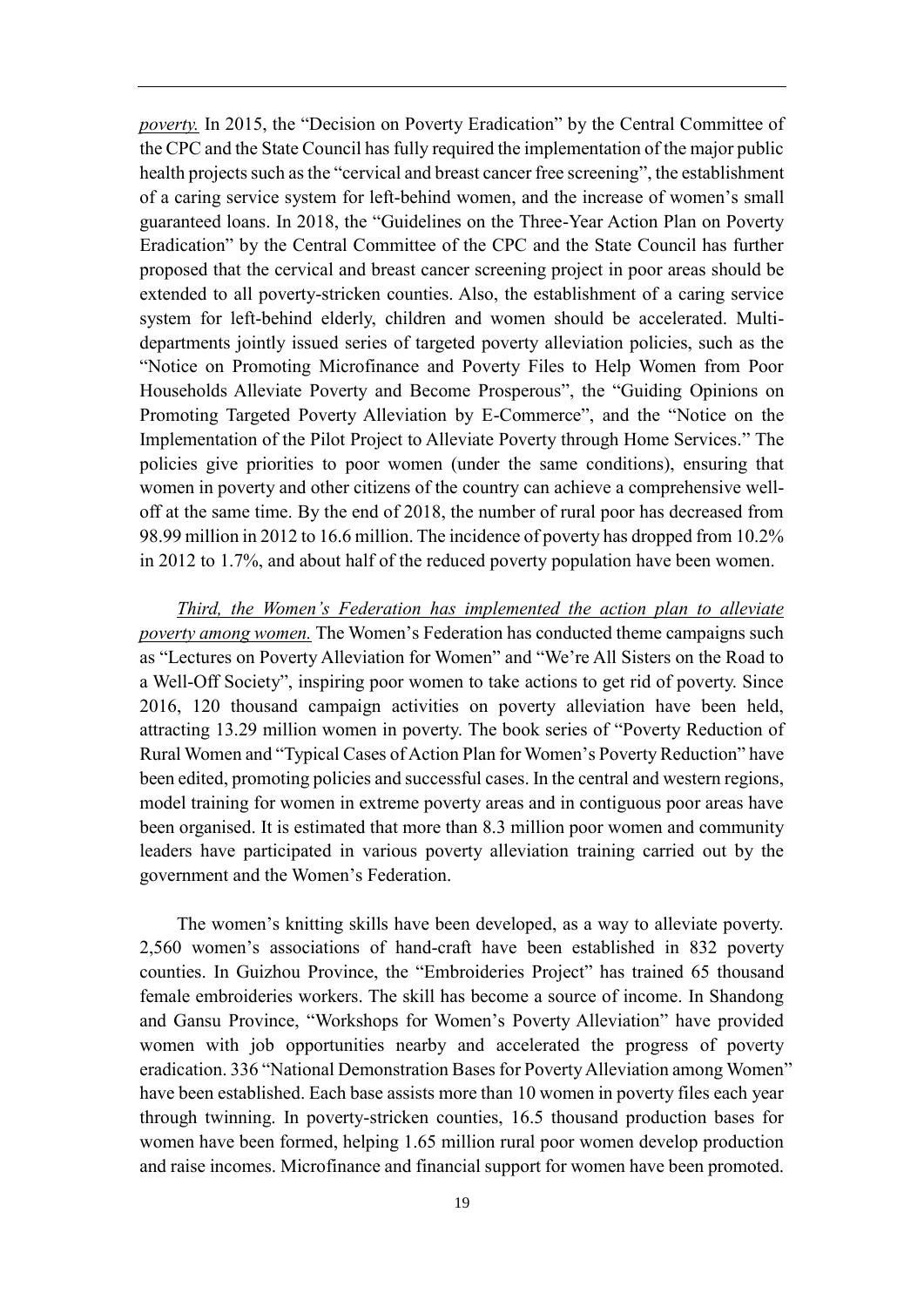61 billion yuan of small credit loans have been distributed to 1.11 million women recorded in poverty files, helping them remove the funding bottleneck and realise the dream of entrepreneurship. The "Two Cancers" free screening project has been implemented, covering all counties in poverty-stricken areas by the end of 2018. The "Two Cancers Treatment Project for Mothers in Poverty" sponsored by the Central Lottery Commonweal Fund has assisted a total of 132.2 thousand sick women in poverty, reducing women's poverty due to illness.

## <span id="page-23-0"></span>**10. Actions in the last five years to improve access to social protection for women and girls.**

The Chinese government safeguards and improves peoples' livelihood in the process of development. It acts on the policy requirements to help those most in need, to build a tight safety net, and to establish the necessary institutions. Also, the government adheres to the "complete, multi-tiered and sustainable" development principles for social protection, continuously improving the policy system, strengthening its fairness and equity, building a better platform for livelihood protection, and directly benefiting women and girls.

*First, strengthened social protection for pregnant and unemployed women.* Maternity protection has been improved. In 2017, the number of female employees participating in maternity insurance reached 84.28 million, an increase of 10.21 million over 2014. The benefits items and standards of the maternity insurance have been further standardised, and the number of people enjoying the benefits has increased year by year. At the same time, for the unemployed people, the reproductive medical expenses are included in the scope of payment of the "basic medical insurance for urban and rural residents." Also, the medical insurance expenses will be directly settled by the medical insurance agencies and the designated medical institutions.

In 2014 and 2017, the policies concerning "using unemployment insurance fund to support enterprises to stabilise jobs" and "skill improvement subsidies" were successively introduced, enhancing the insurance's function to prevent unemployment, encouraging enterprises to stabilise job positions and improve employees' skills, as well as effectively reducing unemployment. In 2017, the number of women participating in unemployment insurance nationwide was 79.5 million, an increase of 8.05 million over 2014; the number of women participating in work-related injury insurance was 85.94 million, an increase of 5.24 million over 2014.

*Second, improved women's basic endowment and medical insurance.* Women account for 52.2% of the elderly in China over the age of 65. In 2014, the "new rural social endowment insurance" and "urban social endowment insurance for residents" were merged. In 2016, basic medical insurances for urban and rural residents were integrated, enhancing the fairness of the system. The expansion of basic endowment and medical insurance has been continuously promoted, incorporating home services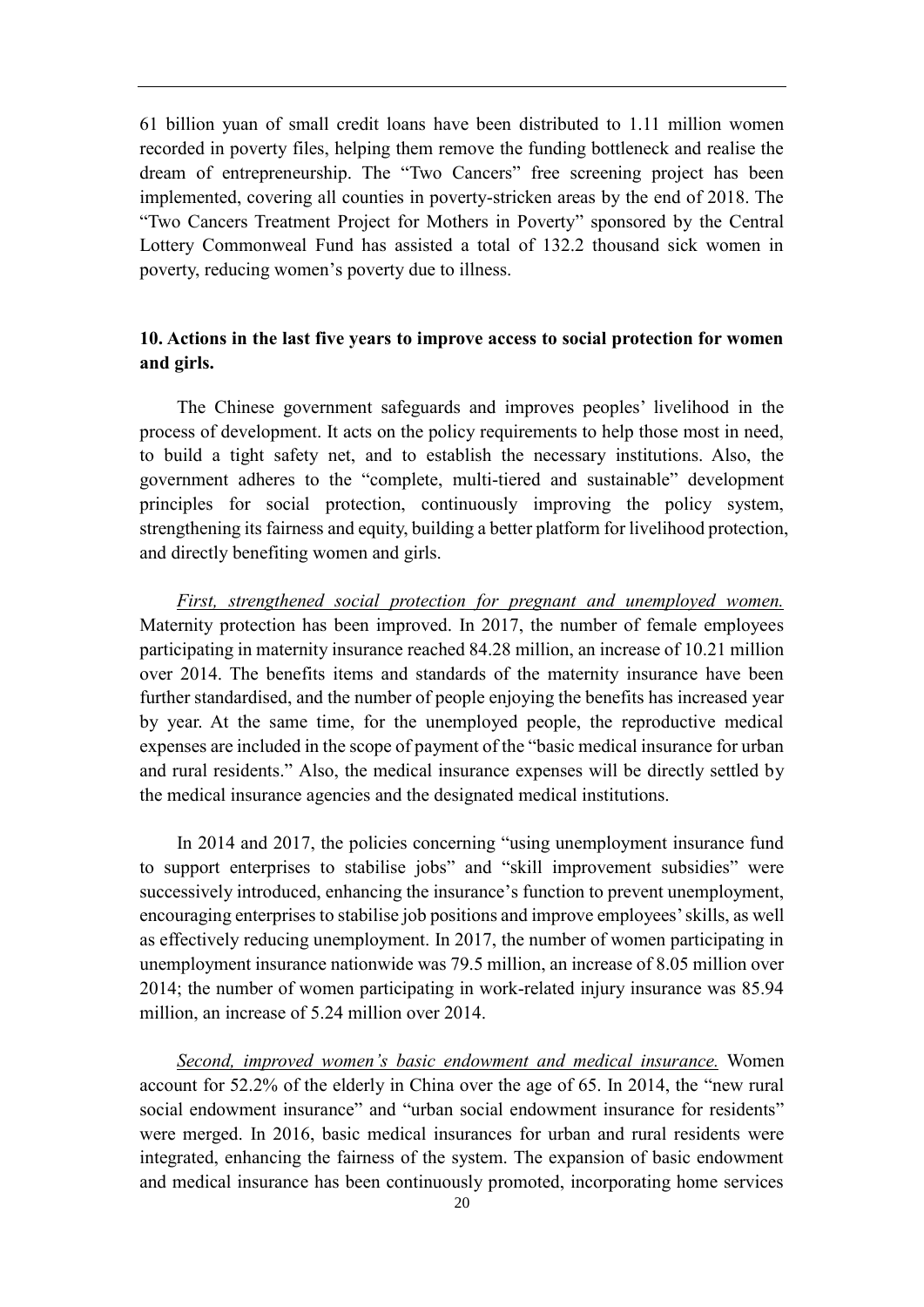personnel and migrant workers into the social security system, and steadily improving the benefits of endowment insurance as well as the medical reimbursement. In 2017, nearly 390 million women participated in basic endowment insurance nationwide, an increase of 38 million over the previous year. The number of women participating in basic endowment insurance for urban workers was 180 million, an increase of 68.1% over 2010. In 2017, nearly 210 million women joined the basic endowment insurance for urban and rural residents, an increase of 37 million (22%) over the previous year. Moreover, the female participants of basic medical insurance for urban residents reached 380.616 million in 2017, accounting for 43.6% of the total participants (34.1% in 2011).

In 2013, the "Opinions on Accelerating the Development of Elderly Care Service Industry" was issued. 31 provinces, autonomous regions and municipalities across the country have introduced social preferential policies for the elderly, established the systems of "old age allowance", "elderly care services benefit" and "nursing benefit", and provided a more favourable living environment for the elderly. The facilities for elderly care services have basically covered all urban communities with "elderly care services benefit" and more than 50% of rural communities. 93% of the elderly care institutions nationwide provides health care services for residents in various forms, benefiting elderly women. Changsha City, Hunan Province offers old-age allowances for elderly people aged 80 and over. In 2018, the financial investment was 240 million yuan, benefiting 196 thousand people.

*Third, continuously improved the level of assistance for women and girls living in difficulties.* The "Interim Measures for Social Assistance" and "Opinions on Further Improving the Supporting System for People in Extreme Poverty" have been issued. The supporting system for people in extreme poverty has been enhanced. Assistance and poverty alleviation measures have been combined. In 2017, 22.96 million women with subsistence allowances or in extreme poverty received assistance, accounting for 39.2% of the total. Also, the proportion of transfer payments has been increased and the minimum living standard has been improved. In 2017, the average urban and rural minimum living standard was 450 yuan/person/month, an increase of 40.2% over 2014. The rural minimum living standards of all counties (cities, districts) met or exceed the national level.

China has continued to expand the scope of children's welfare, to improve the basic livelihood protection of orphans, and to care for girls. In 2016, the "Opinions on Strengthening the Care and Protection of Left-Behind Children in Rural Areas" and the "Opinions on Strengthening the Protection of Children in Difficult Situations" were issued to expand the scope of policy coverage. In August 2018, the number of leftbehind children in rural areas was 6.97 million, a decrease of 22.7% compared with 2016. Girls accounted for 45.5%.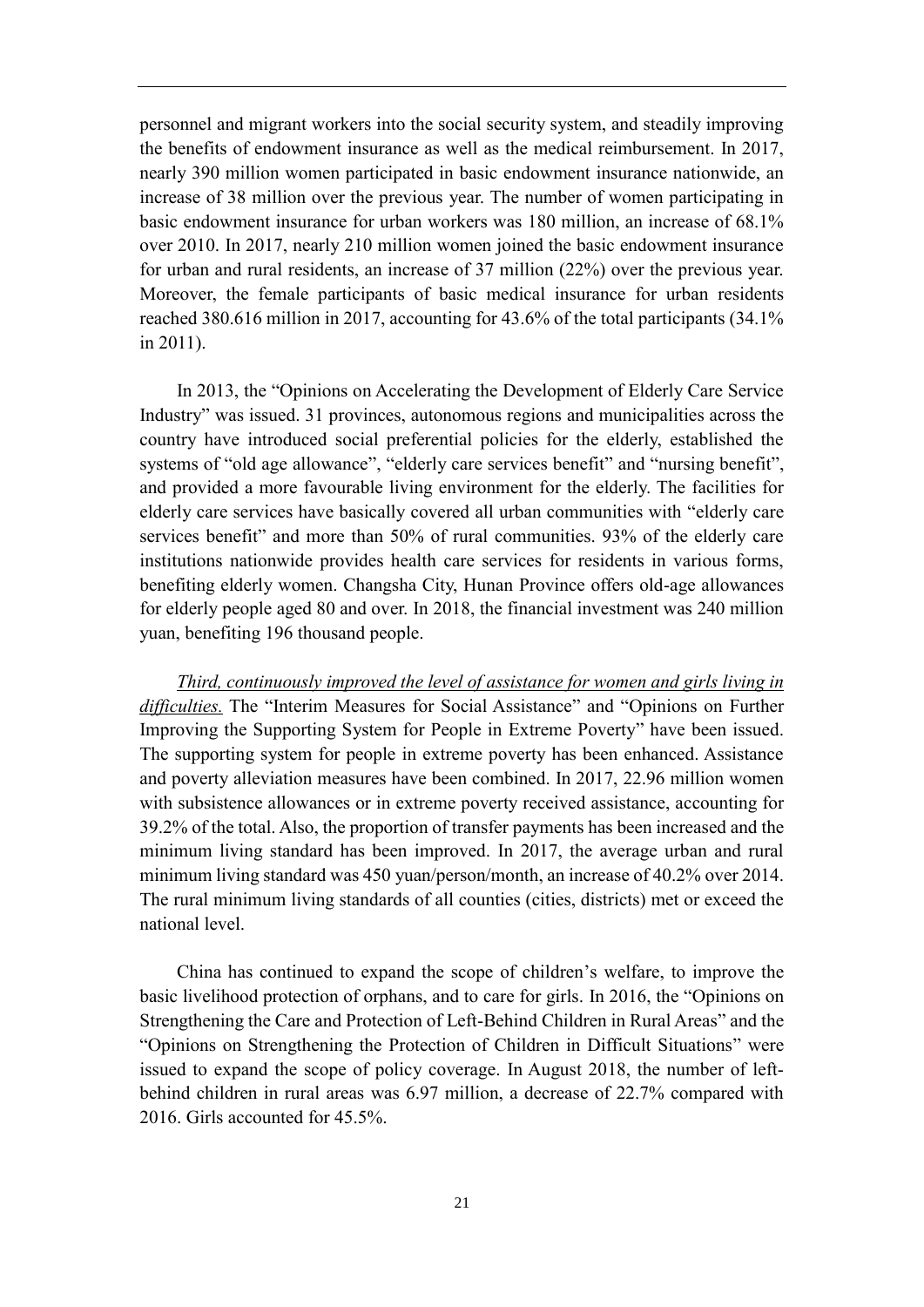#### <span id="page-25-0"></span>**11. Actions in the last five years to improve health outcomes for women and girls in China.**

China has formed a maternal and child health care service network, with the "third level (top level in China) maternal and child health care institutions that combine health and clinical care" as the core, based on "community-based health institutions" , and technically supported by medium- and large-scale medical institutions as well as relevant scientific research institutions. China provides a full range of health care services for women and girls from birth to old age.

*First, promoted women's access to health services through the expansion of universal health coverage or public health services.* In 2018, there have been 3,080 "third level" maternal and child health care institutions in urban and rural areas, and 71,586 township/community health centres. They guarantee the accessibility, quality and fairness of maternal and child health services. The government increases access to health services for women and girls through financial assistance for maternal and child health care institutions, through the provision of basic public health services, and through the implementation of major public health projects. In the past five years, the government's financial subsidies for maternal and child health care institutions at various levels have increased year by year. In 2017, the subsidy funds for the institutions at the prefectural-municipal and county levels increased by 1.6 times compared with 2015, reaching 41.66 billion yuan. In 2015, the average life expectancy of women was 79.43 years, an increase of 2.06 years compared with 2010, and higher than men by 5.8 years.

*Second, expanded specific health services for women and girls.* China provides 14 free basic public health services, including maternal and child health care. The per capita subsidy is increasing by 5 yuan each year. In 2018, the national hospital delivery rate was 99.9%. The national maternal mortality rate, infant mortality rate and underfive mortality rate decreased from 21.7/100,000, 8.9‰ and 11.7‰ in 2014 to 18.3/100,000, 6.1‰, and 8.4‰ respectively. China has been rated by the World Health Organisation as a high-performance country for maternal and child health. In 2015, the "Decisions of the Party Central Committee and the State Council on Fight against Poverty" clearly stated that the "Two Cancers" free screening project for rural women should be fully implemented. The beneficiaries have been extended from women aged 35-59 to those aged 35-64. The cervical cancer screening project has expanded from 200 counties (districts and cities) to more than 1,700, improving the health status of rural women and reducing the incidence and mortality of both cancers.

*Third, guaranteed maternal and child safety, and improved service quality.* With the adjustment and improvement of the birth policy, the elderly women who give birth again face serious life-threatening problems such as pregnancy complication and hysterorrhexis caused by caesarean scar pregnancy. In 2018, the National Health Commission promulgated the "Action Plan on Maternal and Infant Safety" to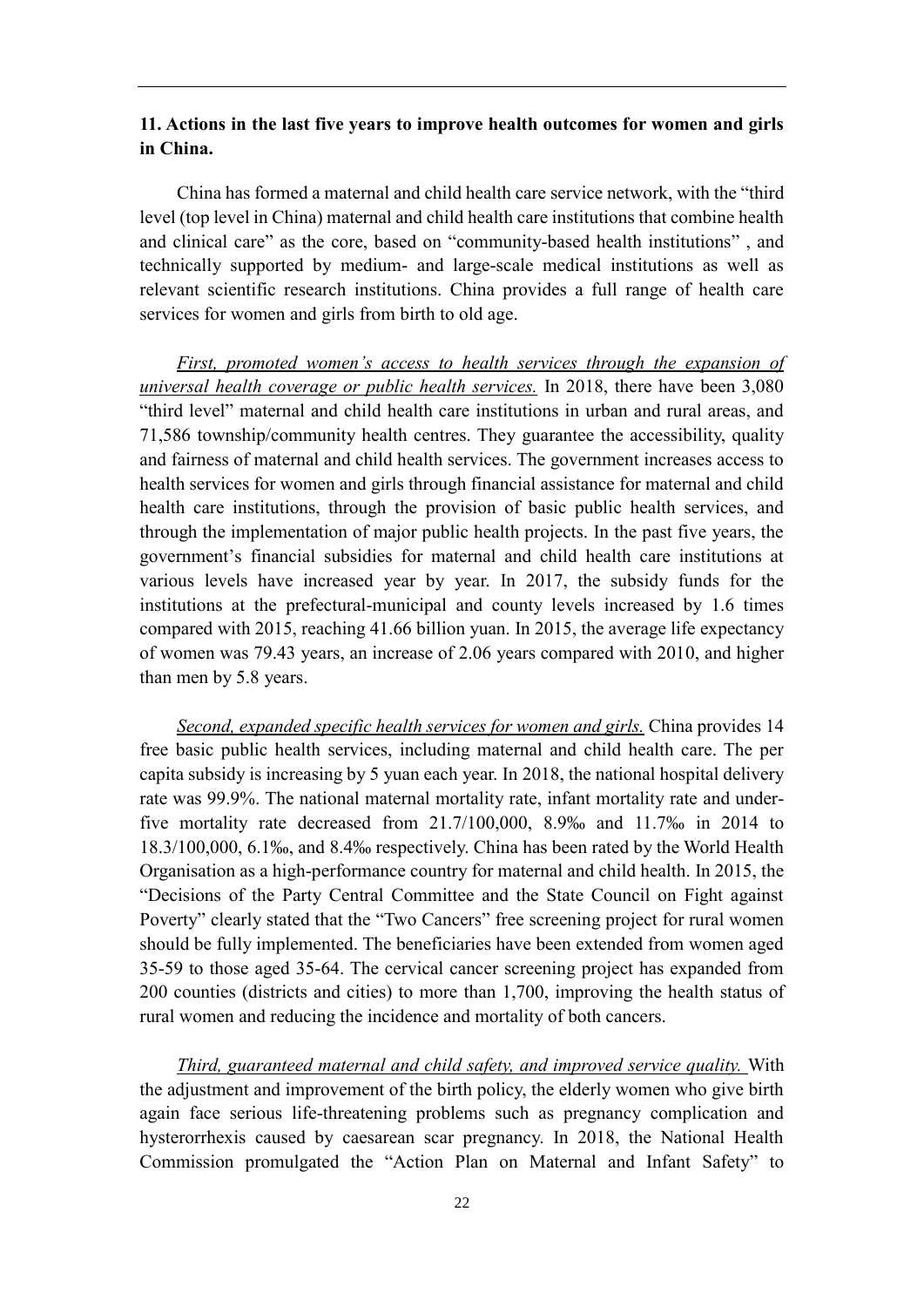strengthen five major actions including prevention of pregnancy risk, emergency treatment, quality and safety improvement, specialist capacity building, and convenience services. In order to ensure the safety of maternal and infant, China continues to strengthen one-stop service as well as the departmental collaboration including antenatal care, delivery services, post-natal care, post-natal visits, child care, and child immunisation services. The "Service Specification for Postpartum Contraception" was issued. Relevant medical personnel have been trained and the Specification has been piloted at the community level. The national maternal mortality rate from 2015 to 2017 was decreasing year by year.

#### <span id="page-26-0"></span>**12. Actions in the last five years to improve education outcomes and skills for women and girls.**

The Chinese government gives priority to education and strives to run a satisfactory education for people. China has introduced laws and regulations, increased investment in education, ensured equal and quality education for men and women, and continuously improved women's education.

*First, ensured equal education opportunities for boys and girls.* In 2017, the Ministry of Education and other four departments jointly issued the "Opinions on the Implementation of the Third Pre-school Education Action Plan" to ensure equal opportunities for boys and girls to enter kindergarten. By the end of 2017, there have been 46 million children in kindergartens nationwide, including 21.49 million girls that account for 46.7%. In order to prevent and reduce the dropout of rural girls, a responsibility system has been established to control the drop-out rate. The girls' education status has been integrated into the "national social development monitoring target" and the indicators of "nine-year compulsory education." The net enrolment rate of primary school-age girls was 99.9%, which was basically the same as that of boys. The national nine-year compulsory education rate was 93.8%, with girls accounting for 46.4%. The proportion of female students in high school is 47.6%.

By the end of 2018, China has invested more than 540 billion yuan to reform schools in poor conditions, improving the school conditions and living facilities in rural poverty-stricken areas of the central and western regions. Policies such as the "Support Programme for Teachers in Rural Areas" and the "Opinions on Comprehensively Deepening the Reform of Teaching Force in the New Era" have been issued, stabilising the teaching force, and attracting university graduates to teach in rural areas. In 2018, the number of large classes and super-large classes for compulsory education decreased by 28.02% and 78.08% respectively, compared with 2017. More and more girls receive benefits. In 2017, there were 18.975 million migrant children in the compulsory education stage, all of which have been offered subsidies including "public funding per student" and "exemption from tuition and fees, free textbooks, and allowances for students in boarding schools with family economic difficulties." Furthermore, China puts an emphasis on special education. In 2017, more than 200 thousand girls were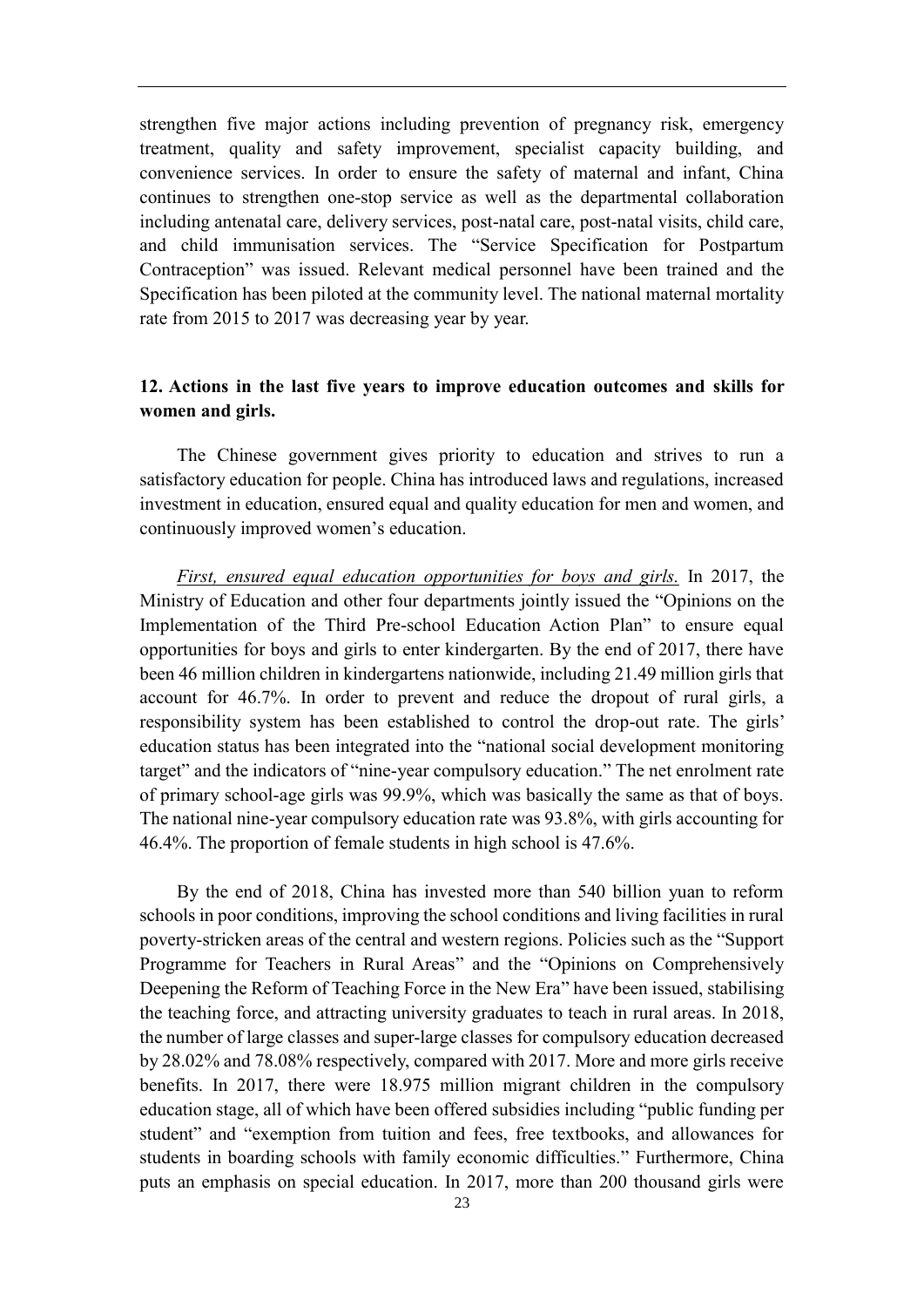educated in special schools, accounting for 35.8%.

*Second, ensured equal and quality education for men and women.* The gender gap in high school education has been narrowed. In 2017, the gross enrolment rate was 88.3%, an increase of 1.8% over 2014. Girls accounted for 47.6% of the students in the stage of high school. The proportion of female students in ordinary high schools was 50.9%. Also, women account for more than half of the total in higher education. In 2017, the proportion for universities and colleges was 52.54%, exceeding 50% for seven consecutive years. In 2017, the female master degree holders reached 49.9%, while female doctor accounted for 39.3%. The number of female students in adult undergraduate programmes was 3.2 million, accounting for 58.5%. China has gradually promoted the tuition-free policy for secondary vocational education to ensure more women can receive vocational education. In 2017, there were more than 6.8 million female students enrolled in secondary vocational education, accounting for 42.8%.

*Third, provided a safe and inclusive educational environment for women and girls.* The "Guiding Opinions on Prevention and Control of Bullying and Violence in Primary and Secondary School" and the "Comprehensive Management Plan on Strengthening the Governance of Bullying" were issued, strengthening the improvement of campus violence management system. China has incorporated gender equality into teacher training programmes and courses, increasing the gender awareness of educators. From 2016 to 2018, 2,243 rural teachers have received gender awareness training with the concept of "Green School", benefiting more than 37 thousand students. The principles and concepts of gender equality are gradually incorporated into all levels of education and teaching content and activities. The curriculum and textbook of schools at all levels are required to reflect the basic state policy of gender equality.

The "Standards for Science Course of Elementary School" issued in 2017 states that "no matter what regional, ethnic, economic, and cultural differences exist among students, or differences in individual conditions such as gender and personality, the science course must provide suitable and fair learning and development opportunities for all students." Also, the high school curriculum standards require students to learn the value of "freedom, equality, justice and rule of law" as well as the concept of "equality for all". The curriculum content and case selection of the textbooks "Morality and Rule of Law", "Chinese" and "History" compiled by the Ministry of Education have increased the content of guaranteeing women's rights and promoting gender equality.

China's education reform is advancing the concept of gender equality in a subtle way. Since 2014, the Working Committees on Children and Women at all levels and education departments have actively explored the establishment of gender equality courses in primary and secondary schools, promoting the full implementation of the principle of gender equality in education. As of May 2019, 15 provinces (autonomous regions and municipalities) have promoted the gender equality education in primary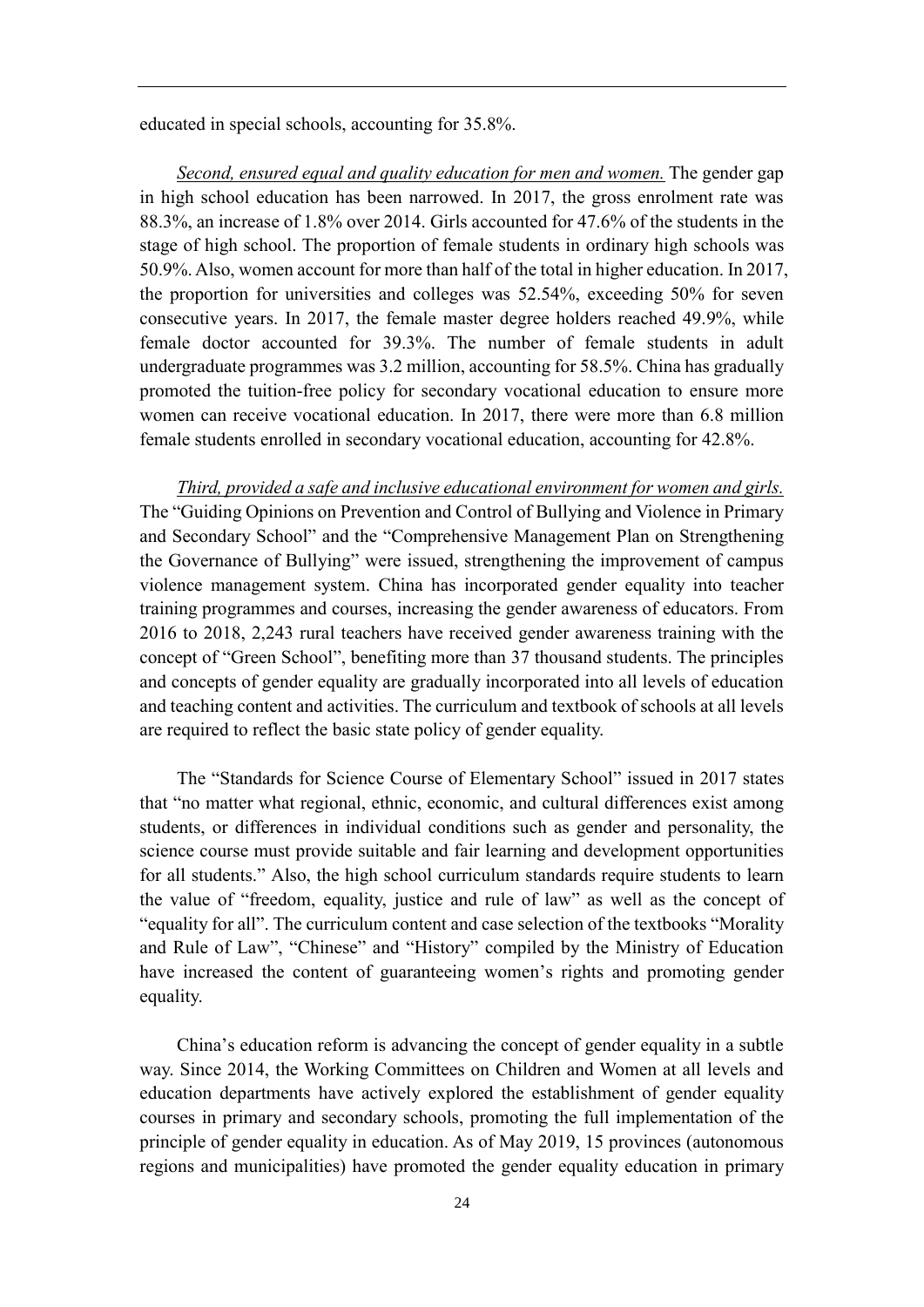and secondary schools and some regions have covered all the schools. In October 2018, the Supreme People's Procuratorate issued the Procuratorial Proposal No.1 to make recommendations on strengthening campus safety management, on preventing sexual abuse of kindergarten children, and on preventing secondary school students from committing crimes. The provincial and municipal procuratorates and education departments have taken active measures to promote the implementation.

#### <span id="page-28-0"></span>**Challenges and Strategies**

*First, further integrate the gender perspective into the poverty alleviation strategy.* Based on the unit of "family" and "household", the poverty alleviation has realised the precise allocation of resources. However, in practice, there are still gaps in the effectiveness of targeted poverty alleviation for women. In the future, the promotion of gender equality will be included in the strategic goal of poverty alleviation, ensuring that women's concerns and needs are incorporated into social assistance. China will further strengthen the gender statistics on poverty, enhance gender equality in family resource sharing and decision-making, and protect women's development rights.

*Second, respond to the challenges of fertility policy adjustment and population ageing more actively.* With the implementation of the "Universal Two-Child Policy", the needs for maternity and child care and maternal protection are more prominent. The capacity and quality of infant and child care services are unsatisfactory. China will further adjust and improve policies concerning women's maternity leave, maternity insurance and childcare. China's ageing population is increasing rapidly, but the development of elderly care services is obviously insufficient. The population of elderly women is large. Their life is at risk. China will speed up the summary and promotion of pilot cities' experiences and practices regarding long-term care insurance system. Also, China will improve the system design of care leave for the "only child", and explore the social security model of basic life care and medical care for people with disabilities.

*Third, further narrow the gap between urban and rural women's health services.* China will increase investment in maternal and child health care institutions; focus on improving infrastructure conditions for maternal and child health services at the community level; optimise and integrate service resources of grassroots maternal and child health care as well as family planning; continuously improve the accessibility and convenience of services for different regions and groups; vigorously implement basic public health service programmes; ensure fair and sustainable health services for women in rural and remote areas; and ensure maternal women can enjoy safe, standardised and convenient delivery service.

*Fourth, eliminate the gap in major choice in higher education.* Affected by traditional concepts and the employment market, gender segregation in the field of vocational education is prominent. Most women are concentrated in the "feminine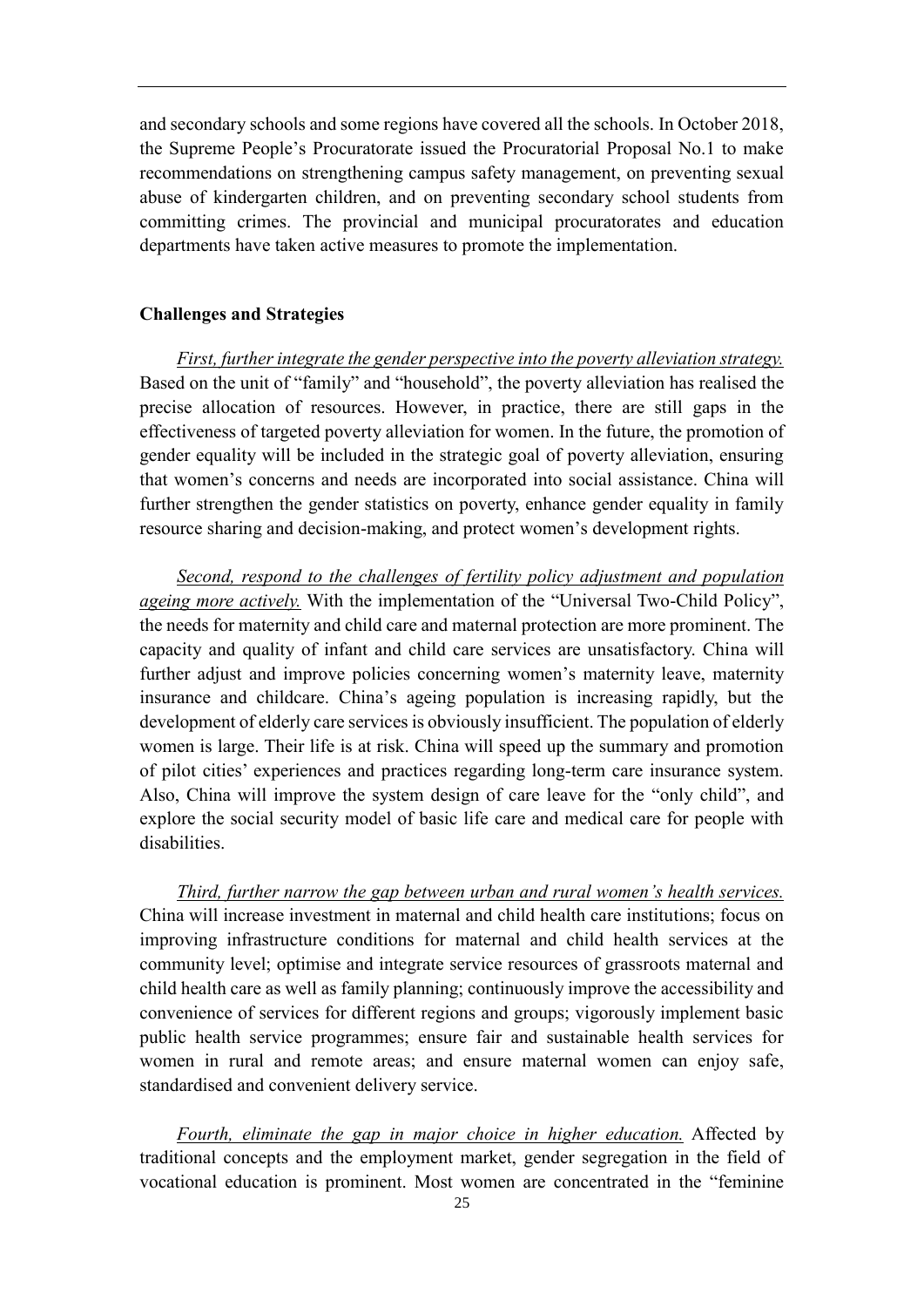fields" since their student days. About 80% of boys choose Sciences in high school, and only half of the girls do the same. The proportion of female university students studying humanities and social sciences is much higher than that of male. China will enhance gender sensitivity in the process of vocational education and help women develop their career with a creative and innovative attitude. Moreover, China will conduct targeted education and training to promote the career development of women in emerging industries.

#### <span id="page-29-0"></span>**III. Freedom from violence, stigma and stereotypes**

## <span id="page-29-1"></span>**13. In the last five years, the forms of violence against women and girls prioritised for action.**

*First, intimate partner violence/domestic violence.* In December 2015, China introduced the first law on domestic violence, the "Anti-Domestic Violence Law", clearly stipulating that China prohibits any form of domestic violence. To prevent domestic violence is a shared responsibility of the state, society and every family. The scope of application extends to violence between people who lives together but are not family members. The law stipulates the mechanism of prevention, punishment and victim assistance, including mandatory reporting system, warning system, personal safety protection order and its application system. The "Anti-Domestic Violence Law" provides a new legal weapon for the protection of women's personal rights and has a milestone significance. The "Criminal Law of the People's Republic of China (Amendment IX)", implemented on November 1, 2015, expands the subject of the "crimes of abuse" which was restricted to family members. The subject is now extending to those who have the responsibility of guardianship over the minor, the elderly, the sick and the disabled. The Amendment stipulates that the crimes of abuse may be converted from a private prosecution to a public prosecution case, and the national procuratorial bodies shall initiate the public prosecution. The revised criminal law clarifies that all acts of buying and selling women are dealt with as crimes.

*Second, sexual harassment and violence in public places, educational settings and in employment.* In response to sexual harassment in the workplaces and higher education institutions, local and central governments, enterprises, and government departments have actively taken actions to prevent various forms of violence, including amending laws, introducing judicial interpretations, formulating enterprise rules, and conducting gender equality training. In response to the sexual harassment in universities and colleges, in November 2018, the Ministry of Education issued the "Ten Codes of Conduct for Teachers in Higher Education Institutions in the New Era" and the "Guiding Opinions of the Ministry of Education on Addressing Misbehaviours of Teachers in Higher Education Institutions." It is clearly stipulated that teachers must not engage in any improper relationship with students and are prohibited from any form of sexual harassment. Depending on the circumstances, the misbehaved teachers should bear administrative, civil and criminal liability.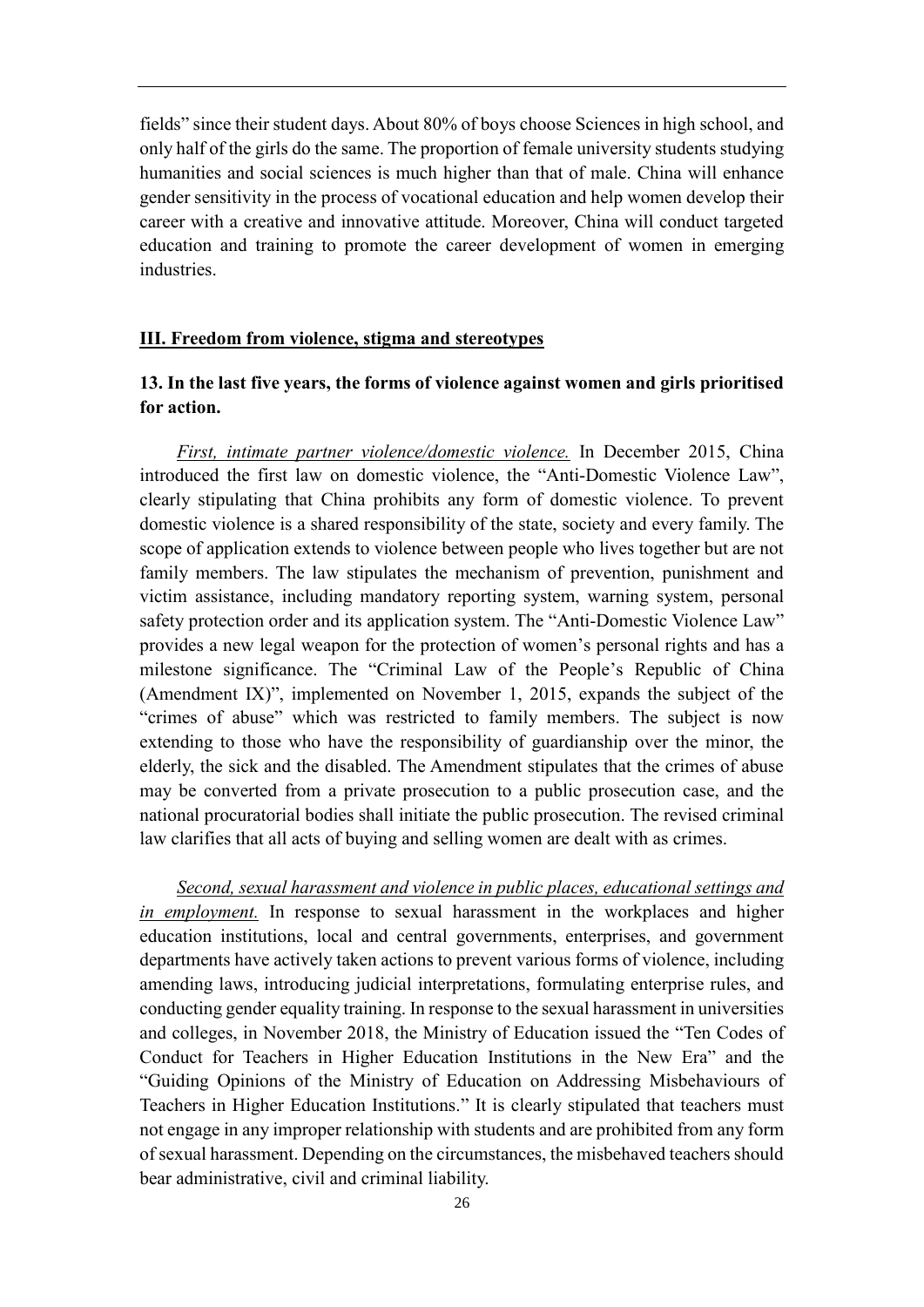In December 2018, the Supreme People's Court issued the "Notice on Adding Causes of Action in Civil Cases." After the "Dispute over Educational Institution Liability" in the section of "Dispute over the Liability for Tort", the "Dispute over Compensation for Sexual Harassment" has been added, solving the problem of difficulty in filing a case of sexual harassment in the field of education, and smoothing the procedures to acquire proceedings subsidies. The "6 Sections of Civil Code (Draft)" promulgated on September 5, 2018, clearly stipulates against sexual harassment and states that employers are obliged to take measures to prevent and stop sexual harassment. From 2014 to 2016, the number of cases filed by the public security organs on rape was 33,417/29,948/27,767 respectively, showing a downward trend year by year.

*Third, violence against women and girls facilitated by technology.* In response to the violence against women facilitated by technology, China's regulatory authorities timely issued relevant policies for supervision. China has launched a special project concerning Internet governance, creating a good web environment for women and girls. Since 2015, the "Eradicate Pornography and Illegal Publications; Protect the Children" action plan has been carried out nationwide, vigorously rectifying the cultural environment around the campus, cracking down on illegal publishing activities involving children, and focusing on investigating and controlling the harmful online content (such as pornography) for minors. Also, the "Eradicate Pornography and Illegal Publications; Purify the Internet" action plan has increased the clean-up and rectification of illegal information; curbed the harm of various bad information on women and girls; strengthened the supervision of information that damages women's image; and create a healthy online cultural environment for women.

## <span id="page-30-0"></span>**14. Actions prioritised in the last five years to address violence against women and girls.**

*First, introduced or strengthened violence against women laws, and their enforcement and implementation.* In March 2015, the Supreme People's Court, the Supreme People's Procuratorate, the Ministry of Public Security, and the Ministry of Justice jointly issued the "Opinions on Handling Domestic Violence Crimes in Accordance with Law", establishing principles such as "timely and effective intervention in domestic violence by the public power" and "special protection for vulnerable groups". Since 2014, the Supreme People's Court has published typical cases of judicial intervention in domestic violence every year, promoting trial experience, regulating the judicial discretion of using violence against violence, and enhancing the uniformity of law application. Relevant departments issued the "Opinions on Improving the Legal Aid System", the "Opinions on Establishing and Improving the National Judicial Assistance System (Trial)", the "Guiding Opinions on Protection and Assistance for Victims of Domestic Violence" and the "Women's Federation's Procedures for Accepting Domestic Violence Complaints (Trial)", to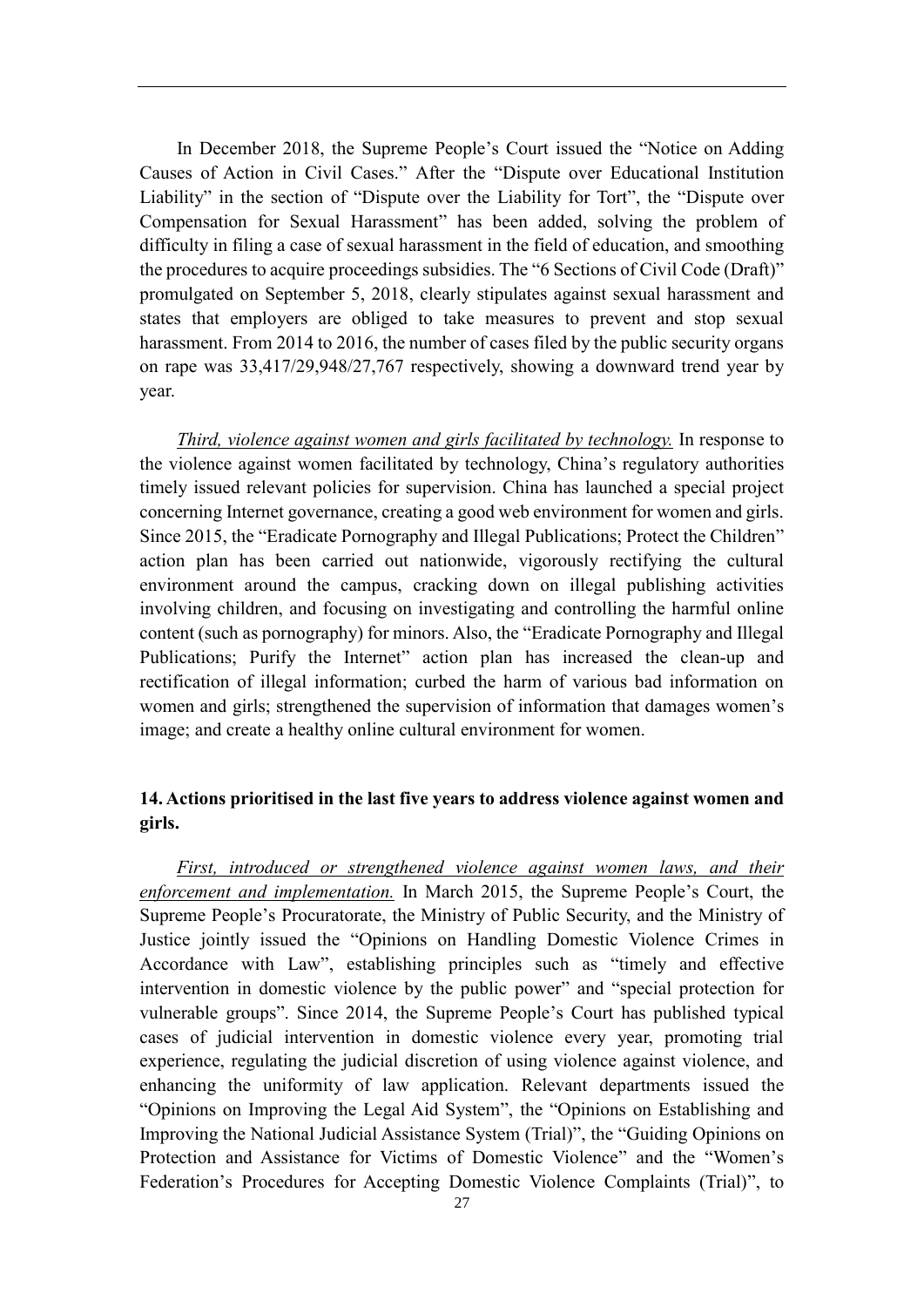guide the handling of domestic violence cases. Local government have successively introduced local laws or judicial documents and actively implemented the anti-domestic violence law. For instance, Shandong and Hubei Provinces have successively introduced local anti-domestic violence regulations. The Public Security Bureau of Hunan Province has formulated the "Implementation Measures for the Domestic Violence Warning System", providing adequate legal and policy basis for women's access to legal assistance, as well as the reduction and elimination of domestic violence.

*Second, introduced or strengthened measures to increase women's access to justice.* Since June 2016, the Supreme People's Court has selected some courts across the country to launch a pilot project concerning the reform of modes and working mechanisms of family trials. In 2017, the Supreme People's Court took the lead in establishing a joint conference mechanism for "the reform of modes and working mechanisms of family trials". The establishment of this system has increased women's access to justice. Focusing on the goal of family trial reform, the court has actively explored the establishment of a multi-disciplinary mechanism for family disputes; established various forms of cooperation with local Political and Legal Affairs Commissions, Bureaus of Civil Affairs, Public Security Bureaus, Judiciaries, Women's Federations, and Community Service Departments; and promoted a working pattern for family trials based on "party leadership, government responsibility, court as the centre, and social participation."

The pilot courts have actively explored mechanisms such as psychological counselling intervention, family investigation, marriage cooling period, mediation before the charge, and post-case return visits; strived to effectively protect the legal rights and interests of the parties; and thoroughly resolve conflicts and disputes. The People's Court of Yiling District, Yichang City, Hubei Province has set a cooling period for 60 cases, contributing to the withdrawal of 52 cases. The rate of withdrawal was as high as 86%. By the end of June 2018, there have been 188 intermediate and grassroots courts participating in the pilot project concerning family trial reform proposed by the Supreme People's Court. More than 400 participated in the reform work established by various High Courts.

*Third, introduced or strengthened services for survivors of violence.* At present, there are more than 3,200 legal assistance agencies at the provincial, city and county levels, benefiting 1.8 million women from 2014 to 2018 and effectively protecting women's legitimate rights and interests. The Women's Federation promoted the operation of "12388" hotline for women's rights protection service in more than 2,800 districts (counties) across the country; established 250 thousand rights protection agencies including women's rights protection stations and domestic violence complaint stations; and smoothed women's rights protection channels. In 2015, within the Women's Federation system, 2009 institutions provided assistance to women and children who are the victims of violence, and nearly 9,200 women and children were helped and sheltered.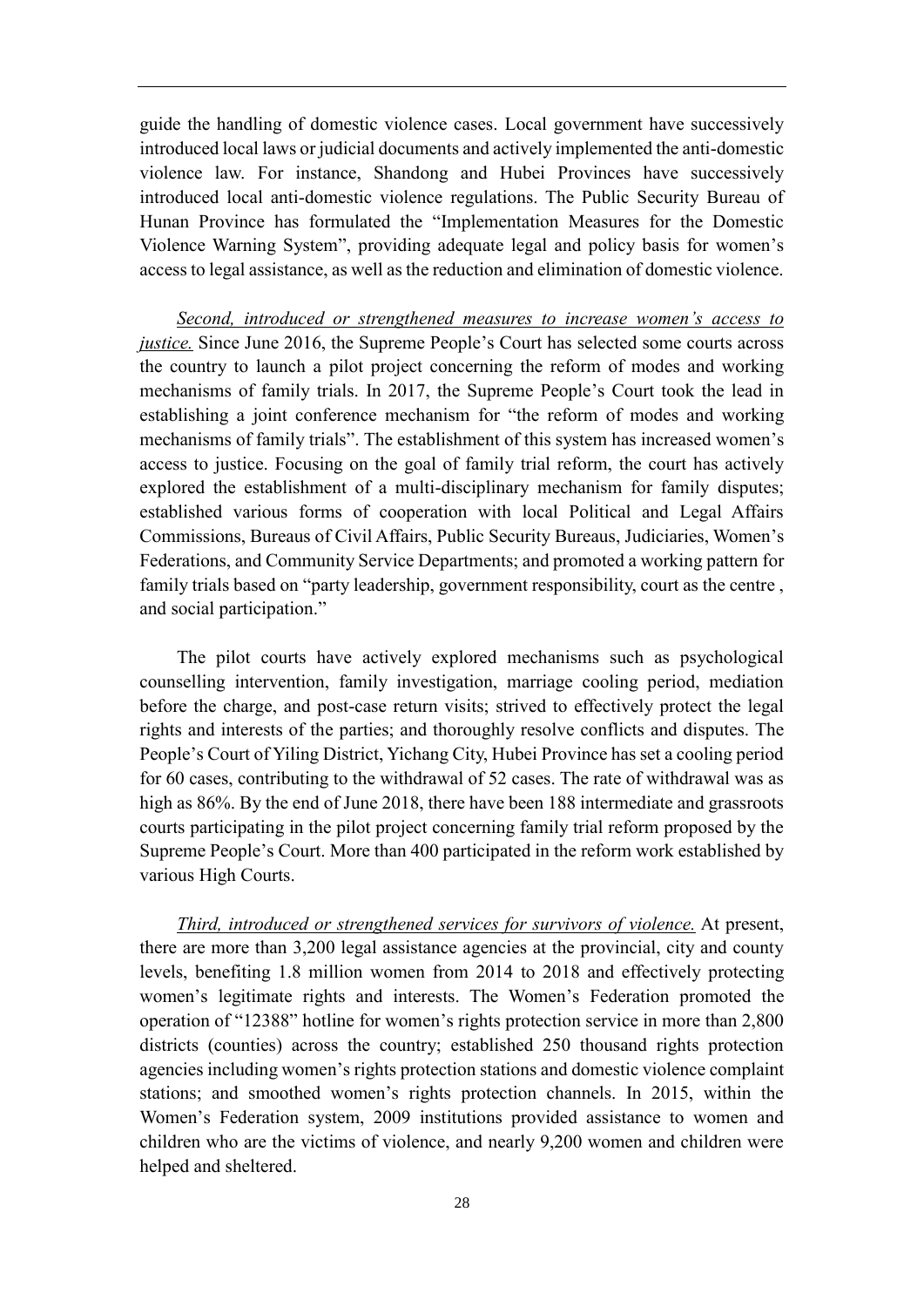#### <span id="page-32-0"></span>**15. Strategies used in the last five years to prevent violence against women and girls.**

*First, prevented domestic violence over women.* Measures to prevent domestic violence are clearly defined in the laws. The second chapter of the "Anti-Domestic Violence Law", entitled "Prevention of Domestic Violence", stipulates measure to prevent domestic violence, including training, publicity, education and mediation. The "warning system" and "personal safety protection order system" effectively prevent the recurrence of domestic violence. After the official implementation of the "Anti-Domestic Violence Law" on March 1, 2016, as of the end of 2018, the National Court has issued a total of 3,743 personal safety protection orders. A large-scale anti-domestic violence training for judicial personnel and social workers has been organised. Also, many public security officers have received the anti-domestic violence training; studied the law; and clarified the authority and functions of public security organs in antidomestic violence issues.

*Second, fought against trafficking crimes against women.* In 2013, the State Council issued the "Action Plan against Trafficking in Persons (2013-2020)", establishing a long-term mechanism for anti-trafficking and setting the general goal of "effectively curbing the crime of human trafficking" and "ensuring that victims are promptly rescued and properly resettled." In 2016, the Supreme People's Court issued the "Interpretation on Several Issues Concerning the Specific Application of Laws in the Trial of Trafficking Crime against Women and Children", punishing the illegal and criminal acts of trafficking and effectively protecting the legitimate rights and interests of women. From 2015 to November 2018, the national courts concluded or completed the first trial of 2,806 cases concerning trafficking in women and children. Also, the courts concluded 288 cases of purchasing women and children trafficked.

China actively uses information network technology to crack down on trafficking activities, further protecting the rights and interests of women and children. China continues to carry out national "Fight Trafficking" special actions and promotes tasks including investigating/detecting, arresting traffickers, and finding/rescuing abducted women and children. In 2009, the Ministry of Public Security established the world's first DNA information database which has helped more than 5,500 abducted children reunite with their families. In 2016, the Ministry of Public Security established a "fight trafficking" system called "Reunion". As of September 2018, the platform has released 3,419 missing children's information and retrieved 3,367, with a recovery rate of 98.4%.

*Third, prevented sexual harassment.* In order to prevent sexual harassment in colleges and universities, the Ministry of Education issued "Ten Codes of Conduct for Teachers in Higher Education Institutions in the New Era" and the "Guiding Opinions of the Ministry of Education on Addressing Misbehaviours of Teachers in Higher Education Institutions", to determine the code of conduct for university teachers. It is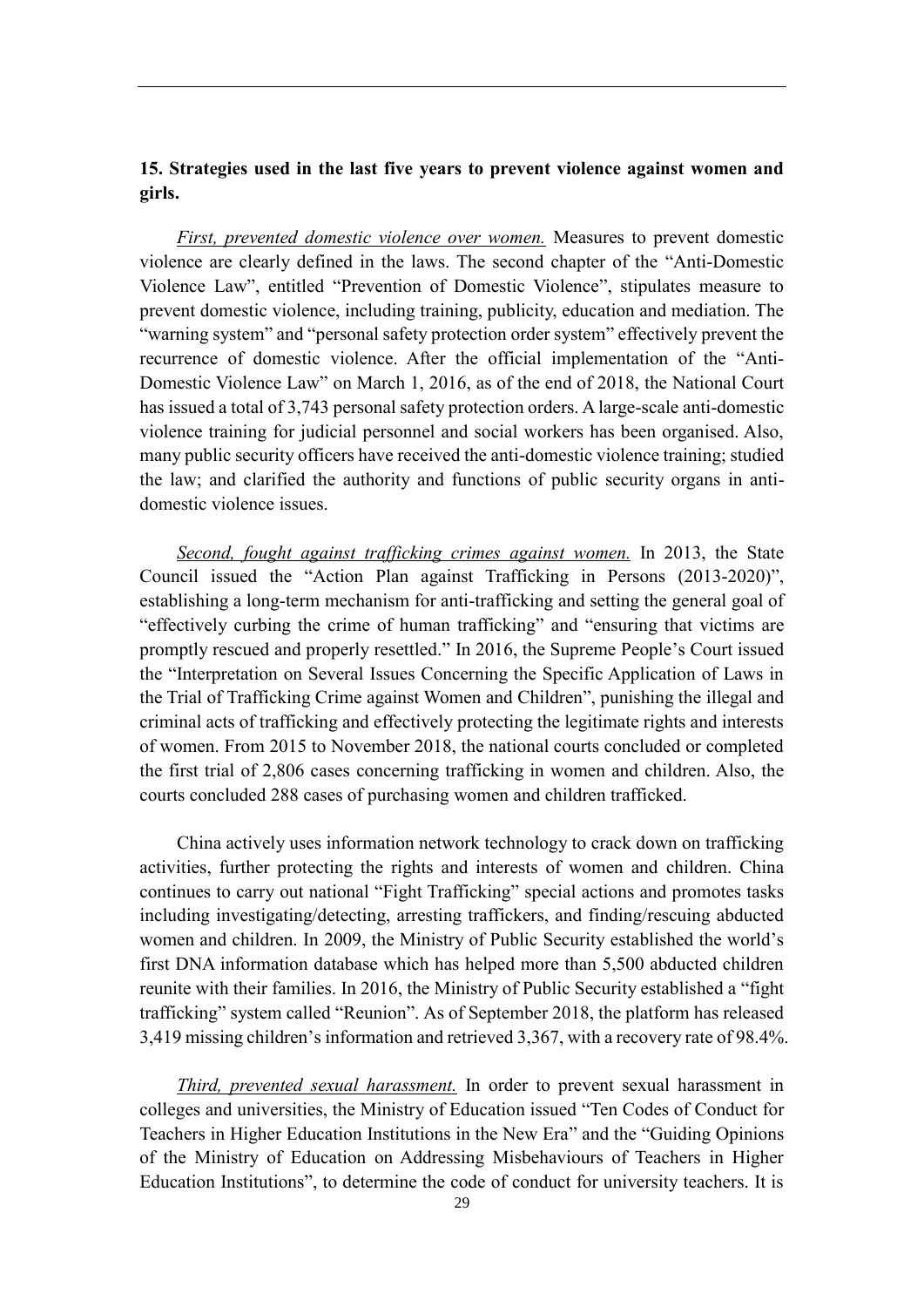required to carefully select teachers, provide training when teachers are recruited and introduced, and directly veto the misbehaviours in annual assessments. For those who have serious misbehaviours such as abuse, obscenity, and sexual harassment, once verified, they will be revoked teacher qualification, dismissed, cleared out of the teaching force, and recorded in the National Teacher Management Information System. No school can appoint those misbehaved teachers to engage in teaching, research or management. The judicial organs shall be promptly informed of the suspected illegal crimes and take action accordingly.

It is required that schools take main responsibility, and establish and improve the mechanism for accepting and investigating the misconduct of teachers. Schools will be held accountable according to the management authority, if they are in dereliction of duty and cause adverse effects or serious consequences, including failing to supervise the misconduct of teachers, refusing to punish, delaying the punishment, shirking responsibilities or concealing information. In August 2018, the People's Procuratorate and Education Bureau of Xihu District, Hangzhou City, Zhejiang Province took the lead in jointly publishing China's first anti-sexual harassment mechanism on campus- "Opinions on Establishing the Punishment System for Sexual Harassment against the Minor on Campus," clarifying the definition of sexual harassment on campus. It is required to report sexual harassment within 6 hours, and conduct an investigation or report directly to the public security organ within 24 hours.

#### <span id="page-33-0"></span>**16. Actions in the last five years to prevent and respond to violence against women and girls facilitated by technology.**

*First, strengthened legislation and regulatory provisions concerning cyber violence.* In July 2013, the Ministry of Industry and Information Technology issued the "Regulations on the Protection of Personal Information of Telecommunications and Internet Users", requiring telecom operators and Internet information service providers to take effective measures to protect the information that can identify the users, including name, date of birth, ID number, address, telephone number, account name and password. The Regulations prevent the disclosure, destruction, tampering or loss of the user's personal information. China has assisted the law enforcement agencies of different countries in investigating online child-related sex crimes such as cross-border child pornography dissemination. Also, China has contributed to the detections of several cases. At the policy level, the problem of "using the Internet to threaten to disclose/arbitrarily disclose women's privacy and other personal information" has been addressed.

*Second, strengthened legislation and regulatory provision concerning online carhailing violence.* Since the advent of online car-hailing business model, there have been many vicious cases in which women had been raped and killed by drivers. In order to regulate the online car-hailing services and to ensure operational safety as well as legitimate rights and interests of passengers, in July 2016, seven ministries including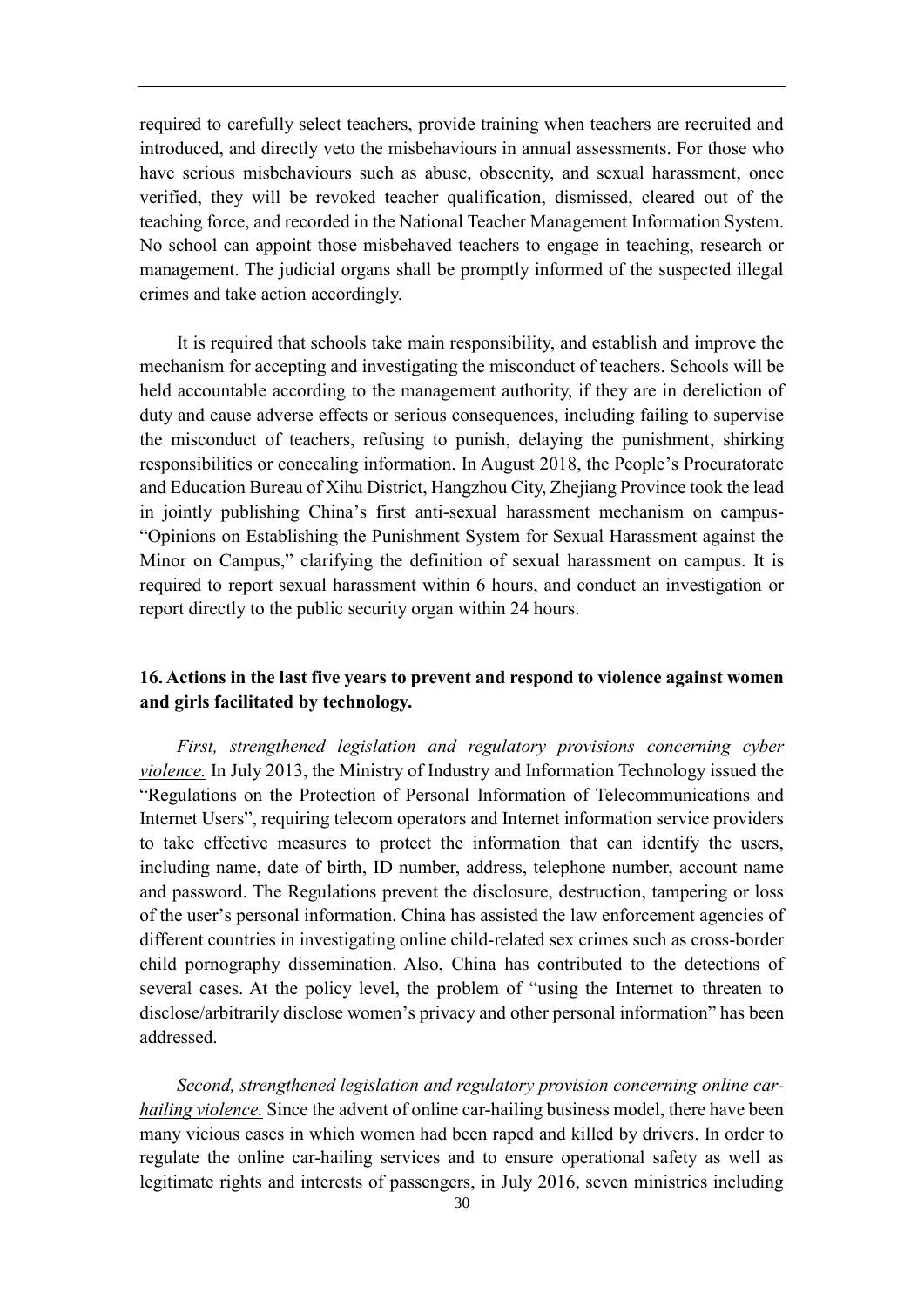the Ministry of Transport and the Ministry of Industry and Information Technology jointly issued the "Interim Provisions on the Administration of Online Car-Hailing Operations and Services", imposing strict requirements on the qualifications of online car-hailing platform and drivers. In May 2018, the Ministry of Transport issued the "Reputation Assessment Measures for Taxi Services", officially incorporating online car-hailing service into the assessment system. By measures such as enhancing the supervision of "the qualifications of the drivers" and "the employment process", the violence against passengers is prevented and reduced.

#### <span id="page-34-0"></span>**17. Actions in the last five years to address the portrayal of women and girls, discrimination and/or gender bias in the media.**

*First, enacted, strengthened and enforced legal reforms to combat discrimination and/or gender bias in the media.* Article 9 of the "Advertising Act" clearly prohibited any advertisement content "containing obscenity, pornography, gambling, superstition, terror, violence, and ethnic/racial/religious/gender discrimination." The law was amended in 2015 to strengthen penalties for offenders. It is forbidden to discriminate against women's independent personality. The "Programme for Women's Development (2011-2020)" proposes the main goal of "improving the gender equality supervision mechanism in media" in the section of "Women and Environment". In the strategic measures, it proposes to strengthen the positive guidance and management of the media, as well as to improve women's ability to use media to acquire knowledge and information. In 2016, 10 provinces, autonomous regions and municipalities formulated and implemented the "13th Five-Year Plan on Women and Children." Promoting the coordinated development of women and the media is an important guiding principle.

In response to the commercialisation, adultization and over-entertainment of minor programmes in the media, China has introduced relevant regulations. The Advertising Act clearly stipulates that minors under the age of 10 are not allowed to be spokespersons. Also, minors are strictly controlled to participate in programmes based on quantity, content and broadcast time. It is forbidden to publish advertisements concerning breast-milk substitutes, tobacco and pornography. Furthermore, China has carried out special monitoring of the mass media regarding the advertisements for minors, and cleaned up/rectified illegal and harmful advertisements affecting the growth of minors.

*Second, promoted the popularisation of the gender equality concept through the integration of traditional and new media.* In recent years, China has fully implemented the basic state policy of gender equality, promoting the process of gender mainstreaming. In the past five years, the mainstream media such as People's Daily and Xinhua News have published more than 500 thousand news reports, advocating gender equality and promoting achievements and contributions of women's development. China has proposed to "clean up the vulgar commercial advertisements with the female body as a selling point on the national key news website page" and "demonstrate the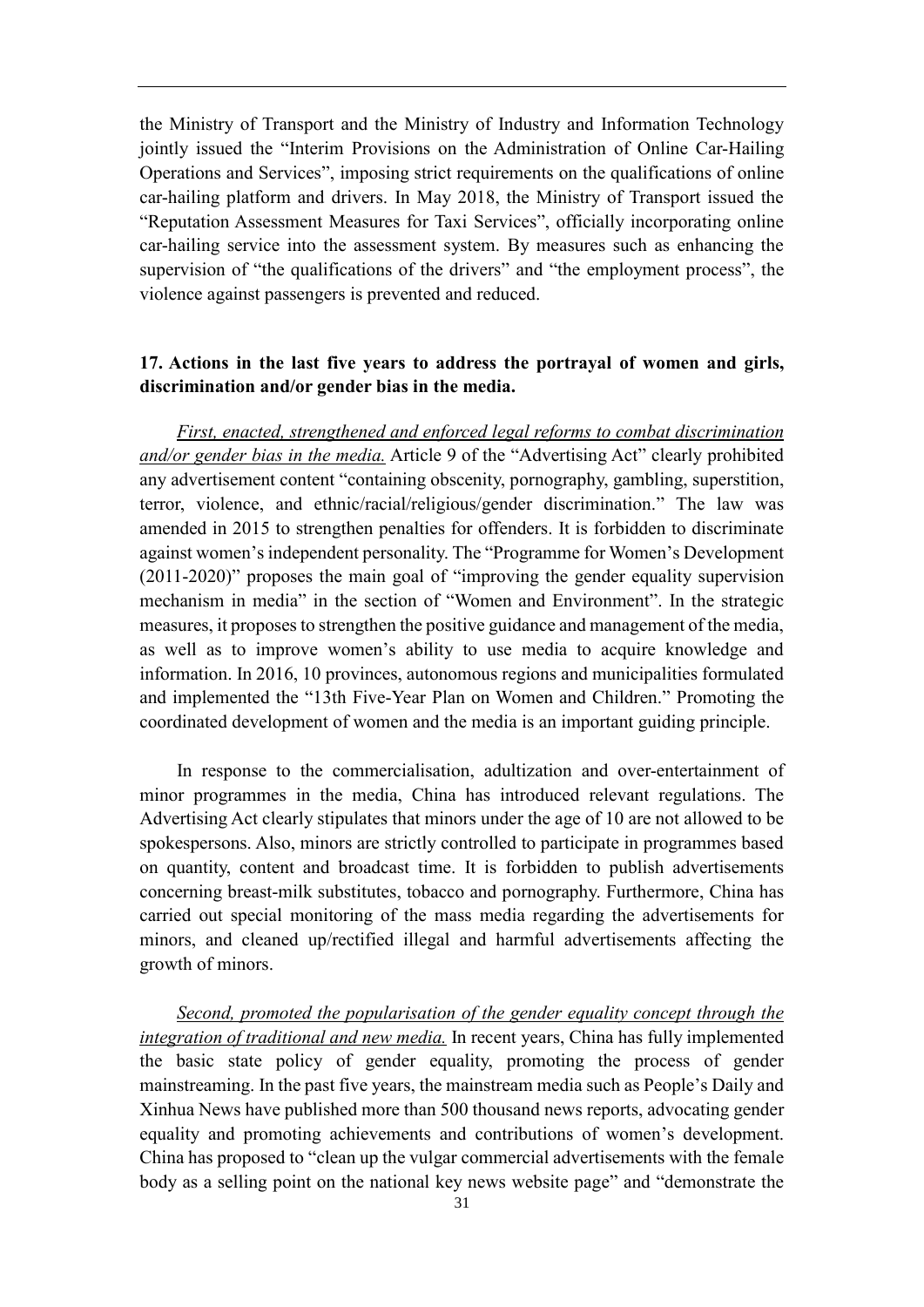concept of gender quality in mass media", creating a gender-equality social and cultural environment.

*Third, supported the media industry to develop voluntary codes of conduct, and improved media monitoring mechanisms to eliminate discrimination.* The mainstream media advocates self-discipline, publishes the list of banned words/phrases concerning gender discrimination, and promotes gender equality in media content. Xinhua News Agency issued two times in 2015 and 2016 "The Banned and Cautiously-Used Words in Xinhua News Report", which include several phrases of gender discrimination. For instance, "leftover female (who are not married)" and "straight men cancer" are banned. To standardise the wording of content highlights the sense of responsibility of the media, helps to change stereotypes in the media, improves women and children's images, and promotes gender equality.

The "China Women's News" publishes "Top Ten Gender Equality News Events" every year and issues "Observation and Analysis of Public Opinion concerning Women and Children". Through the monitoring of media reports, it actively promotes the mainstreaming of gender equality in the media. The Media and Women Research Centre of the Communication University of China released the report "Gender-Sensitivity Monitoring of Chinese Media Reports." Media gender-sensitivity indicators are designed to assess gender sensitivity in media institutions and media content, determining whether they are consistent with the principle of gender equality. The indicators have been promoted in research and practice. In recent years, movies and television programmes have created a large number of positive female images. Their independence and confidence have changed the stereotype of women in traditional culture. In 2017, the advertisements of "Audi" and "Juewei" were suspected of insulting women. Media had a clear-cut stand, promoting the concept of gender equality.

## <span id="page-35-0"></span>**18. Actions in the last five years specifically tailored to address violence against specific groups of women facing multiple forms of discrimination.**

China pays special attention to and helps women living in remote and rural areas, as well as migrant women.

*First, introduced documents guaranteeing the rights of women living in remote and rural areas.* In October 2018, the Supreme People's Court issued the "Opinions on Providing Judicial Service and Guarantee for the Implementation of Rural Revitalisation Strategy", requiring that the personality rights of rural women should be protected in accordance with the law, and the judicial protection of human rights in rural areas should be strengthened. To violate the personal freedom and dignity of rural women in order to recover debts is punished. Also, China severely punishes crimes such as ill-treatment and abandonment, striving to protect the legitimate rights and interests of empty nesters in rural areas. Moreover, crimes such as rape, indecency, abduction, purchase and fraud against left-behind elderly and women are penalised. The linkage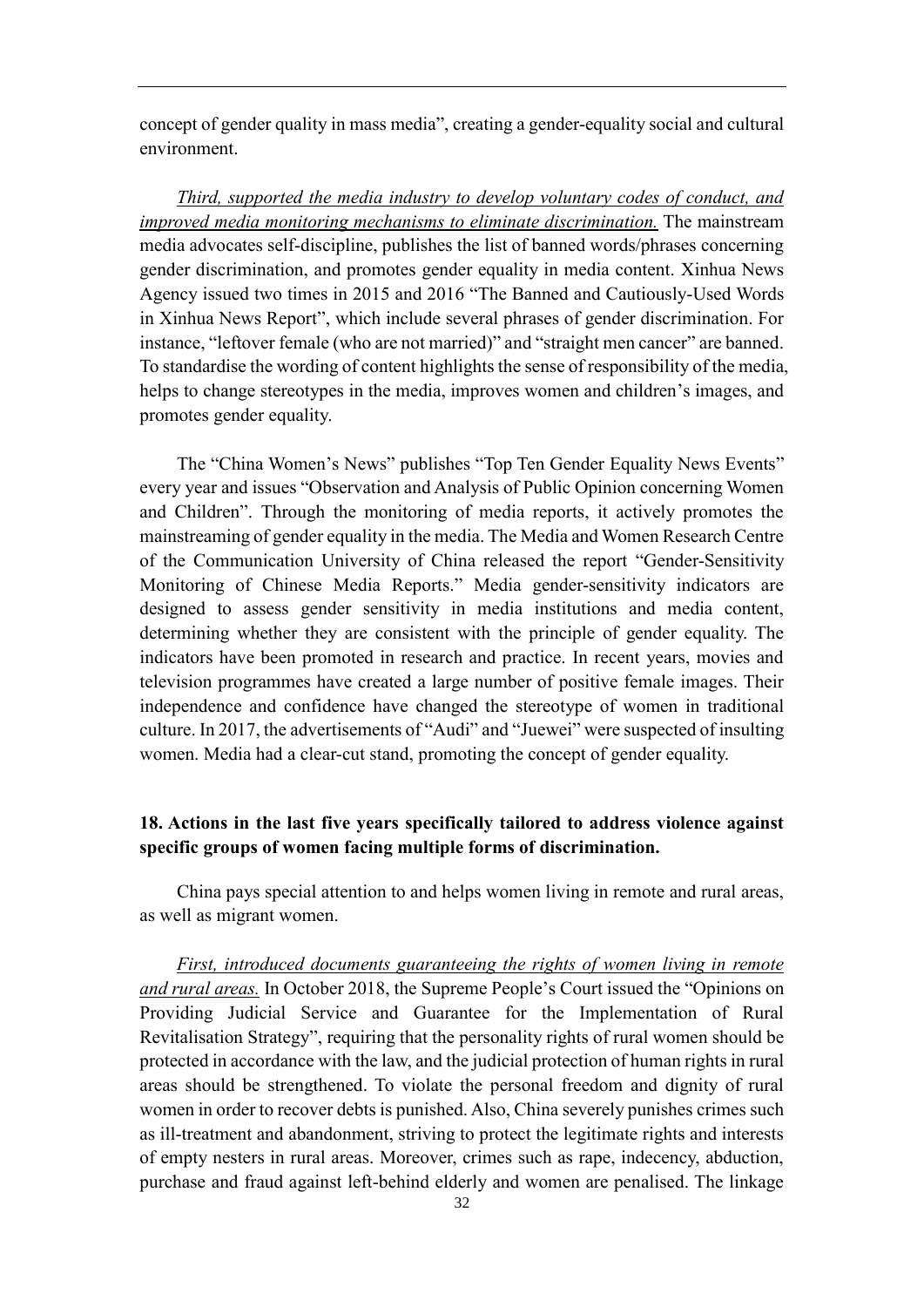mechanism between the "elderly/women's judicial protection" and "administration/family/school/social protection" has been actively explored. The pilot linkage mechanism has been promoted, to prevent and reduce violence against women in remote and rural areas.

*Second, carried out special investigations to protect the rights and interests of migrant women.* According to the National Population Statistics released by the National Bureau of Statistics in 2016, as of 2015, there were 3.74 million migrant women in Beijing, 4.554 million in Shanghai, 3.764 million in Guangzhou, and 3.931 million in Shenzhen. Migrant women in these four cities reached 15.989 million in total. In order to fully understand the situation of migrant women suffering from domestic violence, in 2018, the specialised agencies conducted a survey on the situations of women after domestic violence in Beijing, Shanghai, Guangzhou and Shenzhen, collecting 1,884 questionnaires targeted on migrant women (24-55 years old). Challenges such as "how can they seek assistance and cope after encountering violence", "can they use the warnings and protection orders in the anti-domestic violence law to protect themselves", "how to deal with problems such as identification of domestic violence, the division of property in case of divorce, and child custody" were highlighted. The research report put forward opinions and suggestions on further improving the anti-domestic violence law based on the situations of migrant women.

#### <span id="page-36-0"></span>**Challenges and Strategies**

*First, further prevent domestic violence. Further enhance the promotion and education of anti-domestic violence law, popularise the knowledge of the law, and strengthen citizens' awareness of anti-domestic violence.* China will further strengthen the training of law enforcement personnel, enhance their sense of responsibility, and improve the implementation of mechanisms such as mandatory reporting system, warning system, and personal safety protection order system. At the same time, China will focus on the statistics concerning the implementation of anti-domestic violence law, as well as the evaluation of the implementation effect, to provide support for the improvement of anti-domestic violence law.

*Second, further prevent sexual harassment and sexual assault.* China will formulate special laws on sexual harassment and prevention at the national level, clarify the definition and standard of sexual harassment, and resolve problems such as the scatter of provisions in relevant laws and inadequate linkage. Also, China will establish an effective sexual harassment prevention mechanism, incorporate prevention training into freshmen/teacher's enrolment education, and promote enterprises to develop sexual harassment prevention and governance mechanisms. For industries with close contact with children such as education, training, medical care, tourism and entertainment, employees are required to provide the certificate of criminal record when they join the companies. China will strengthen the supervision and management of sexual offenders after their release from prison. A database of sexual offenders will be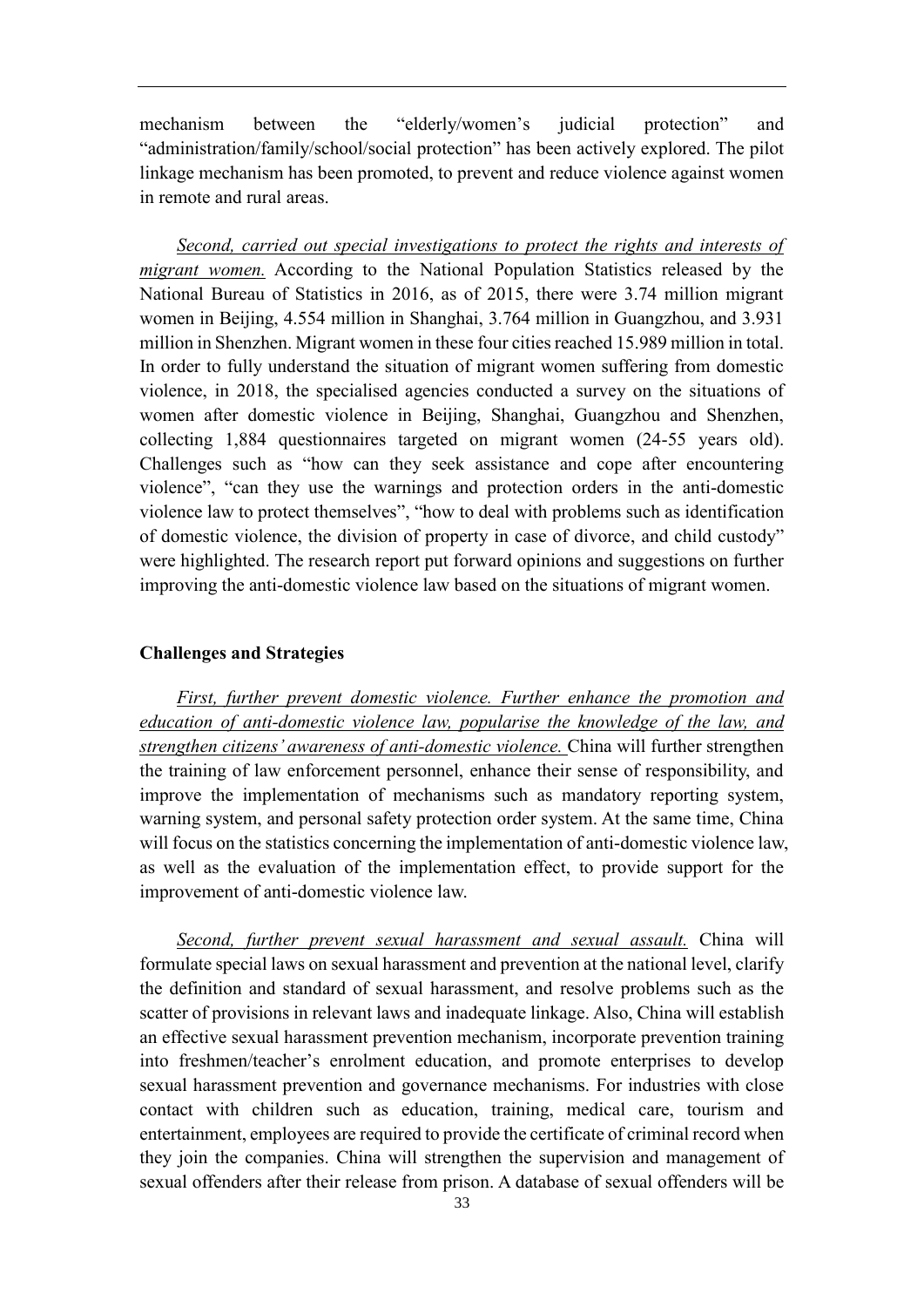established; the information queries of sexual offenders, as well as an information disclosure system within a certain scope will be formulated, to solve the problem of high recidivism rate of sexual crimes. China will explore the establishment of a rescue and protection mechanism for sexual harassment and sexual assault victims.

*Third, further eliminate gender discrimination and prejudice in the media.* China will strengthen gender analysis and assessment of media management policies, develop and implement gender-responsive regulatory measures, and prohibit gender discrimination and prejudice against women and children in the media. The government will improve media supervision mechanisms, increase gender monitoring indicators, and involve gender experts in media monitoring activities. The media is encouraged to pay attention to gender issues and promote the basic state policy of gender equality. It is necessary to pay attention to the gender awareness training of media workers, incorporating gender awareness/knowledge into media training programmes and professional journalism/communication courses. China will increase the proportion of women in the media decision-making level through institutional design, enhancing women's position in industry and institutions, as well as creating a gender-equal media working environment.

*Fourth, further strengthen the supervision of media violence, and encourage and support women to have a voice in new media.* In response to the change of media environment such as the fierce competition in news dissemination and the difficulty in regulating supervision, as well as the persistence of discrimination and prejudice against women in new media, China will strengthen the supervision of media violence, protect the rights and interests of women and children, and encourage/support women to have a voice in new media. Also, China will strengthen the capacity building of women in new media, improve women's (especially grassroots women) access to online resources and opportunities to learn Internet technology, provide relevant support and training, and enhance women's media literacy. Women are supported and encouraged to use new media to acquire information and express will.

#### <span id="page-37-0"></span>**IV. Participation, accountability and gender-responsive institutions**

#### <span id="page-37-1"></span>**19. Actions and measures in the last five years to promote women's participation in public life and decision-making.**

*First, reformed constitution, laws and regulations that promote women's participation in politics, especially at decision-making level.* The revision of the Constitution in 2018 reaffirmed that China guarantees women equal rights with men in all aspects. It also reiterated the basic principle for the selection of female cadres. Article 6 of the "National People's Congress and Local People's Congress Election Law" revised in 2015 stipulates that "Representatives of the National People's Congress and local People's Congress should be broadly representative; there should be a number of women representatives, and the proportion should be increased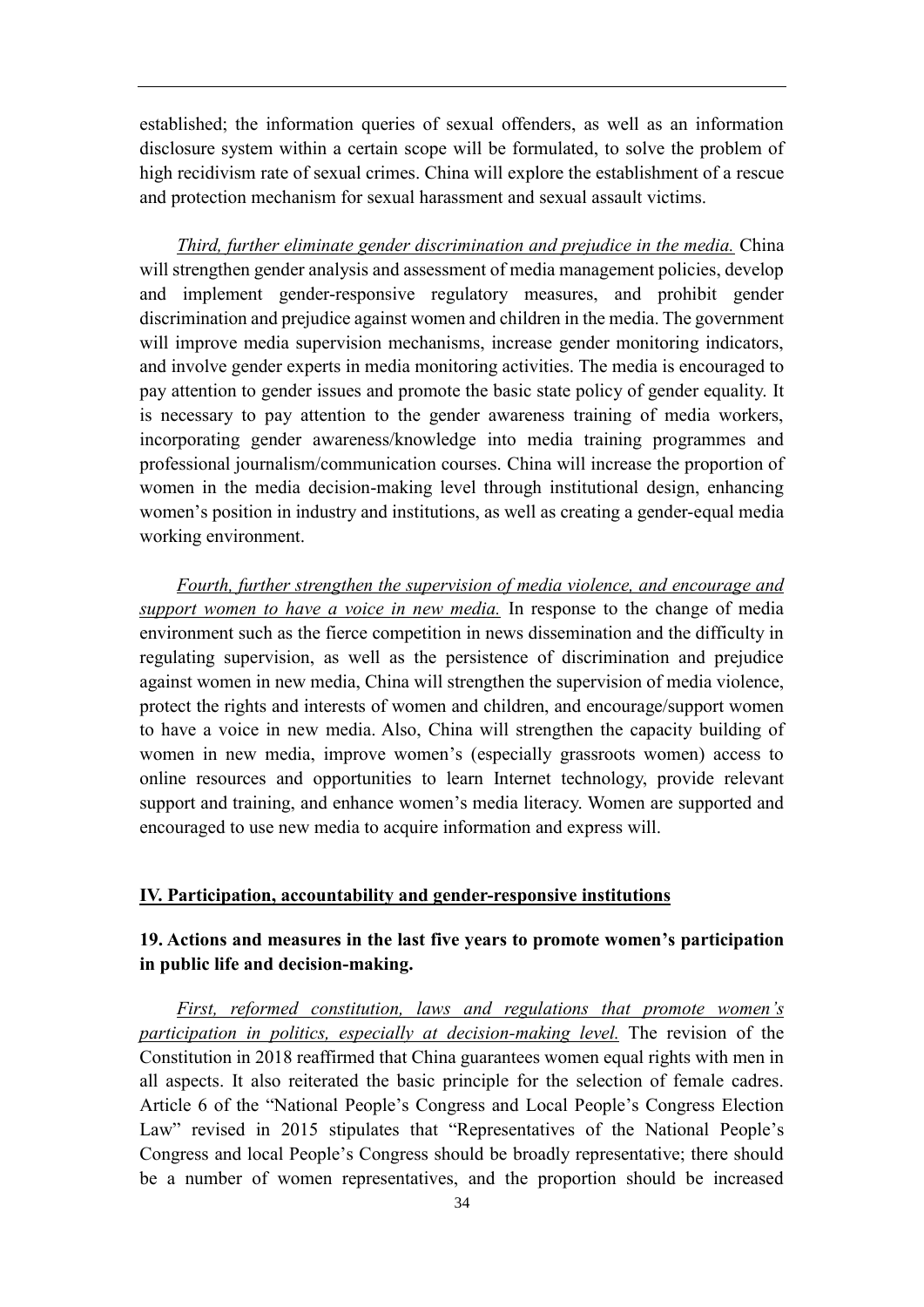gradually." The "Programme for Women's Development (2011-2020)" and "National Human Rights Action Plan (2016-2020)" propose the goal of promoting women's equal participation in the management of national and social affairs. China has gradually increased the proportion of women in the People's Congresses and the Committee of the Chinese People's Political Consultative Conference (CPPCC) at all levels.

It is determined that by 2020, the proportion of women in village committees will be more than 30%, the proportion of women presidents will be more than 10%, and the proportion in residents' committees will remain at around 50%. In 2018. the proportion of women representatives in the 13th National People's Congress reached 24.9%, an increase of 1.5 percentage points over the previous Congress; the female representatives in the 13th National CPPCC accounted for 20.4%, an increase of 2.6 percentage points over the 12th. In 2018, the proportion of female in the People's Congresses and CPPCC committees at the provincial level was 27.33% and 25.69% respectively. By the end of 2017, female members of the village committees nationwide accounted for 23.1%, and female presidents represented 10.7%. Also, women accounted for 49.7% of the members in residents' committees nationwide, and 39.9% of the presidents were women.

*Second, convened special meetings to strengthen the training and selection of female cadres.* In 2015, the Organisation Department of the CPC Central Committee held a special symposium to train and select young/female/minority/non-party cadres, and deployed tasks concerning female cadres' training and selection. In addition, in working plans such as the "Development Plan of the National Party and Government Leading Group", the "National Medium and Long Term Talent Planning Outline", and the "National Cadre Education and Training Plan", as well as in special tasks such as the province/city/county/township leadership change, investigation on back-up cadres, and investigation on young cadres, clear requirements have been made on the training and selection of female cadres. Also, the Organisation Department and other departments strictly monitor and supervise the training and selection.

After the re-election in 2018, a total of 106 female leading cadres above the deputy provincial level were selected in 31 provinces, autonomous regions and municipalities, accounting for 13% of the 813 leaders in People's Congresses, governments and CPPCC at the provincial level. Twelve women were elected as "top leaders" of the provincial leadership teams. In 2015, the proportion of newly recruited female civil servants in the central government and its affiliated institutions accounted for 51.9% of the total, more than 50%, and an increase of 12.5 percentage points over 2011.

*Third, strengthened capacity building, and cultivated female cadres.* Since 2014, the Organisation Department has set up special training on women's leadership in the national civil service training programme. Each year, the All-China Women's Federation and the National School of Administration jointly hold special training on women's leadership for the cadres at the bureau level. Training is organised for women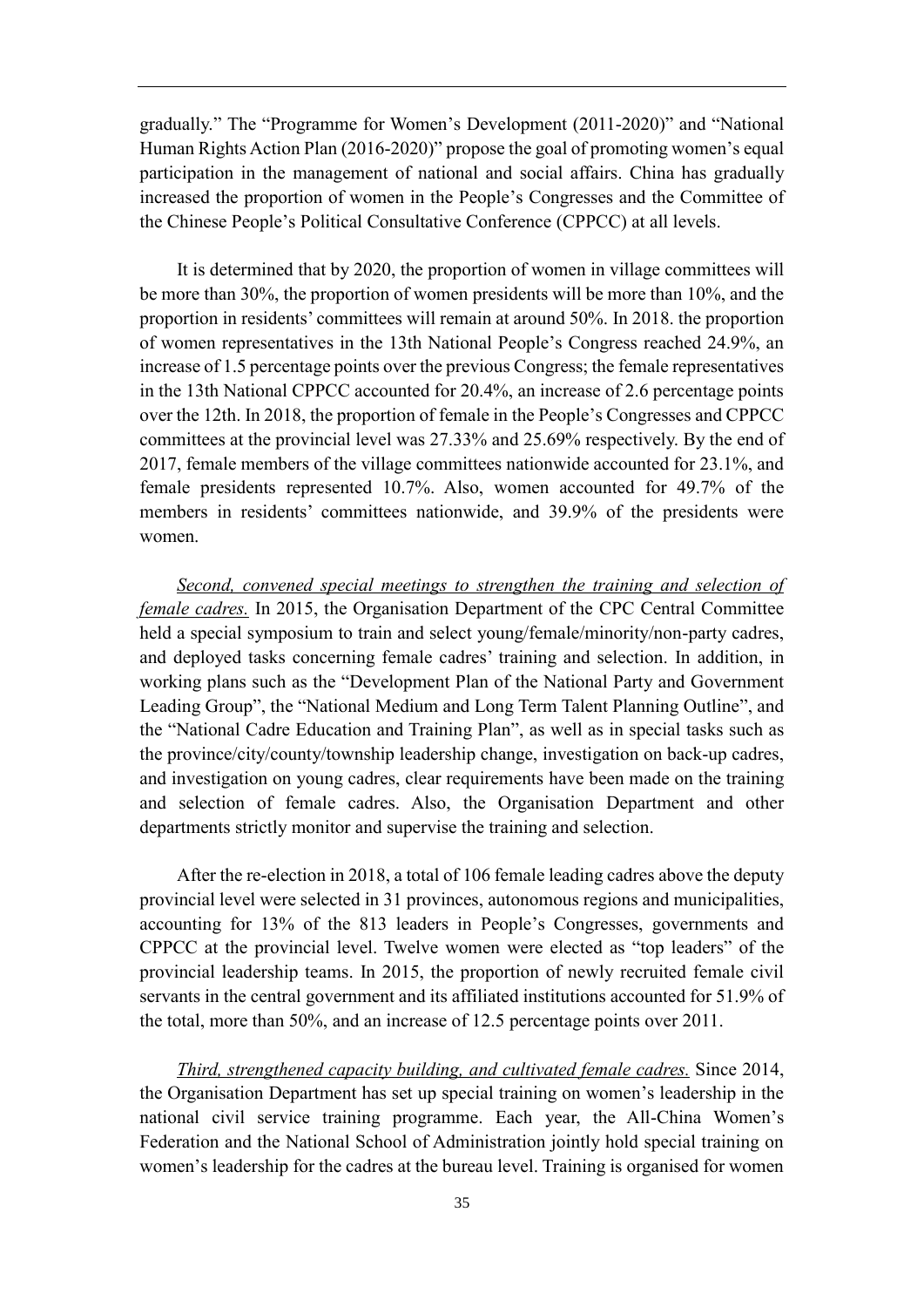cadres at the department/prefecture level with development potential from Central State Organs, Provincial Organs, Prefecture/City Party Committees and Governments. At present, 8 special training courses on women's leadership have been successfully held, and a total of 380 people have been trained to help them enhance their confidence and improve their leadership skills.

## <span id="page-39-0"></span>**20. Actions in the last five years to increase women's access to expression and participation in decision-making in the media.**

*First, taken measures to enhance access, affordability and use of ICTs for women and girls.* In 2015, the State Council issued and launched the "Broadband China" special plan to implement a number of measures to accelerate the construction of highspeed broadband networks, to increase broadband speed, and to lower rates for internet services. According to the 2018 and 2019 Chinese government working reports, China will develop and expand new driving forces, continuously promote the network to speed up and reduce fees. These measures enhance access, affordability and use of ICTs for women, and provide strong support for women to participate in "Internet+" actions. By the end of 2017, Chinese female Internet users accounted for 54.58% of the total female population, 47.4% of the total Internet users (772 million). The proportion of female Internet journalists in China reached 55.9%.

*Second, provided support to women's media networks and organisations.* The government supports the All-China Women's Federation to organise an Internet and New Media Thematic Training within the Women's Federation system. Major publications units for women are invited to effectively help cadres/advocacy officers in Women's Federations at all levels improve their ability to use the Internet to carry out work on women issues. The All-China Women's Federation has opened "Women's Voice" integrated service platform on the website, WeChat (Chinese version of WhatsApp), Weibo (Chinese version of Twitter), and application, as well as Women's Federation cloud working platform.

All Women's Federations above the prefecture/city level have opened an official WeChat account. The entire women's federation system has established nearly 8,000 new media platforms, covering 220 million people. The Women's Federations at the province/city/county/township/village level have established more than 900 thousand working and contact groups nationwide, directly contacting nearly 45 million women and Women's Federation cadres. Various women's media networks and organisations use cyberspace and new media platforms to serve women. China provides multiple online services by establishing learning and training platforms, platforms for social projects helping women and children in difficulties, women entrepreneurship platforms and networking platforms.

*Third, women make suggestions through the media and ICT channels.* In order to promote the broad participation of citizens in national governance, in recent years, the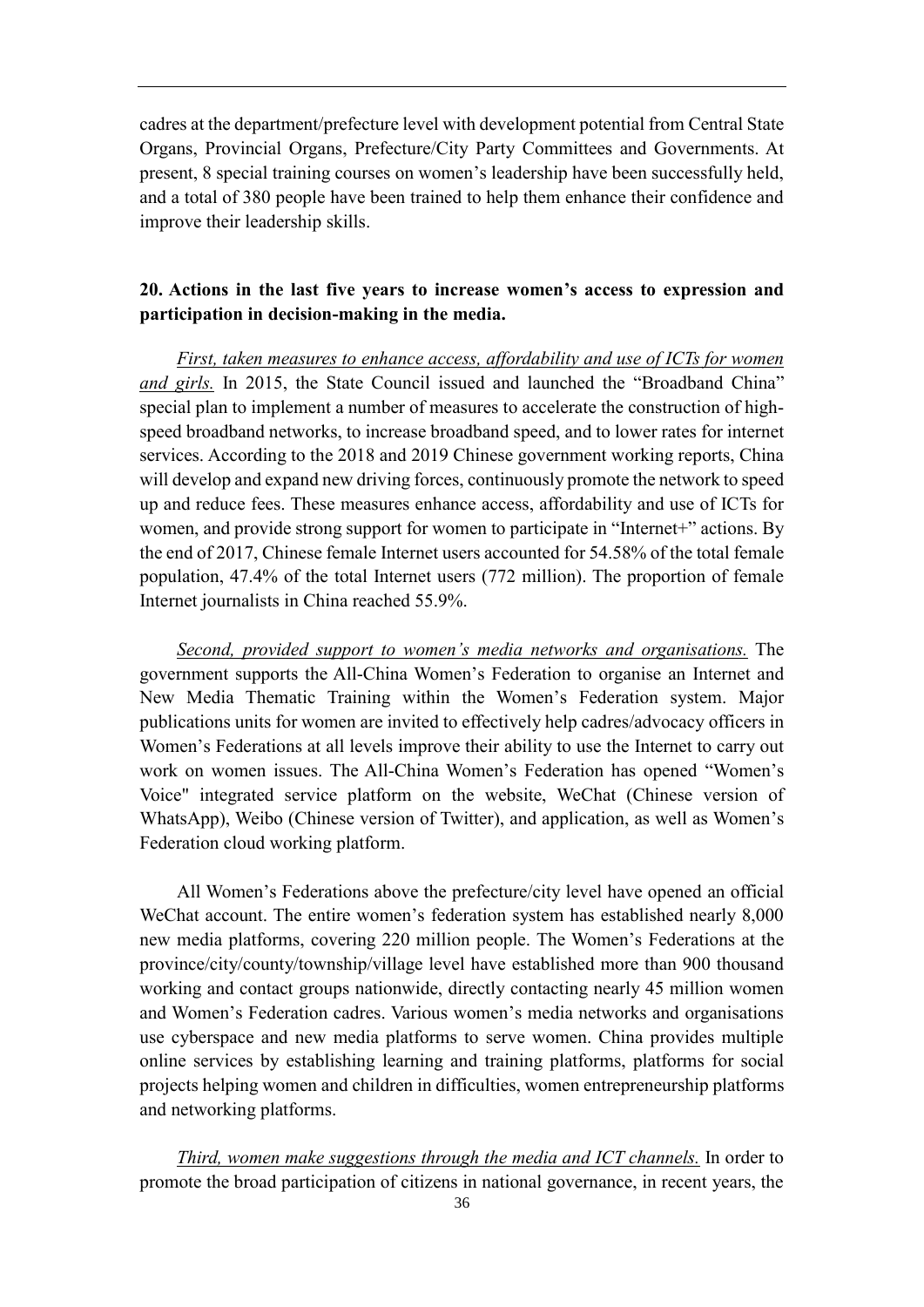People's Congresses and relevant government departments have opened online platforms for citizens to express their opinions and suggestions. For instance, "E-Two Sessions (the National People's Congress/the CPPCC)" and E-platforms that collect public opinions and suggestions during the law-making process. Through the online platform set up by the legislature, women submit proposals, and actively express interest claims in the process of soliciting public opinions on a number of draft laws (including the Anti-Domestic Violence Law, and especially the Civil Code). Women have played an important role and made their voice in the formulation of the Civil Code, in the improvement of supporting policies for women's rights protection (such as employment rights) in the implementation of the "Universal Two-Child Policy", and in the elimination of discriminating provisions/concepts in village regulations.

## <span id="page-40-0"></span>**21. Do you track the proportion of the national budget that is invested in the promotion of gender equality and the empowerment of women?**

Since 2014, the Chinese government has increased its budget to promote gender equality and women's empowerment. National budget in areas closely related to women's development, such as education, employment and social security, maternal and child health, has increased year by year. In 2017, the general public budget expenditure of the central and local government was 20.30855 trillion yuan, an increase of 7.7% over the previous year with the same statistic scale, and an increase of 44.8% over 2013. The final account of education expenditure was 3.01518 trillion yuan, 2.461168 trillion yuan for social security and employment, and 1.445063 trillion yuan for medical care and family planning, which was 107.4%, 115% and 108.25 of the final account of the previous year respectively. They accounted for 14.8%, 12.1% and 7.1% of the national general public budget expenditure respectively.

The All-China Women's Federation has promoted to incorporate some major issues in women's development into the national major livelihood projects and government special plans. For instance, the cervical and breast cancer screening project for rural women and the fiscal interest subsidy policy for women's small-sum secured loans. Also, the All-China Women's Federation has secured relevant budget through jointly issuing documents with the Ministry of Finance and the People's Bank of China. The budget arrangement and the specific input provide financial support for gender equality and women's empowerment, and provide opportunities for women and girls' equal access to and sharing of development policies.

In particular, the budgetary expenditures included in the national major livelihood projects have played an important and fundamental role in eliminating the health risks of rural women, and improving women's economic ability and income. The State Council Working Committee on Women and Children and the National Bureau of Statistics focus on tracking gender-related budgets, as well as edit and publish the "Statistical Information on the Situation of Women and Children in China" each year, listing relevant budgets and special inputs in different topics.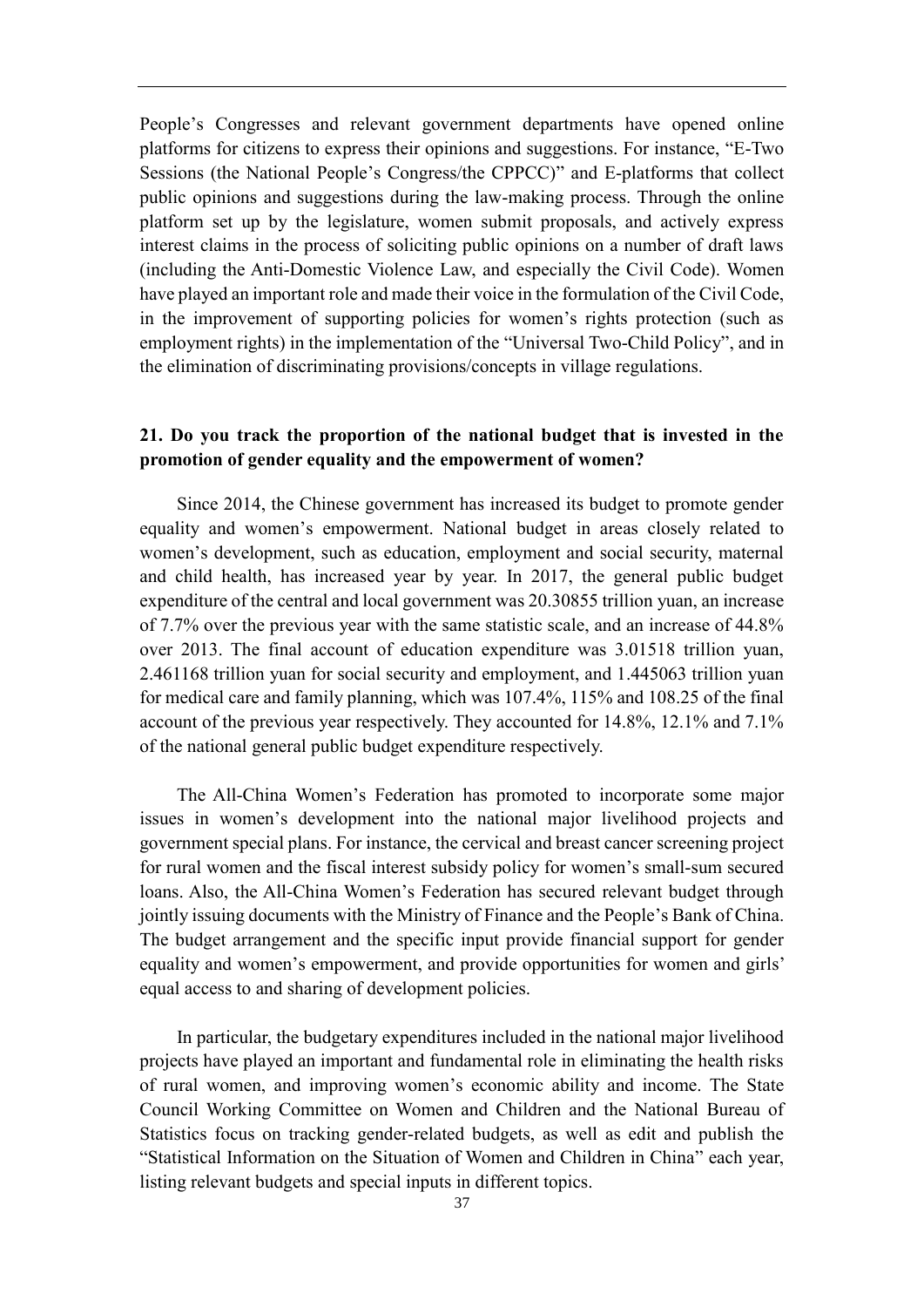## <span id="page-41-0"></span>**22. As a donor country, does your country track the proportion of official development assistance (ODA) that is invested in the promotion of gender equality and the empowerment of women (gender-responsive budgeting)?**

In 2015, at the "Global Leaders' Meeting on Gender Equality and Women's Empowerment" co-organised by Chinese government and UN Women, President Xi Jinping pledged to support the development of UN Women, provide financial assistance to women in developing countries, and donate USD 10 million to UN Women to support the implementation of the "Beijing Declaration and Platform for Action", as well as the "2030 Sustainable Development Agenda". From 2015 to 2020, China plan to help developing countries implement 100 "Maternal and Infant Health Projects", to send medical expert groups to carry out medical visits, to implement 100 "Happy Campus Projects" which provide schooling subsidies for poor girls and improve girls' enrolment rate, to invite 30 thousand women from developing countries to attend training in China, and to train 100 thousand female technicians in developing countries.

Under the South-South Cooperation Development Assistance Fund, the relevant funds established by China in cooperation with the United Nations, as well as the framework of South-South Cooperation and "One Belt, One Road" initiative, the Chinese government actively supports various projects benefiting women in developing countries with relevant international organisations. For instance, China Women's University has held 14 foreign aid training sessions for female officials in developing countries.

#### <span id="page-41-1"></span>**23. Does your country have a valid national strategy or action plan for gender equality?**

*First, the national macro development plan clarifies the goals and tasks of gender equality and women's empowerment.* The "13th Five-Year Plan for the National Economic and Social Development (2016-2020)" issued in 2016 proposes to adhere to the basic state policy of gender equality and to effectively strengthen the protection of women's rights and interests, ensuring fair participation and sharing of development results. In the section "Promoting Women's All-round Development", it is clearly stated: "Implement the programme for women's development. Guarantee women's equal access to rights and opportunities such as schooling, employment, matrimonial property and participation in social affairs. Safeguard rural women's land rights and interests. Increase women's participation in decision-making and management. Strengthen women's poverty alleviation, labour protection, health care, maternal care, social welfare, legal assistance and others. Severely crack down on illegal and criminal activities such as trafficking and violence against women. Eliminate discrimination and prejudice against women. Improve women's development environment."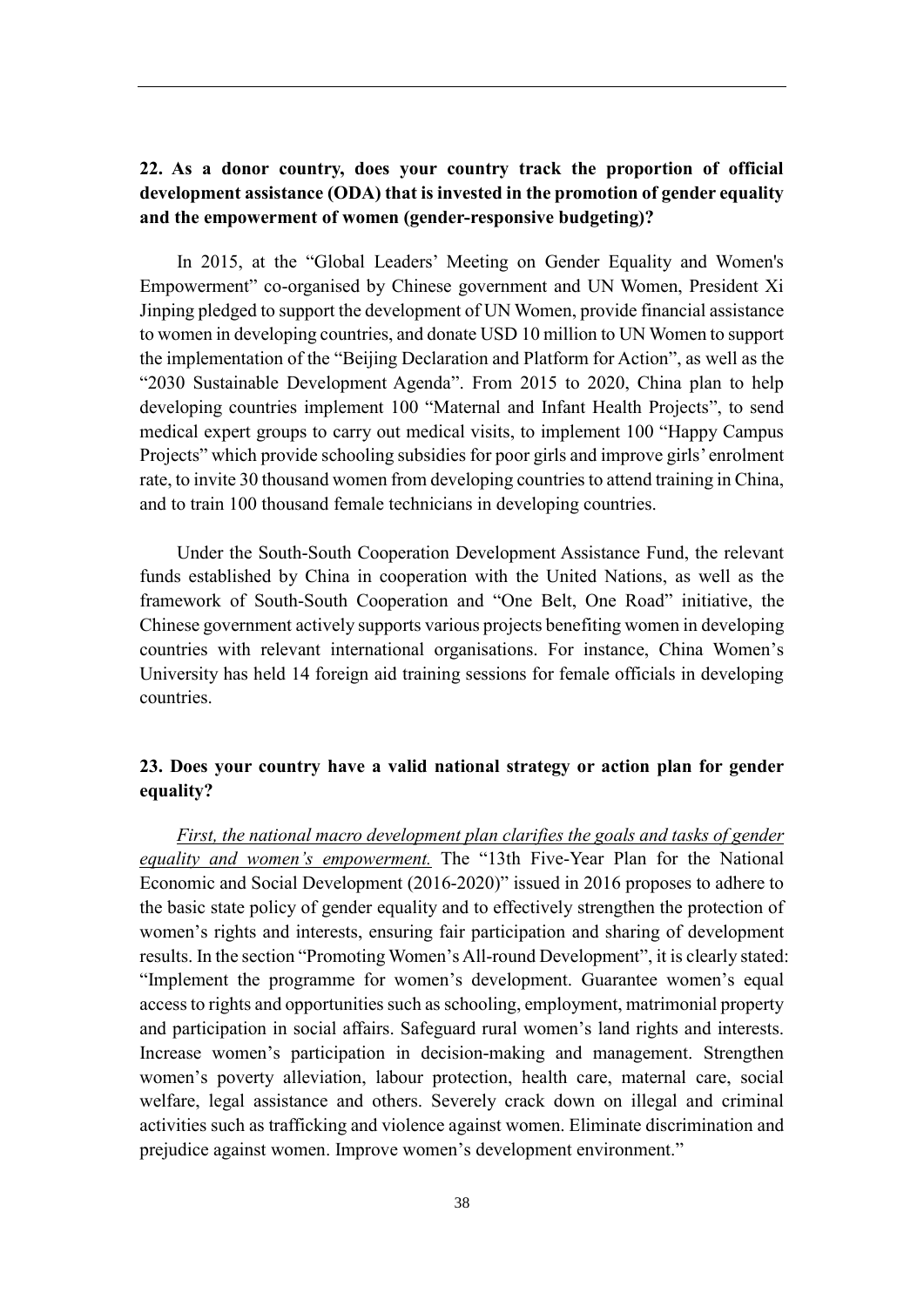In addition, in other relevant chapters, it is also proposed to "establish and improve the service system for left-behind children, women and the elderly", "fully implement the subsidy system for hospital delivery, and provide pregnant women with free basic medical care services for the entire reproductive process", and "comprehensively improve the capacity of maternal and infant health services, and enhance the prevention and treatment of key diseases for women and children."

*Second, the national action plan for women's development specifies goals and measures.* "Programme for Women's Development (2011-2020)" sets seven priority areas, 57 main targets and 88 strategic measures, covering the general suggestions of international conventions, especially "Convention on the Elimination of All Forms of Discrimination against Women", recommendations put forward by "Committee on the Elimination of Discrimination against Women", and Goal 5 of the "2030 Agenda for Sustainable Development." The 2016 mid-term assessment report on the implementation of the "Programme for Women's Development (2011-2020)" shows that main goals continue to advance, including women' health, education, economy, participation in decision-making and management, social security, environment and law. Also, the national maternal mortality is decreasing, enrolment rate of women at all levels of education is increasing, and the goal to increase the proportion of women's employment has been achieved ahead of schedule. Women's development has made new progress.

*Third, strengthen the implementation of national strategy and action plan for women's development, and allocate sufficient resources in relevant budgets.* China regards the implementation of the national women's development strategy and programme as the responsibility of the government, assigning them to relevant government departments and incorporating them into departments' special plans to coordinate the arrangement of funds and tasks. For instance, the Ministry of Housing and Urban-Rural Development has increased women's toilet seats in the revision of "Urban Public Toilet Design Standards", alleviating the long-term situation that the ratio of toilet seats for men and women in public toilets is not compatible with actual needs. Also, the funds for the cervical and breast cancer free screening project for rural women, as well as the interest subsidy for small-sum loans (both are included in the national major livelihood projects), are jointly sponsored and operated by the central and local governments.

Local governments focus on integrating women' s development goals and tasks into local regulations, policies, and economic/social development plans. For instance, Jilin Province includes the aviation education and training project for women, called "Soaring Phoenix", in the government development plan, promoting women's (especially minority women's) access to high-tech and high-skilled fields.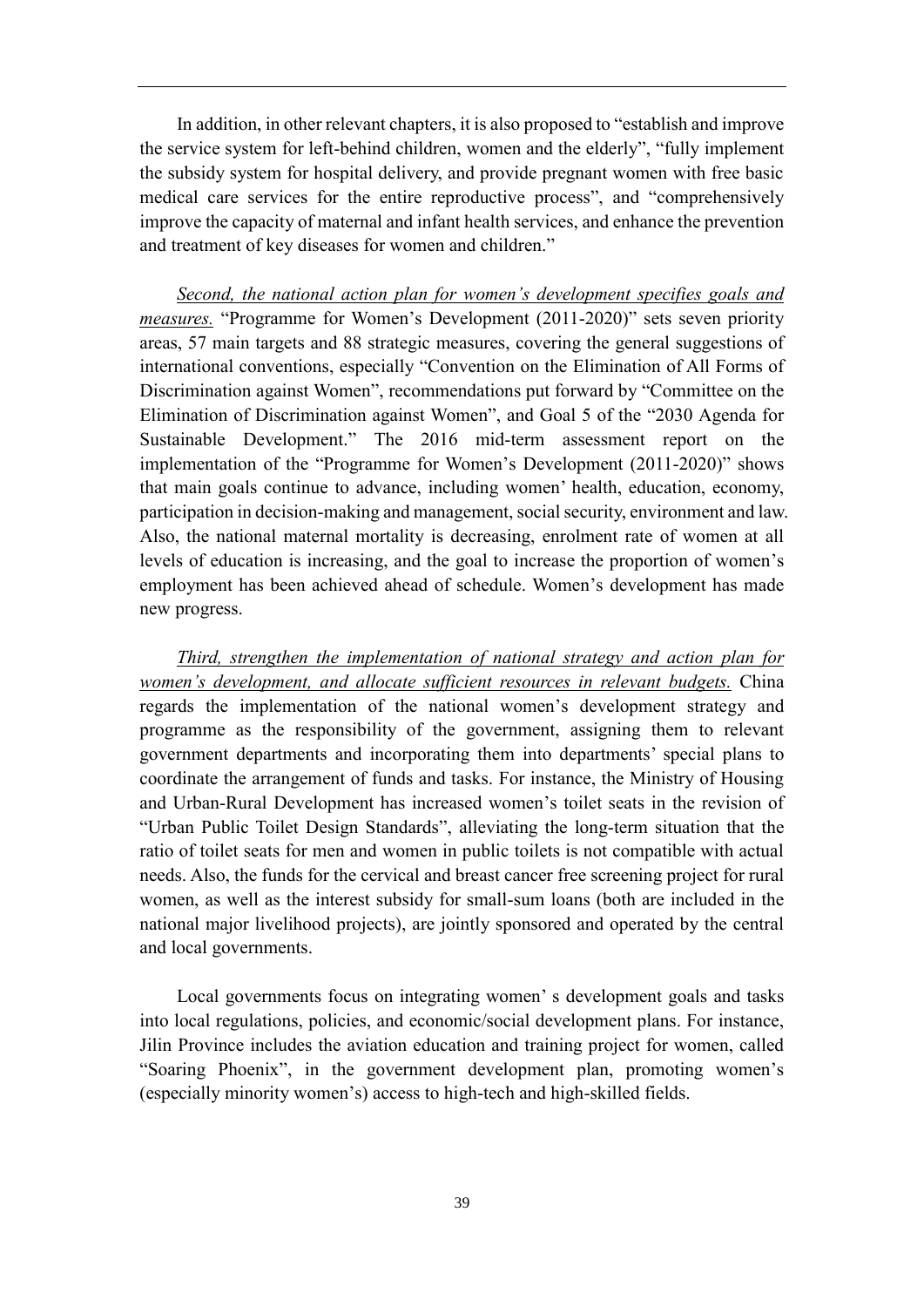## <span id="page-43-0"></span>**24. Does your country have an action plan and timeline for implementation of the recommendations of the Committee on the Elimination of Discrimination against Women (if a State party), or of the recommendations of the Universal Periodic Review or other United Nations human rights mechanisms that address gender inequality/discrimination against women?**

After being reviewed in 2014, the Chinese government submitted the concluding observations of the "Committee on the Elimination of Discrimination against Women" (CEDAW/C/CHN/CO/7-8) to the Standing Committee of the National People's Congress, the Supreme People's Court, the Supreme People's Procuratorate and all members of the State Council Working Committee on Women and Children. It is required that the relevant issues raised by the Committee be implemented and resolved in policy planning and in the work. When formulating the objectives and tasks of the "Programme for Women's Development", China fully considered the general suggestions made by the Convention and the Committee. Also, China strengthened the supervision. In conjunction with the recommendation of the Committee that the definition of discrimination should be further clarified, the gender equality review of the assessment mechanism plays a full role in the formulation of laws, administrative regulations, as well as in the introduction of rules and regulations. China strictly examines whether the relevant provisions violate the spirit of the Convention, and ensures that there is no gender discrimination against women in relevant laws, regulations and policies.

In the preparation of the "National Human Rights Action Plan (2016-2020)", China fully considers the issues raised by the concluding observations of the Committee. The special chapter on "Women's Rights" proposes series of measures to eliminate gender discrimination, improve women's development environment and guarantee women's legitimate rights and interests, including promoting the quotas for women's equal participation and management in national/social affairs; striving to eliminate gender discrimination in employment, remuneration, and career development; safeguarding women's health rights; improving urban and rural maternity protection system and providing basic health care services for pregnant women during the entire reproductive process; guaranteeing women's rights in marriage and family; establishing the system of paternity leave; vigorously developing child care institutions for children under 3 years old and supporting women's work/family balance; protecting women's property rights in marriage and family; implementing the Anti-Domestic Violence Law and improving the multi-sectoral cooperation mechanism for preventing and suppressing domestic violence; enhancing the integrated working mechanism of prevention, stop and rescue; and encouraging and supporting social organisations to participate in anti-domestic violence work.

Also, China implements the "Action Plan against Trafficking in Persons (2013- 202)", effectively preventing and combating criminal trafficking in women, as well as preventing and stopping sexual harassment against women.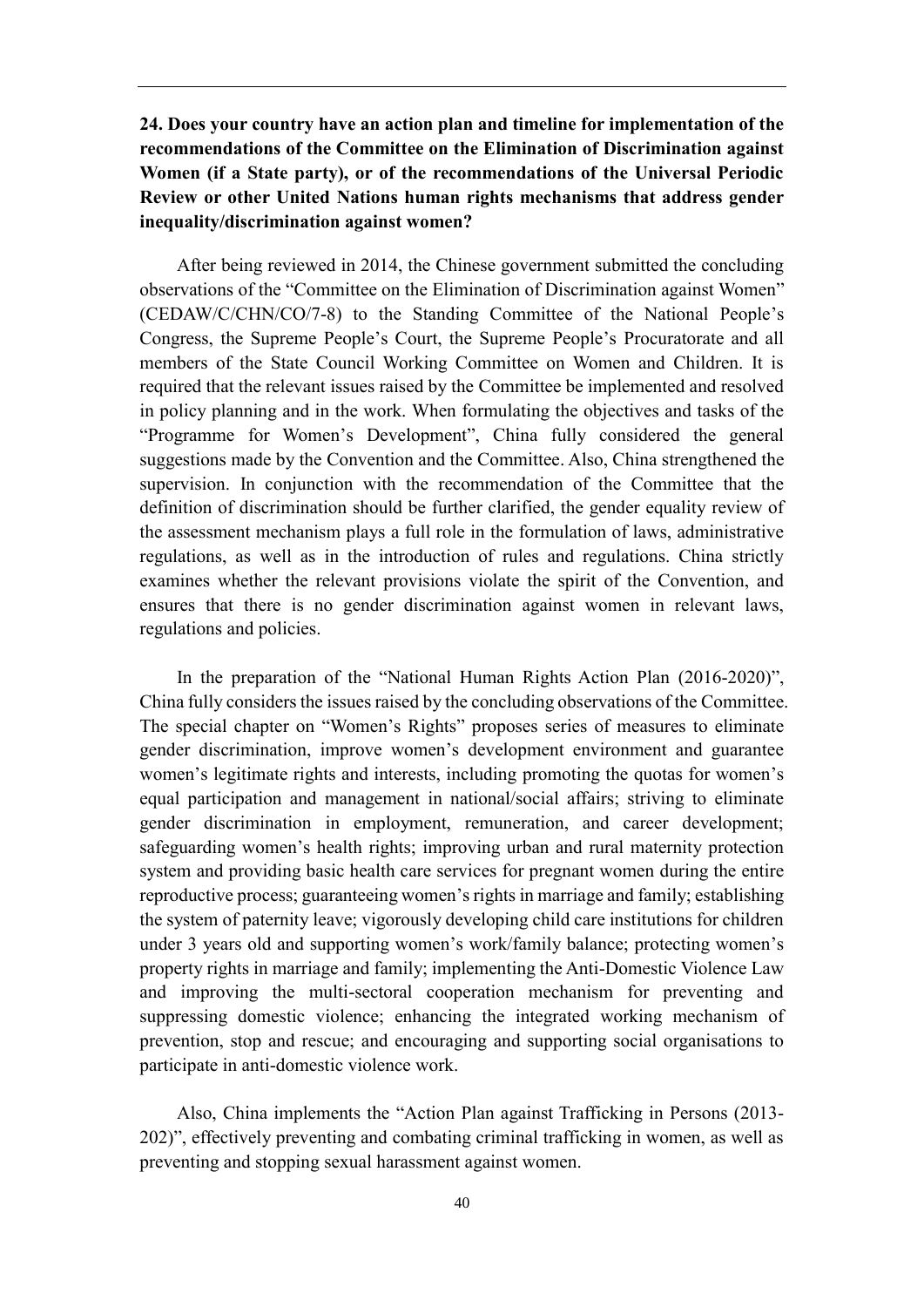#### <span id="page-44-0"></span>**25. Is there a national human rights institution in your country?**

China has positively responded to the UN "Vienna Declaration and Programme of Action", developed and implemented the "National Human Rights Action Plan (2009- 2010)", the Action Plan (2012-2015), and the Action Plan (2016-2020) in succession, and identified the phased goals and tasks for the protection of women's human rights.

China has established a joint meeting mechanism for the National Human Rights Action Plan, composed of more than 50 departments led by the State Council Information Office and the Ministry of Foreign Affairs, and responsible for the formulation, implementation and evaluation of the action plan. The member units include the State Council Working Committee on Women and Children responsible for women's affairs, the All-China Women's Federation led by the CPC, and most members of the State Council Working Committee on Women and Children.

The Working Committee on Women and Children and the All-China Women's Federation are committed to promoting gender equality and eliminating gender-based discrimination. The member units of the Working Committee combine the departmental functions and the goals/tasks of promoting women's development, and intensify their efforts in various fields and in all aspects of work to promote gender equality.

#### <span id="page-44-1"></span>**Challenges and Strategies**

*First, further strengthen the policy system that promotes the broad participation of women in decision-making and management.* At present, the proportion of women participating in politics is still low. There is a gap from the 30% target advocated by the Beijing Declaration and Platform for Action. China will further strengthen the preferential policies promoting women's participation in decision-making and management, and enhance implementation.

*Second, further strengthen the capacity building of the national mechanism for the advancement of women, and ensure the effective implementation of the objectives and tasks of the "Programme for Women's Development".*

*Third, further clarify and enhance gender budgeting in the national budget.* China will implement the goals and tasks of gender equality and women' development formulated in plans such as the "Programme for Women's Development" and the "National Human Rights Action Plan".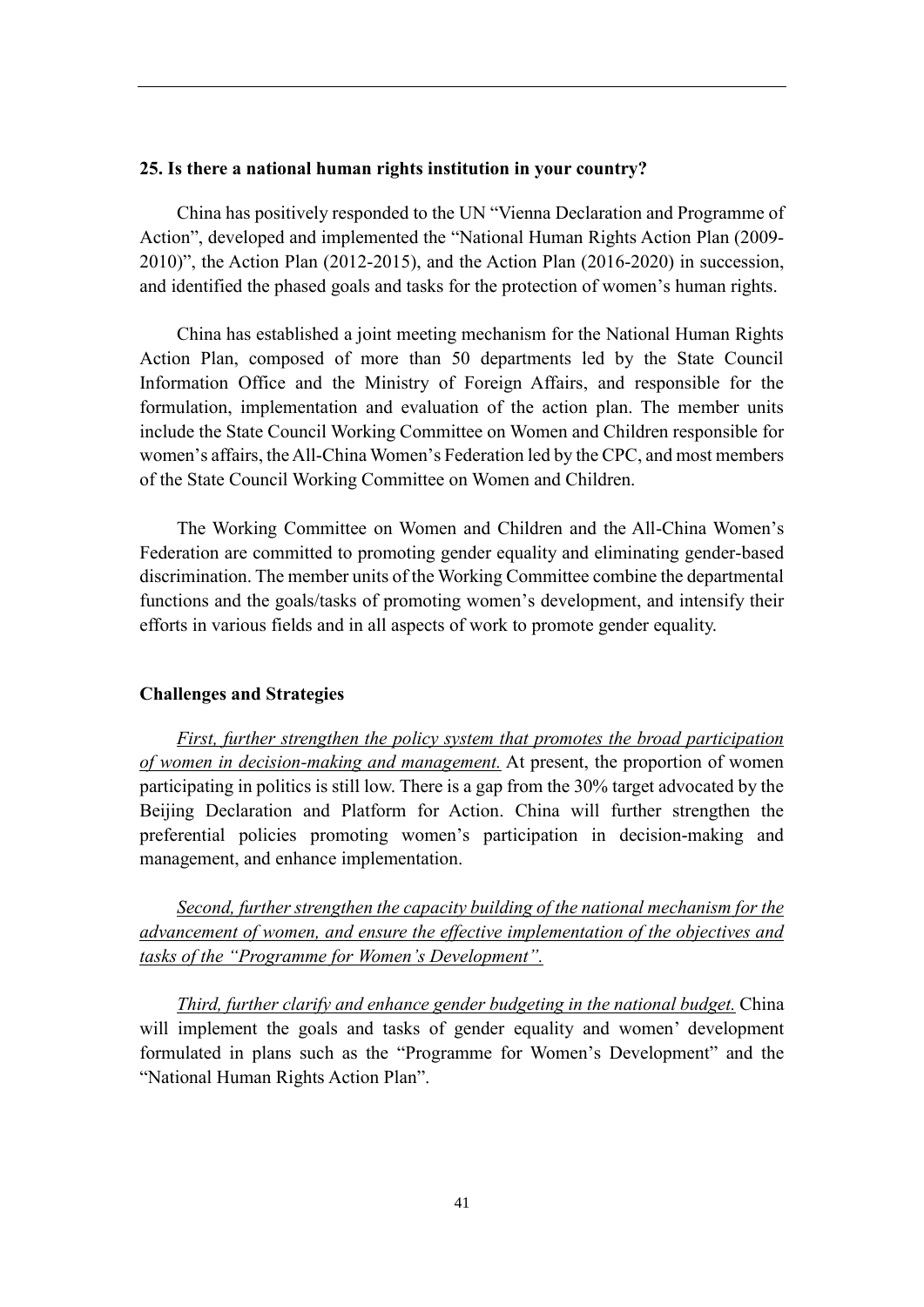#### <span id="page-45-0"></span>**V. Peaceful and inclusive societies**

<span id="page-45-1"></span>**26. Actions in the last five years to build and sustain peace, promote peaceful and inclusive societies for sustainable development and implement the women, peace and security agenda.**

<span id="page-45-2"></span>**27. Actions in the last five years to increase the leadership, representation and participation of women in conflict prevention, resolution, peacebuilding, humanitarian action and crisis response, at decision-making levels in situations of armed and other conflicts, and in fragile or crisis settings.**

China has always been committed to promoting the establishment of a peaceful and inclusive society and actively advocating sustainable development. The Chinese nation is peace-loving. China adheres to the path of peaceful development; pursues peace, development, cooperation, and win-win results; abides by the foreign policy objectives of safeguarding world peace and promoting common development; unswervingly develops friendly cooperation with other countries on the basis of Five Principles of Peaceful Coexistence; promotes the establishment of a new type of international relations of mutual respect, fairness, justice and win-win cooperation; calls on the people of all countries to work together to build a community with a shared future for mankind, and to build an open, inclusive, clean, and beautiful world that enjoys lasting peace, universal security, and common prosperity; actively promotes the "One Belt, One Road" international cooperation, strives to achieve policy coordination, facilities connectivity, unimpeded trade, financial integration and people-to-people bonds, and builds a new platform for international cooperation to create new driving force for shared development. China has always been a builder of world peace, a contributor to global development, and a defender of international order. The Chinese military has always been a staunch force upholding world peace.

*First, China actively promotes the establishment and maintenance of a peaceful environment for women's development.* In September 2015, China and UN Women jointly held the Global Leaders' Meeting on Gender Equality and Women's Empowerment with the United Nations marking its 70th anniversary and the World Conference on Women in Beijing marking its 20th's. President Xi Jinping presided over the summit and delivered a speech entitled "Promoting Women's All-round Development and Building a Better World for All". He proposed that "Women and children are the ones who suffer most when peace or tranquillity is disrupted. We must stand firmly for peace, development and beneficial cooperation, cherish peace dearly and uphold it so that every woman and child will enjoy the sunshine of happiness and tranquillity."

*Second, Chinese women are actively involved in maintaining and promoting peace.* China is a major contributor to UN peacekeeping operations and the largest troop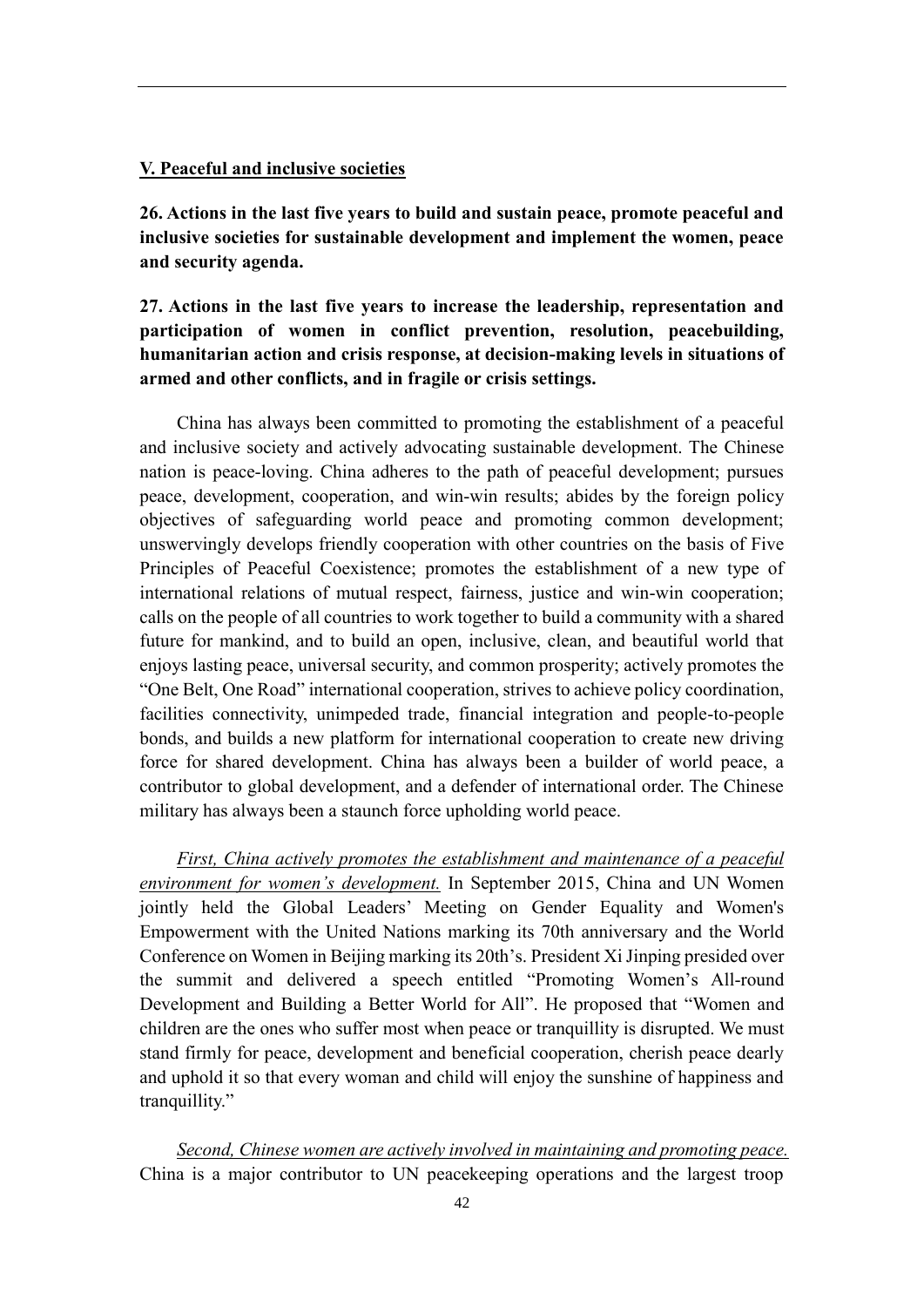contributor in the permanent members of the UN Security Council. Since 1990, the Chinese military has participated in 24 peacekeeping operations and dispatched more than 39 thousand peacekeeping military personnel. China's peacekeeping force has actively provided safety protection and humanitarian relief for women, children and people in the countries involved; built and repaired roads of more than 16 thousand kilometres; cleared more than 9.8 thousand mines and various explosives; treated more than 200 thousand patients; and transported 1.35 million tons of various materials.

Nearly one thousand women peacekeepers from China have participated in UN peacekeeping operations. China has a combat squad consisted of 10 female soldiers in the South Sudan peacekeeping infantry battalion. While performing their duties, they have donated stationery to children in refugee camps, popularised the common knowledge of women rights protection, and brought joy to children. In 2017, Mao Ping, the first Chinese female commander to carry out peacekeeping missions, was awarded the "Outstanding Women Award" by the Lebanese government. The Chinese peacekeeping medical team led by her is known for its "healing hands and warm heart", providing medical services for local people and poor families, and sowing friendship and peace in the country of cedar. In recent years, China has co-organised an international training for women peacekeeping officers in Beijing with UN Women, improving the capacities to perform peacekeeping tasks. Also, China has established a ten-year, one billion dollars "China-United Nations Peace Development Fund", making new contributions to world peace and development.

*Third, China deeply participates in and actively promotes cooperation and exchange of women's affairs around the world.* China has actively promoted the establishment and development of multilateral women's cooperation mechanisms. Since 2014, the All-China Women's Federation has hosted the APEC Women and Economic Forum, the G20 Conference on Women, the China-Arab States Forum on Women, and the first women's forum of Shanghai Cooperation Organisation, promoting the international governance of women affairs in the principle of "achieving shared growth through discussion and collaboration". China supports women in developing countries to build capacity, facilitates equal development of men and women, and promotes common development with all countries. China has substantially increased its donations to UN Women and supported the implementation of the "Beijing Declaration and Platform for Action" and the "2030 Agenda for Sustainable Development".

Since 2015, China has helped developing countries implement more than 60 "Maternal and Infant Health Projects" and more than 60 "Happy Campus Projects", invited nearly 20 thousand women from developing countries to participate in training held in China, and trained 60 thousand female technicians within the countries concerned. Entrusted by the Ministry of Commerce, China Women's University has held training sessions for leading female officials in developing countries. Chinese women's organisations actively participate in women's livelihood cooperation. Since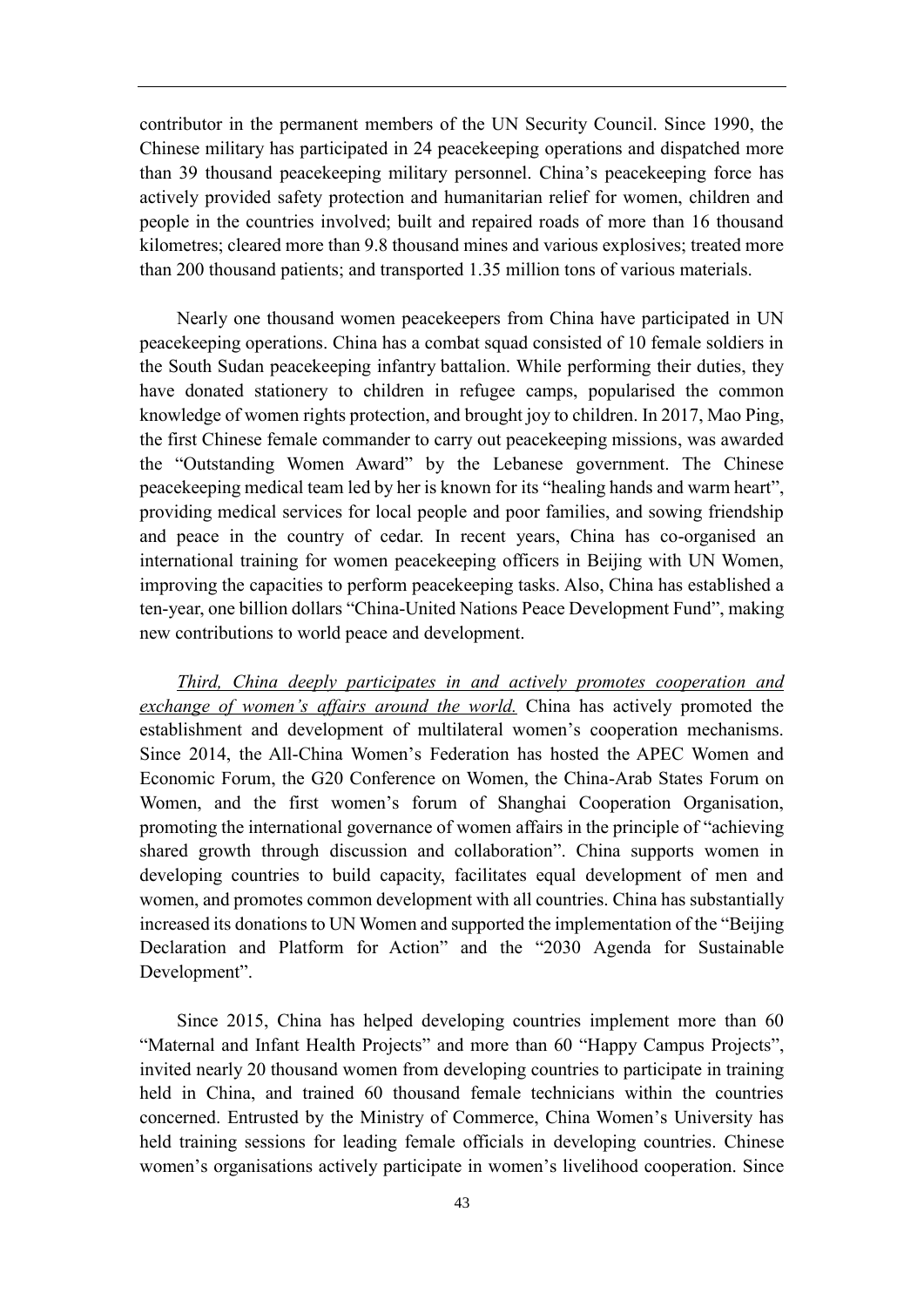2014, with the support of the International Department of the Central Committee of CPC, the Ministry of Foreign Affairs and the Ministry of Commerce, the All-China Women's Federation has provided 23 batches of small-scale material assistance for 18 countries involved in the joint construction of "One Belt and One Road", including sewing machines, overlock machines, projectors, computers, printers, maternal health packages and other production/living materials. China has provided assistance in improving women's living and working conditions, increasing their income and enhancing self-development capabilities. Also, China has built women training and exchange centres in developing countries, organising skills training which is popular with local women.

## <span id="page-47-0"></span>**28. Actions in the last five years to enhance judicial and non-judicial accountability for violations of international humanitarian law and violations of the human rights of women and girls in situations of armed and other conflicts or humanitarian action and crisis response.**

*First, strengthened international law enforcement cooperation, and taken measure to combat trafficking in women and children.* Firstly, severely crack down on the criminal activities of abducting foreign women and children. The Chinese governments' judicial and public security departments have cooperated with the judicial departments of Cambodia, Myanmar, Laos, Vietnam, and Thailand to launch a special joint action against trafficking. A total of 634 cases of trafficking were solved; 1,130 suspects (153 foreigners) were arrested; 1,130 foreign abducted women (530 returned) and 17 children (2 returned) were rescued. 126 cases of marital fraud were solved, and 202 suspects (109 foreigners) were arrested. In November 2018, representatives of China and Thailand signed the "Memorandum of Understanding on Cooperation in Preventing and Curbing Human Trafficking".

Secondly, severely crack down on abducting women and forcing them into prostitution abroad, timely destroy criminal gangs, and rescue women who had been abducted and forced into prostitution. China has made full use of mechanisms such as the UN Conference on Fighting Human Trafficking, the China-EU Anti-trafficking Cooperation Platform, the International Criminal Police Organisation, continuously improving the ability of the public security department to fight and rescue.

*Second, fully implemented the national anti-trafficking action plan, and promoted the comprehensive social governance of combating trafficking crimes.* China has paid equal attention to traditional and new media, and vigorously carried out anti-trafficking advocacy activities. Also, the government has raised the awareness of anti-trafficking, created a good social environment in which everyone cares about and participates in anti-trafficking. According to the "Action Plan against Trafficking in Persons (2013- 2020)", the anti-trafficking training for heads of county-level government departments should be run annually, and the legislative process of anti-trafficking law should be promoted actively. The "Action Plan against Trafficking in Persons (2013-2020)" will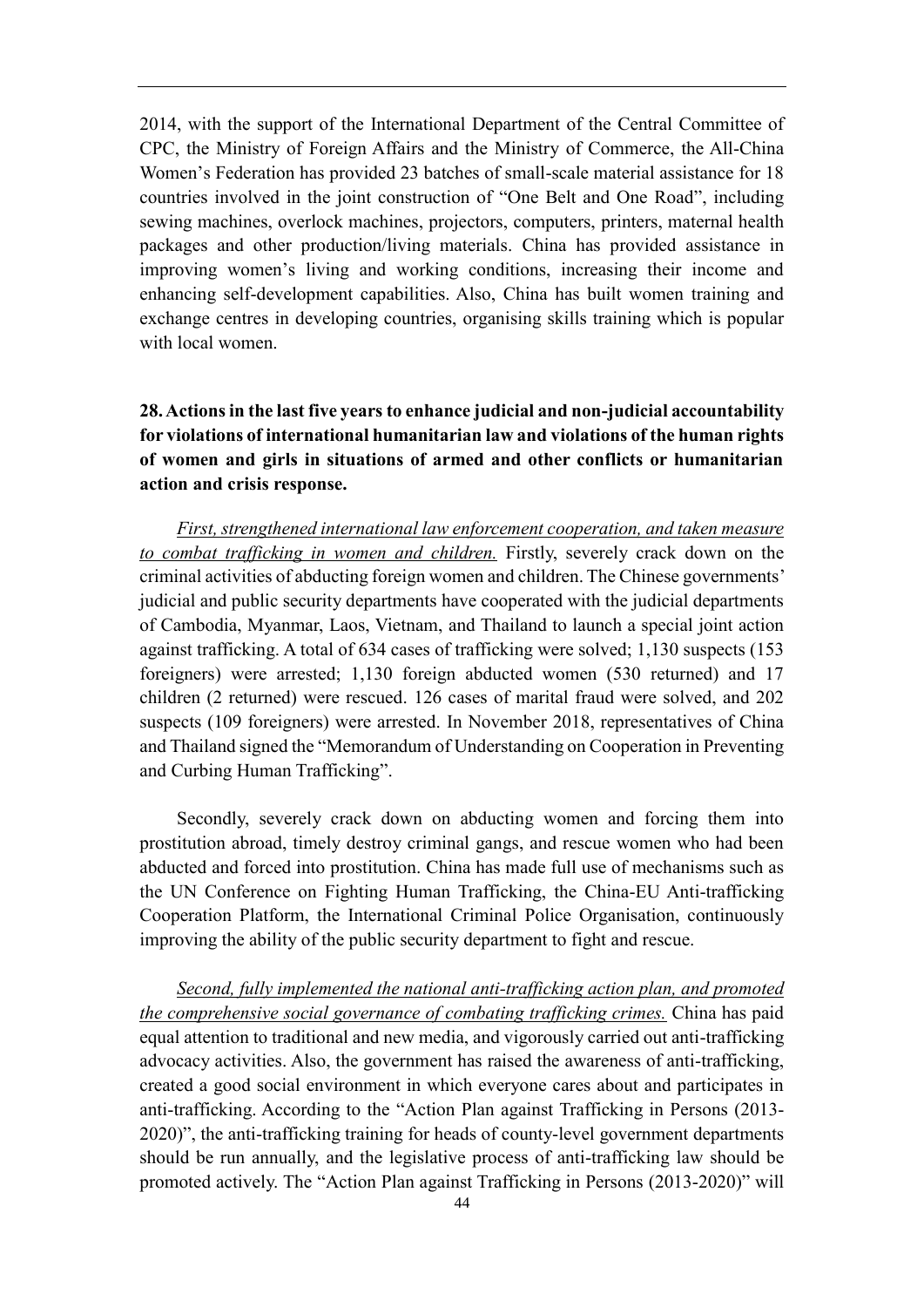expire in 2020. China is actively summarising experiences, analysing future challenges and problems, and formulating a new round of national anti-trafficking action plan.

## <span id="page-48-0"></span>**29. Actions in the last five years to eliminate discrimination against and violations of the rights of the girl child.**

*First, strengthened girls' access to quality education, skills development and training through children's charity project "Spring Bud" and "Girls Protection" implemented by the All-China Women's Federation.* Through the implementation of "Spring Bud" project, covering education aid, personal development, employment and protection, the girls in poverty-stricken areas have been supported to continue studying and flourish. Up to now, the "Spring Bud" project has funded 3.69 million girls, donated 1,811 schools, conducted vocational education training for 527 thousand girls, and prepared 2.17 million project brochures. China has offered vocational education and training for older girls in poor areas, providing practical and substantial technical training that is in line with local needs, including poultry farming, vegetable and fruit growing, home services, beauty services and catering. The training helps girls gain skills. Since 2015, 1 million sets of "Spring Bud Project: Girls Protection Action---Girls Protection Handbook" have been printed, distributed to 31 provinces (autonomous regions and municipalities). The handbooks promote knowledge about girls' protection, raise the awareness of girls and parents, and improve preventive abilities.

*Second, implemented policies and programmes to eliminate violence against girls, including physical and sexual violence and harmful practices.* China attaches great importance to the protection of girls' rights and interests. From 2014 to 2019, China has continuously promoted laws on the protection of minors. The "Criminal Law Amendment (IX)", passed in August 2015, strengthens the protection of women, especially of girls. The crime of "soliciting underage prostitutes" has been abolished, and all sexual behaviours with young girls under the age of 14 are handled as rape, reflecting the high level of protection of girls' sexual safety by the law. In 2015, the Supreme People's Court, the Supreme People's Procuratorate, the Ministry of Public Security and the Ministry of Civil Affairs formulated the "Opinions on Handling Certain Issues Concerning the Guardians' Infringement of the Rights and Interests of Minors in Accordance with Law", providing institutional guarantees for the punishment of guardians' misbehaviours such as sexual assault, sale, abandonment, abuse and violence.

In response to girls' sexual assault on campus, the Ministry of Education issued the "Notice on Further Strengthening the Prevention of Sexual Abuse against Students in Primary and Secondary Schools (Kindergartens)". It is required that education administrative departments and schools take sexual abuse preventative education as a top priority, take various effective measures to ensure the safety and stability of schools, and guarantee the safety of students. Judicial authorities across the country are also exploring a restrictive employment mechanism to prevent the potential risks of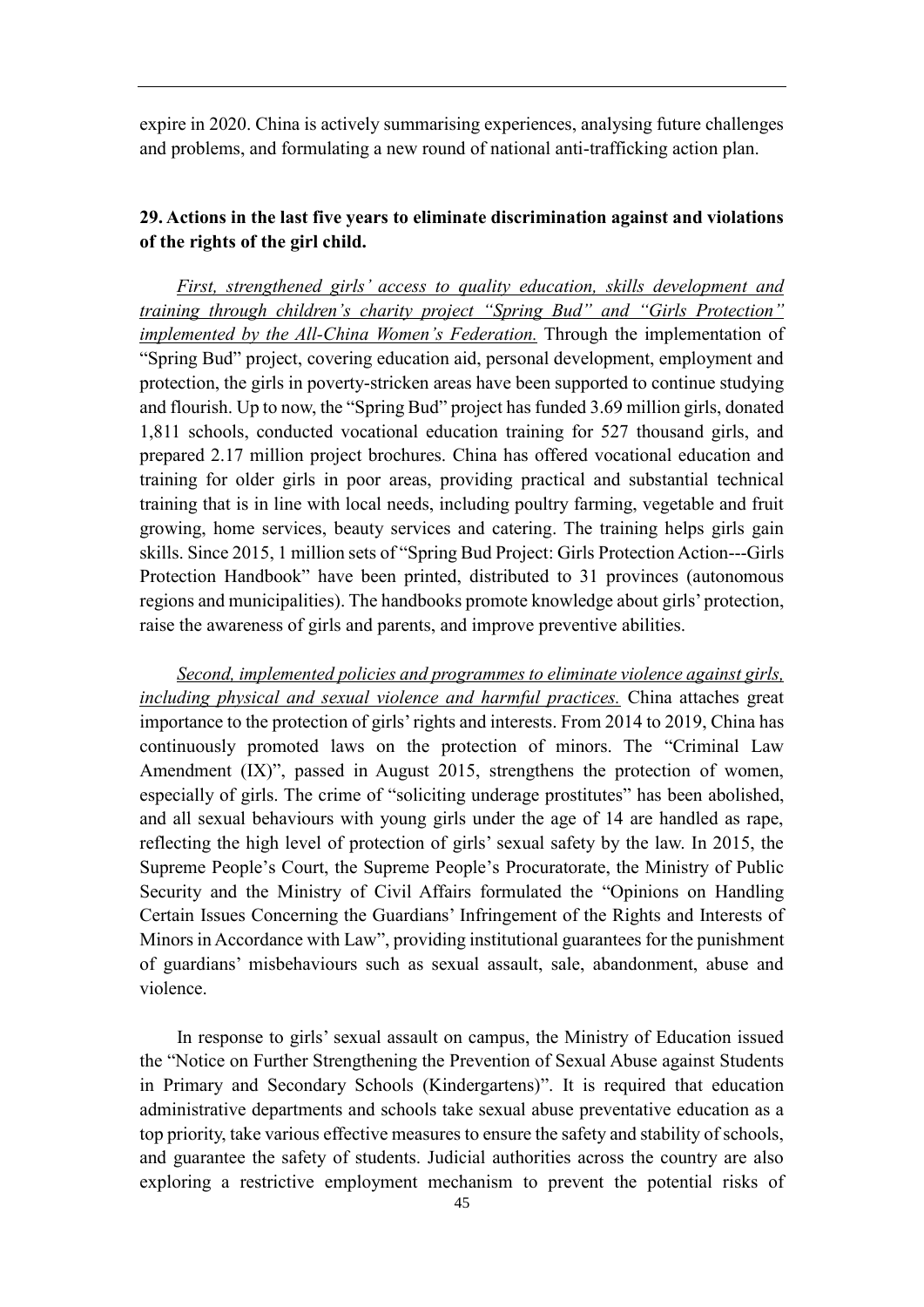violations against girls' rights. For instance, in 2017, the Procuratorate of Cixi City, Zhejiang Province, together with the Court and public security organs, jointly issued the "Measures for the Information Disclosure of Offenders of Sexual Assault on Minors". The Procuratorates of Minhang District, Shanghai took the lead in signing the "Measures for Restricting Employment of Offenders of Sexual Assault (Trial)"; launched China's first "Mechanism for Restricting Employment of Offenders of Sexual Assault"; and established the "Offenders of Sexual Assault Database", enhancing the entry examination of specific industries such as education to protect minors from potential sexual assault.

Also, China has carried out special activities for the protection of girls. In 2013, around 100 female journalists across the country launched the "Girls Protection" public welfare project, together with media units such as People's Daily Online and China Youth Daily. In 2015, "Girls Protection" was upgraded to a special fund, established under the China Foundation of Culture and Arts for Children. "Girls Protection" aims to protect children from sexual abuse by "popularising and enhancing children's preventative awareness". By the end of October 2017, "Girls Protection" has covered 2.1 million students and 450 thousand parents in more than 600 counties of 29 provinces. Millions of netizens have participated in regular online training and lectures on different platforms.

*Third, strengthened cultural advocacy, and promoted girls' awareness of and participation in social, economic and political life.* Party and government departments at all levels, women's federations and other social organisations have actively incorporated gender equality values into textbooks and classes; strengthened gender equality content in curricula and textbooks; and guided students to understand the inequality and its harms still existing in Chinese society. Since 2003, China has launched the "Care for Girls Action", promoting the concept of gender equality in the whole society; educating and guiding the masses to gradually change some traditional values such as "putting men before women" and "carry on one's ancestral line by boys"; guiding local governments to formulate preferential policies and measures for girls; improving girls' living and development environment; and helping girls enjoy basic health and education services.

At the same time, China has severely cracked down on behaviours that are not conducive to the growth of girls and detrimental to the health of girls. Also, China has banned all kinds of "Women's Virtues Class" that imprison or limit women's mind. Nine departments issued the "National Family Education Guiding Outline (Revised)" to guide family education and protect the rights of girls. China relies on nearly 360,000 parent schools in urban and rural communities and more than 180 thousand children's houses to promote the correct concepts of raising, to popularise the knowledge about adolescent education, disease prevention, mental health and safety education, to create a good family environment for girls' healthy growth.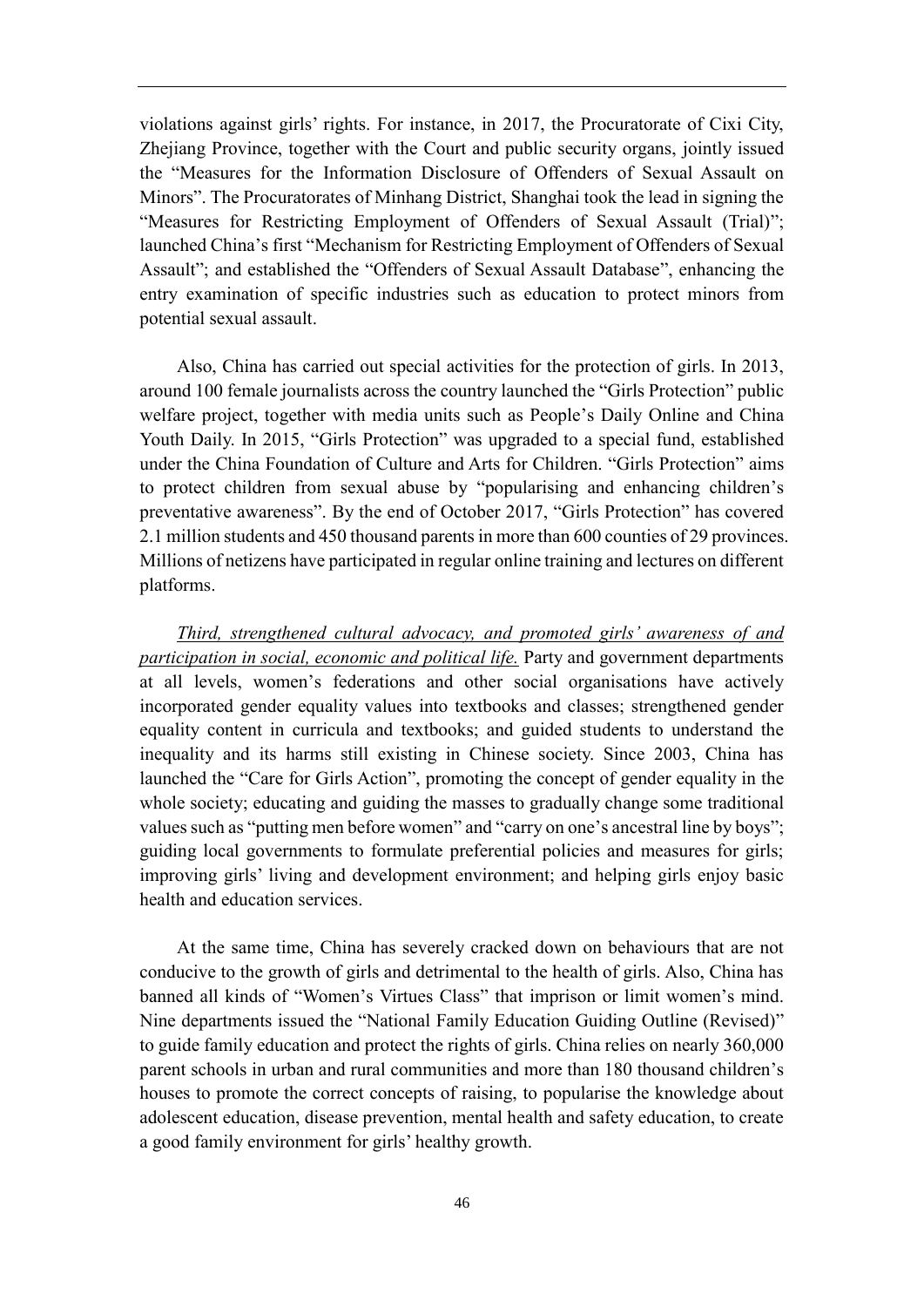#### <span id="page-50-0"></span>**Challenges and Strategies**

*First, be alert of and severely punish the online violations of girls.* As the Internet becomes more and more influential in daily life and the users of social software/games are increasingly younger, online violations of girls, as well as victims of online pornographic images and videos, have occurred frequently. China will formulate special laws to protect the cybersecurity of minors as soon as possible; strengthen multiparty cooperation; establish a mandatory reporting system, an effective sexual harassment prevention system, as well as a restrictive employment system; and enhanced preventative education on sexual assault against girls.

*Second, beware of the erosion of girls' values and spiritual life by vulgar culture.* Through the platforms of school education and mass media, China will deliver the correct values of gender equality to girls, cultivate and enhance the spirit of "selfesteem, self-confidence, independence, and self-reliance". Relevant government departments will strengthen the supervision and management of various training/educational institutions that claim to promote the traditional culture, severely cracking down on various crime violating girls' interests and rights.

#### <span id="page-50-1"></span>**VI. Environmental conservation, protection and rehabilitation**

Promoting gender equality and environmental protection is not only a constitutional requirement but also a basic state policy. In the past five years, these two major development themes have gradually formed a normalised interaction and an institutional intersection. The gender perspective is constantly being reflected in environmental conservation, protection and projects.

#### <span id="page-50-2"></span>**30. Actions in the last five years to integrate gender perspectives and concerns into environmental policies.**

*First, supported women's participation and leadership in environmental and natural resource management and governance.* Women continue to enter the field of environmental protection and have made positive contributions to protecting the ecological environment, coping with climate change, and maintaining energy and resource security. The female members of the Environmental and Resources Protection Committee of the National People's Congress, the female mayors in charge of environmental issues at all levels of government, and female Secretaries for Environment have been increased. As of the end of 2014, the proportion of female cadres in the Ministry of Environmental Protection was 31.2%. The Chinese government supports the Women's Federation to play a role in ecological progress. In 2017, the All-China Women's Federation began to implement the "Women's Action Plan on Village Revitalisation", participating in the ecological progress in rural areas. "To implement Women's Action Plan on Village Revitalisation" was written in the 2018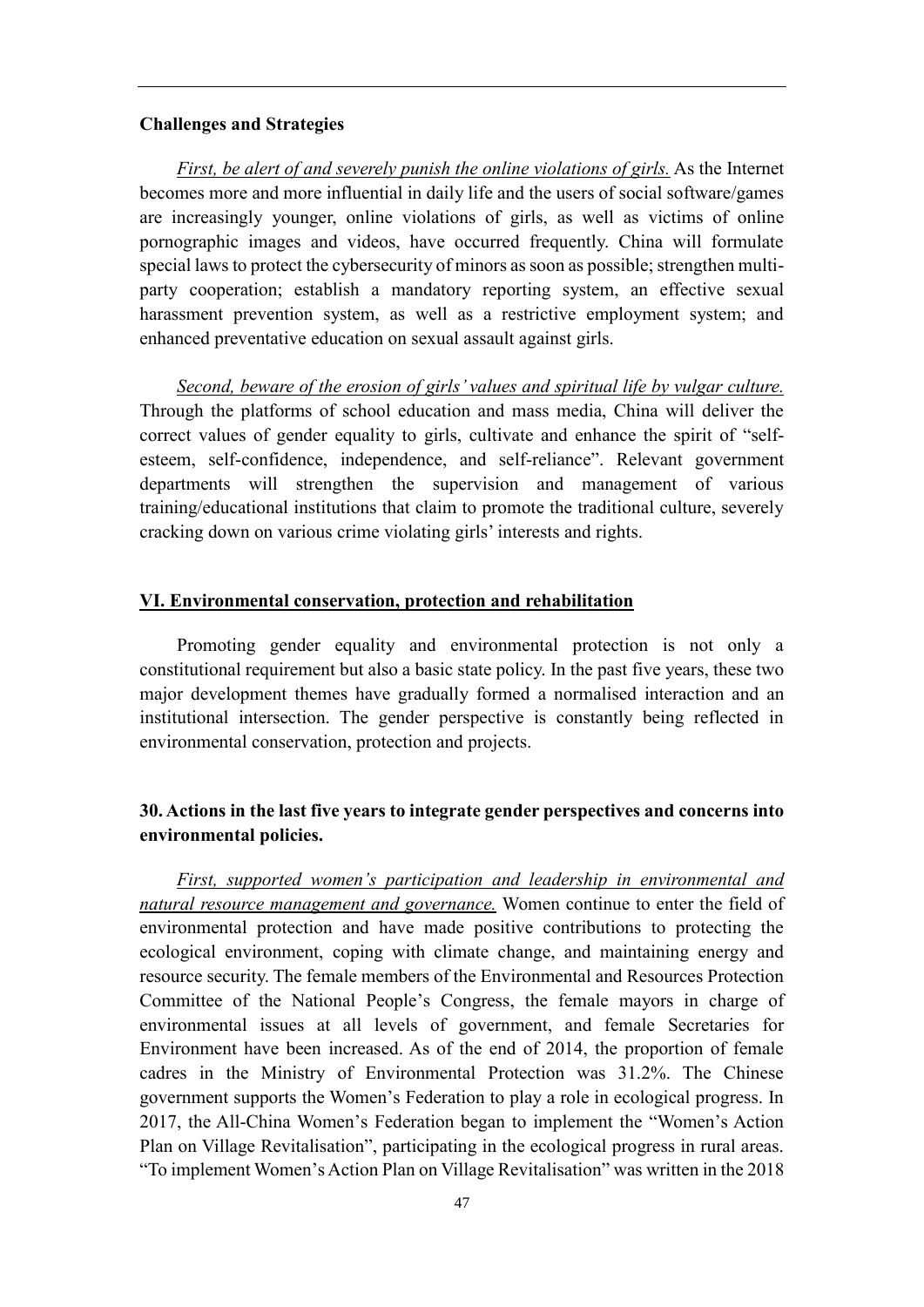China Central Committee Document No.1 "Opinions of the CPC Central Committee and the State Council on Implementing the Rural Revitalisation Strategy".

In recent years, the All-China Women's Federation has re-mobilised and redeployed the construction of "Beautiful Homes". In some places, the construction of "Beautiful Homes" acts as an entry/breakthrough point for the "Women's Action Plan on Village Revitalisation". Women have participated in a variety of environmental activities in the principle of achieving shared growth through collaboration. The "Programme for Women's Development (2011-2020)" prioritises "Women and Environment" as one of the seven key areas, including "advocating women to participate in energy conservation, emissions reduction and low carbon living" and "improving women's ability to prevent and cope with disaster risks. The programme not only broadens the environmental issues but also becomes more practical in coping strategies.

*Second, monitored and evaluated the impact of environmental policies and sustainable infrastructure projects on women and girls.* In 2015, the Environmental and Economic Policy Research Centre of the former Ministry of Environmental Protection (now Ministry of Ecology and Environment) carried out the "Study on the Vulnerability to Climate Change with a Gender Perspective" with the support of UN Women's Office in China. In 2016, the results report was released. In 2018, China's high-level advisory body, the Executive Committee of China Council for International Cooperation on Environment and Development, organised a discussion panel on "how to better understand gender issues and gender equality strategies" and "how to ensure they are reflected in research and policy recommendations for the Chinese government". The panel adopted the "Gender Equality Guide". The "2019 Work Plan" of the Council emphasises the mainstreaming of gender issues.

In January 2016, the Ministry of Housing and Urban-Rural Development issued the "Urban Public Toilet Design Standards", increasing the ratio of female toilet seats to male's to 3:2. In areas with a large flow of people, the ratio is 2:1. In 2017, the Shanghai Government published a new version of the "Public Toilet Planning and Design Standards." In addition to the appropriate proportion of male and female toilets seats in accordance with locations and functions, it is required to set up gender-neutral toilets in some places. In the same year, Shanghai built China's first unisex public toilet. At present, all provinces (autonomous regions and municipalities) are revising and improving the "Urban Public Toilet Design Standards" in due course. From 2005 to 2015, China has solved the problem of safe drinking water for 520 million rural residents and 47 million rural school teachers and students. From 2016 to 2018, the water supply for 173 million rural residents has been consolidated and improved. By the end of 2018, the proportion of rural centralised water supply has reached 86%, and the penetration of tap water has reached 81%. In 2017, the penetration of rural hygiene toilets was 81.8%, and 62.7% for non-hazardous hygiene toilets, an increase of 14.4 and 17.7 percentage points over 2010 respectively.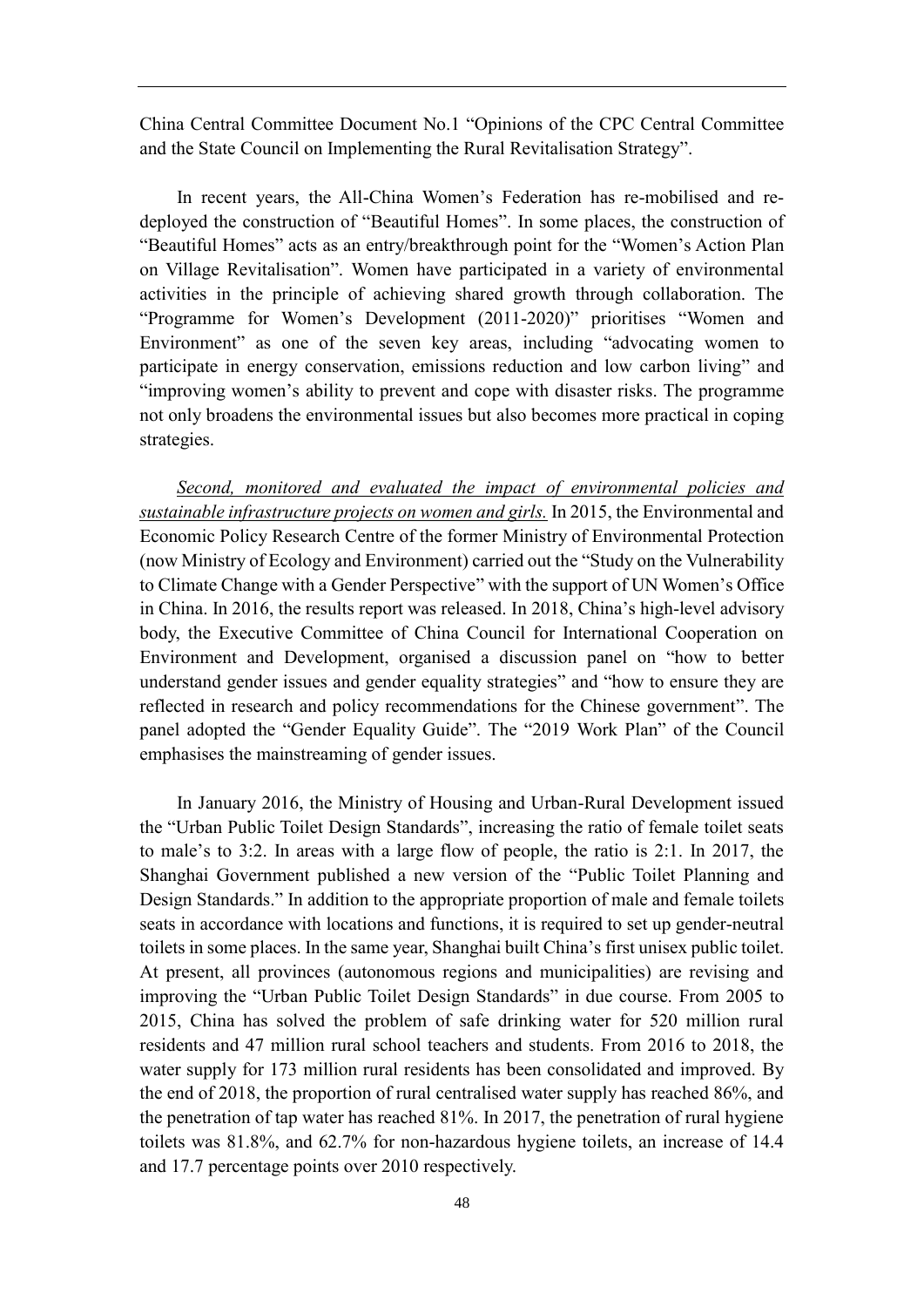*Third, increased women's access to and control over land, water, energy, and other natural resources.* To help women in the western arid regions get rid of serious water shortages, the China Women's Development Foundation has been working on the "Water Cellar for Mothers" project for 18 years. By the end of 2018, a total of 139.6 thousand rainwater collection cellars and 1,846 centralised water supply points have been built in 25 provinces (autonomous regions, municipalities) mainly located in the western part, helping 3.04 million people obtain safe drinking water. The project has gradually expanded to a "1+N" comprehensive development model, with water cellar as the core and integrating biogas, plantation, hygiene, landscape beautification and others.

## <span id="page-52-0"></span>**31. Actions in the last five years to integrate gender perspectives into policies and programmes for disaster risk reduction, climate resilience and mitigation.**

*First, supported women's participation and leadership in disaster risk reduction, climate resilience and mitigation policies, programmes and projects.* China attaches great importance to the team-building of female technical experts and managerial cadres in the field of meteorological forecasting and disaster reduction services. The gender awareness of and women's participation in the climate departments are constantly improving. Women have become a living force in the development of meteorological issues. By the end of 2017, the female staff of the national meteorological department accounted for about 40%, and the female chief forecaster represented nearly 70%. In the leading team of the China Meteorological Administration, there are 2 two female directors. Among more than 2,170 county-level meteorological bureaus, more than 160 are headed by women.

*Second, strengthened the evidence base and raised awareness about the disproportionate vulnerability of women and girls to the impact of environmental degradation and disasters.* The Chinese government attaches importance to statistics on women and other vulnerable groups in disaster reduction. In June 2014, the Ministry of Civil Affairs and the National Committee for Disaster Reduction jointly issued the "Statistical System for Losses in Significant Natural Disasters." In the "Basic Indicator Table", the female population is listed separately. Also, the "Population Having Needs for Transitional Life Assistance", including women and other vulnerable groups, are separately calculated in the "Chart of Persons Affected by Disasters."

*Third, took care of the special needs of women in emergency management of sudden-onset natural disasters.* The Chinese Red Cross and other institutions have increased daily necessities for women, especially sanitary napkins and other women's products, in the reserve and distribution of post-earthquake and post-disaster relief supplies. The China Women's Development Foundation sends special "Mother Parcel" to the disaster areas in the rescue services for natural disasters such as earthquakes. Various measures have been taken to enhance women's ability to cope with climate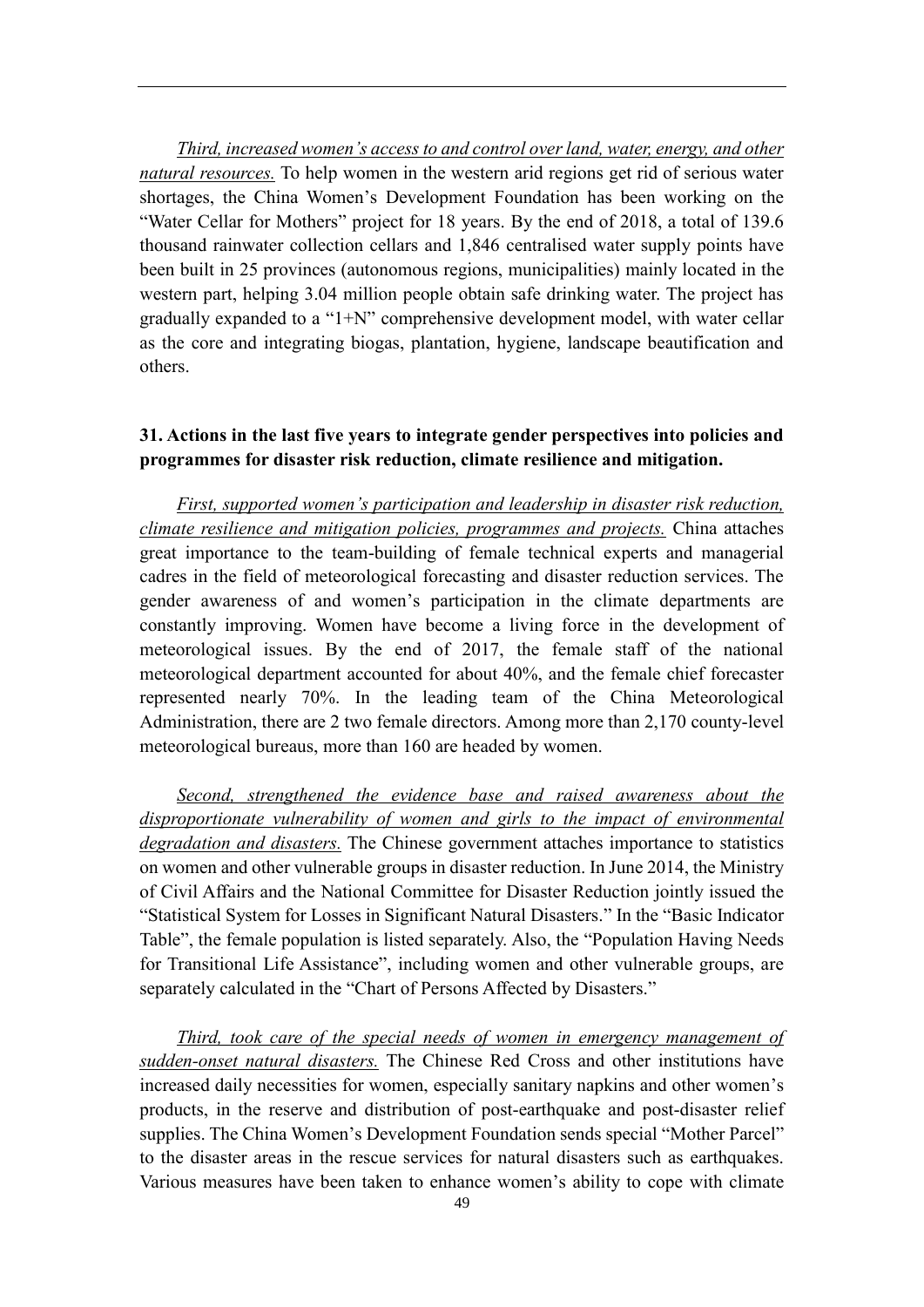change and disasters. In some places. special disaster prevention training targeted on rural women has been organised. The design of teaching materials and cases tries to be concise and understandable, in line with women's needs in production and daily life.

#### <span id="page-53-0"></span>**Challenges and Strategies**

At present, there are still many "blind spots" in promoting gender mainstreaming in environmental policies and practices. Environmental legislation and policies do not often touch on gender equality and women's empowerment. The constraints of environmental systems make daily practices unsatisfactory. In order to better implement the 2030 Agenda for Sustainable Development and to achieve a "win-win" between gender equality and environmental protection, the following recommendations are put forward:

*First, incorporate a gender perspective in environmental legislation and policies development.* In legislation and policies development, potential policy barriers to gender mainstreaming should be identified. Also, social awareness among policy/decision-makers should be enhanced.

*Second, further safeguard the rights of women and other beneficiaries to participate in environmental decision-making.* In environmental protection and ecological progress, the assessment of impacts on gender equality should be carried out. China will improve the gender awareness and capacity building of personnel in relevant fields, including financial support.

*Third, further strengthen the collection, analysis and use of gender statistics in the environmental field.*

#### <span id="page-53-1"></span>**Section Three: National institutions and processes**

China attaches great importance to promoting gender equality and women's development; continuously improves and innovates the national mechanism for women's advancement; integrates various social resource; actively implements the global strategy of "gender mainstreaming" proposed in the "Beijing Declaration and Platform for Action"; and accelerates the progress towards gender equality and women's development in China.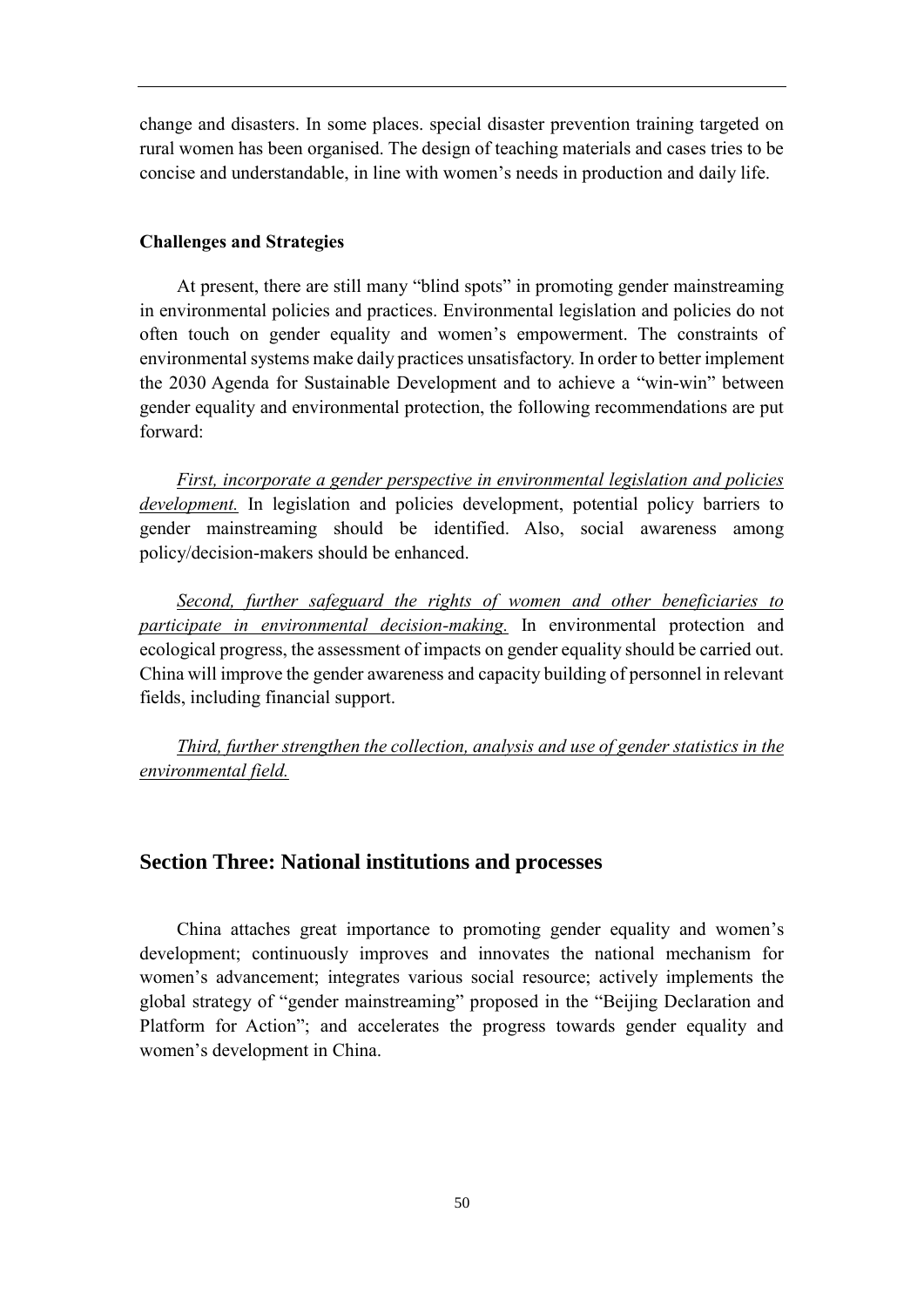## <span id="page-54-0"></span>**32. What is your country's current national machinery for gender equality and the empowerment of women? Please name it and describe its location within Government.**

China's national institutions to promote gender equality and women's empowerment include the women's working groups of the National People's Congress (NPC) and the Chinese People's Political Consultative Conference (CPPCC), the women's working organisations under the leadership of the State Council, as well as the CPC.

The important roles of the NPC and CPPCC in national legislative decisionmaking and deliberative democracy has determined their significant functions in promoting gender equality and enhancing the national mechanism for women's empowerment. The women's working group of the NPC is the "Trade Union, Youth League and Women's Federation Office" under the "Supervisory and Judicial Affairs Committee." The office mainly reviews the legislation; organised the enforcement check on the "Law on the Protection of Rights and Interests of Women" and other relevant laws; regularly listens to reports of the Commissions and relevant departments on gender equality; conducted researches on relevant issues; promotes gender equality and protects women's rights and interests.

The "Subcommittee of Social and Legal Affairs" of the CPPCC has established the working group on women and children. The working group advises on the difficulties in the development of women and girls; actively puts forwards proposals for promoting gender equality and women's development; conducts researches and holds discussions on relevant proposals through sector groups of the All-China Women's Federation; and supervises and inspects government's work.

The State Council Working Committee on Women and Children is a specialised agency of the Chinese government responsible for women and children affairs. The committee is composed of 35 member units including the Publicity Department of the CPC Central Committee, the Ministry of Foreign Affairs, the National Development and Reform Commission, the Ministry of Finance, the Ministry of Health, the Ministry of Education and the All-China Women's Federation. The Committee is responsible for coordinating and promoting the relevant government departments to implement the relevant targets and responsibilities set by the "Programme for Women's Development"; fulfilling the duties of protecting women's legitimate rights and interests; solving outstanding problems concerning women's development in the working fields; providing necessary human/financial/material resources for women's development tasks; and guiding, supervising and inspecting the working committees on women and children of provinces/autonomous regions/municipalities/Xinjiang Production and Construction Corps. All province/city/county governments across the country have established corresponding working institutions. The committees at different levels have set up offices responsible for daily work.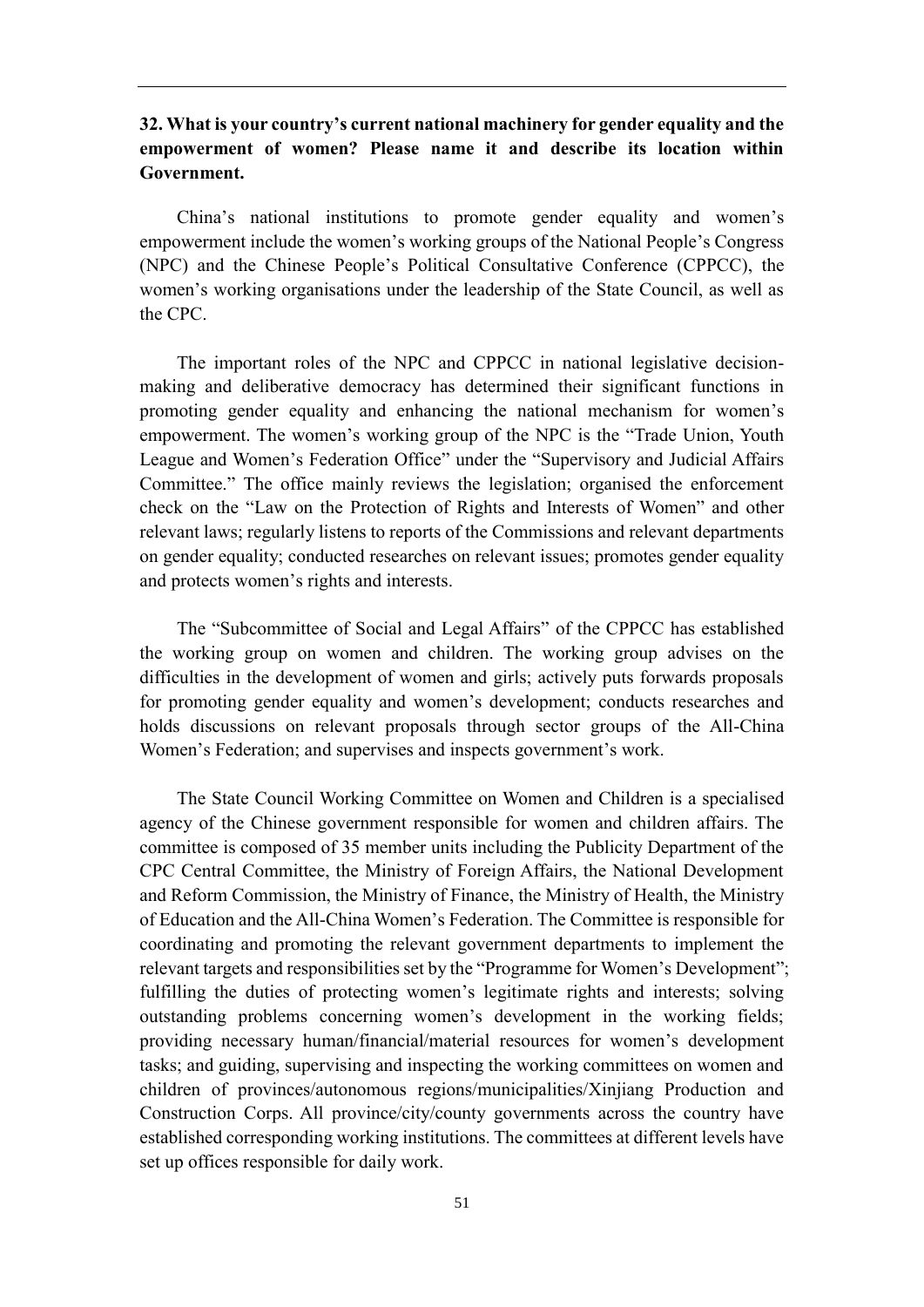The All-China Women's Federation is a mass organisation consisted of women from all walks of life for further liberation and development; a people's group under the leadership of the CPC; a bridge between the party/government and women; and an important social pillar of the state regime. At present, an organisational system has been established, including six levels (all-china, province/autonomous regions/municipalities, cities/prefectures, counties/districts, townships/sub-districts, and villages/communities) and several member institutions. The coverage of women's organisation continues to expand to new fields/formats/classes/groups. In accordance with the statute, the Women's Federation focuses on the overall situation of the Party and the country in different periods; extensively publicises the Party's theory, line, principles and policies; unites and guides women to firmly follow the path of socialist women's advancement with Chinese characteristics; gives full play to its unique role in social and family life; and makes contributions to the cause of socialist modernisation with Chinese characteristics.

The All-China Women's Federation took the lead in setting up the leading groups of activities such as "Learn Knowledge and Skills, Compete for Performance and Contributions" and "Women Pacesetter"; establishing the coordination group of "Fivevirtue Family Development (law-abiding/diligent study/family planning/domestic harmony/industrious and thrifty management of the household)"; building the coordination mechanism for safeguarding the rights of women and children, as well as creating harmonious families. As a member unit, the Federation participates in the work of the "Central Leading Group for Rural Work", the "Central Spiritual Civilisation Construction Guiding Committee", the "Coordination Group for Popularisation and Obedience of the Law" in the "Central Committee for Comprehensive Rule the Country by Law", and the "State Council Leading Group of Poverty Alleviation and Development." The Federation reflects women's interests and represents women to participate in the democratic decision-making/management/supervision of state/social affairs.

In the new era, the Women's Federation further maintains and enhances its political advancement and its role as a mass organisation though reform and innovation; fully plays the role of a reliable and powerful assistant for women affairs; consolidates women with the common ideal of socialism with Chinese characteristics; contacts and serves women as the main tasks; establishes a long-term mechanism for direct contacting and serving women; strives to consolidate and expand the Party's class/female mass foundation; leads other women's organisations to serve women; and promotes gender equality and women's development.

The Women Workers Committee of the All-China Federation of Trade Unions is a female employees' organisation that guarantees the rights and interests of women workers and promotes gender equality. As the office of the Women Workers Committee, the Department of Women Workers of the All-China Federation of Trade Unions is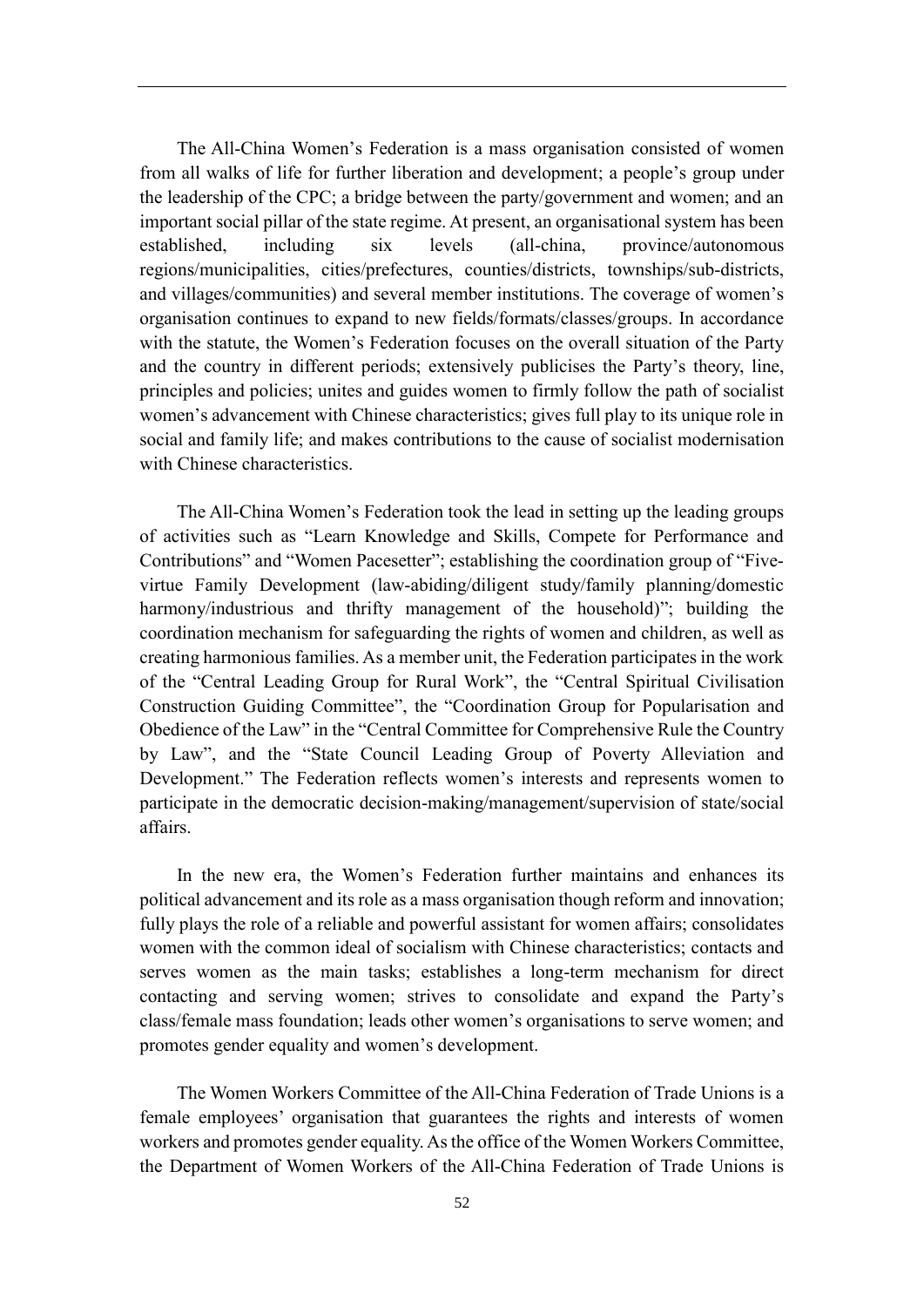responsible for promoting the implementation of the basic state policy of gender equality in the field of labour, expressing and safeguarding the legitimate rights and special interests of women workers.

#### <span id="page-56-0"></span>**33. Is the head of the national machinery a member of the institutional process for SDG implementation?**

In order to promote the implementation of the 2030 Agenda for Sustainable Development, China has established an inter-ministerial coordination mechanism consisted of 45 government departments. The State Council Working Committee on Women and Children, the National Health Commission and the All-China Women's Federation are member units of this mechanism. The persons in charge of the abovementioned institutions are also members of the inter-ministerial coordination mechanism. In addition, more than two-thirds member units of the State Council Working Committee on Women and Children are also parts of the mechanism, the same for the members.

## <span id="page-56-1"></span>**34. Are there formal mechanisms in place for different stakeholders to participate in the implementation and monitoring of the Beijing Declaration and Platform for Action and the 2030 Agenda for Sustainable Development?**

The formal mechanism in the implementation and monitoring of the Beijing Declaration and Platform for Action and the 2030 Agenda for Sustainable Development is the State Council Working Committee on Women and Children. The Committee actively engages women's rights organisations and experts from academia/think tanks to participate in relevant work.

a) Which of the following stakeholders participate formally in national coordination mechanisms established to contribute to the implementation of the Beijing Declaration and Platform for Action and the 2030 Agenda for Sustainable Development?

The members of the State Council Working Committee on Women and Children such as the All-China Federation of Trade Union, the All-China Women's Federation, and the China Disabled Persons' Federation represent and protect the interests of women. Government departments such as the Ministry of Education, the Ministry of Human Resources and Social Security, the National Health Commission and the National Bureau of Statistics, as the main departments responsible for implementing the main goals related to women's development, directly participate in the implementation and monitoring of the Beijing Declaration. The State Council Working Committee on Women and Children, the National Health Commission, the All-China Federation of Trade Union, the All-China Women's Federation, and other member units of the State Council Working Committee on Women and Children participating in the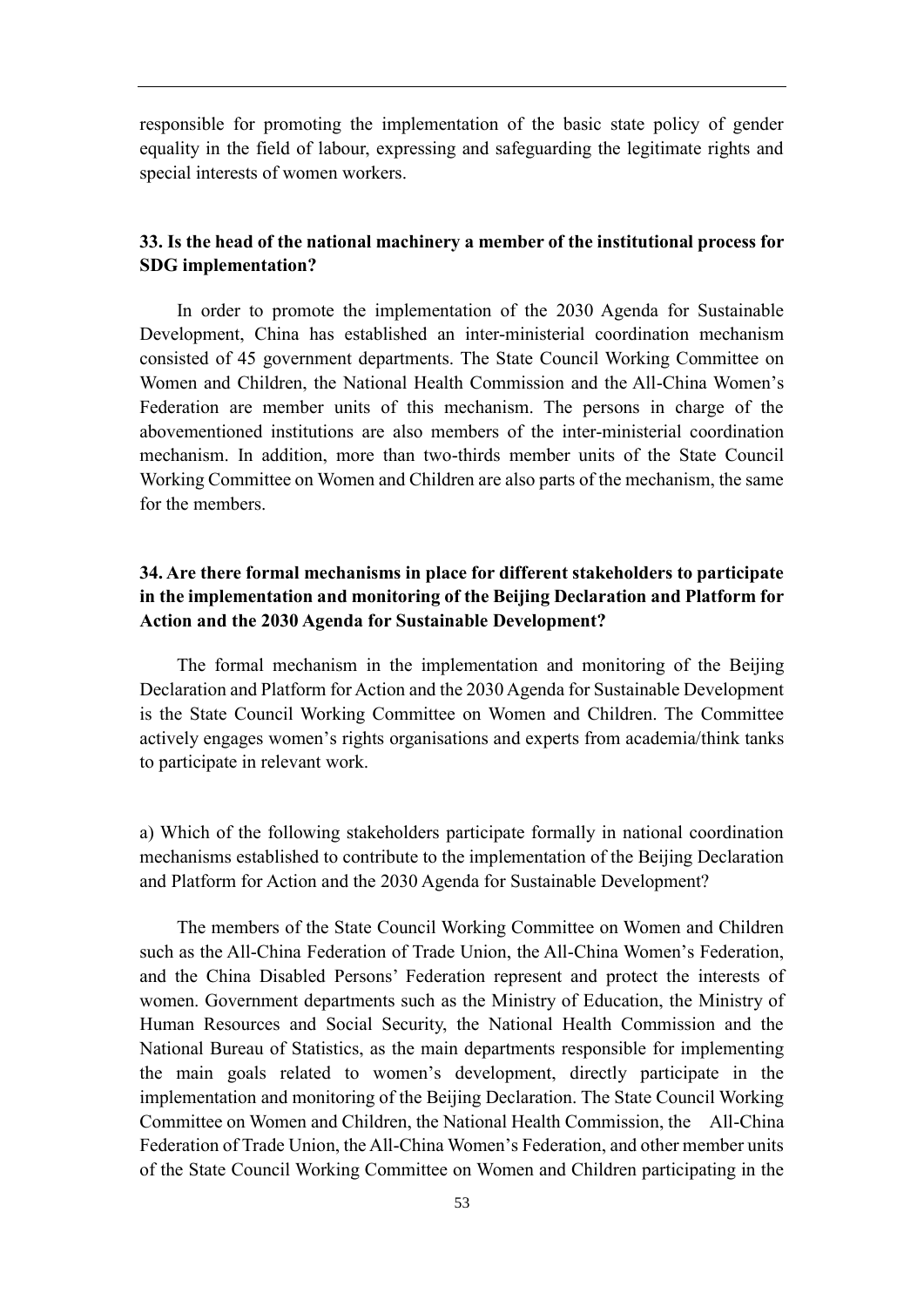inter-ministerial coordination mechanism for the 2030 Agenda for Sustainable Development, actively promote the participation of stakeholders in the implementation of the 2030 Agenda.

b) Do you have mechanisms in place to ensure that women and girls from marginalised groups can participate and that their concerns are reflected in these processes?

China respects and guarantees the rights and interests of marginalised groups and prioritises women and girls in a series of special mechanisms. First, set quotas for seats in political institutions. All ethnic minorities should have appropriate numbers of representatives in the National People's Congress, including female representatives. They exercise their rights in national legislative activities and submit proposals on issues of concern. The female members of the CPPCC come from democratic parties, non-parties and ethnic minorities. They participate in multi-party cooperation and political consultation and submit proposals on issues of concern.

Second, pay attention to the special livelihood needs of women and girls in difficulties. In major strategies of poverty alleviation, women and girls are key targets. China pays particular attention to helping people increase confidence in their own abilities to lift themselves out of poverty and get access to education/training. Through targeted measures such as entrepreneurship and employment, asset income, health promotion, education and training, ecological progress, and life support, all women and girls are supported to get rid of poverty. Third, continuously improve the rights and interests of women and girls with disabilities. China comprehensively promotes the participation of the disabled women in economic and social development, ensures that the protection policies and care actions are in place, and guarantees the equal sharing of economic/social development outcomes.

c) Please describe how stakeholders have contributed to the preparation of the present national report.

The State Council Working Committee on Women and Children has worked closely with mass organisations such as the All-China Women's Federation in preparing the national reports, engaging them to participate in writing and providing data/opinions/suggestions. Experts and scholars from Women's Studies Institute of China, China Women's University, Peking University, Beijing Normal University, Communication University of China, Capital University of Economics and Business and Chinese Academy of Labour and Social Security have directly participated in the writing of relevant parts of the report and provided references.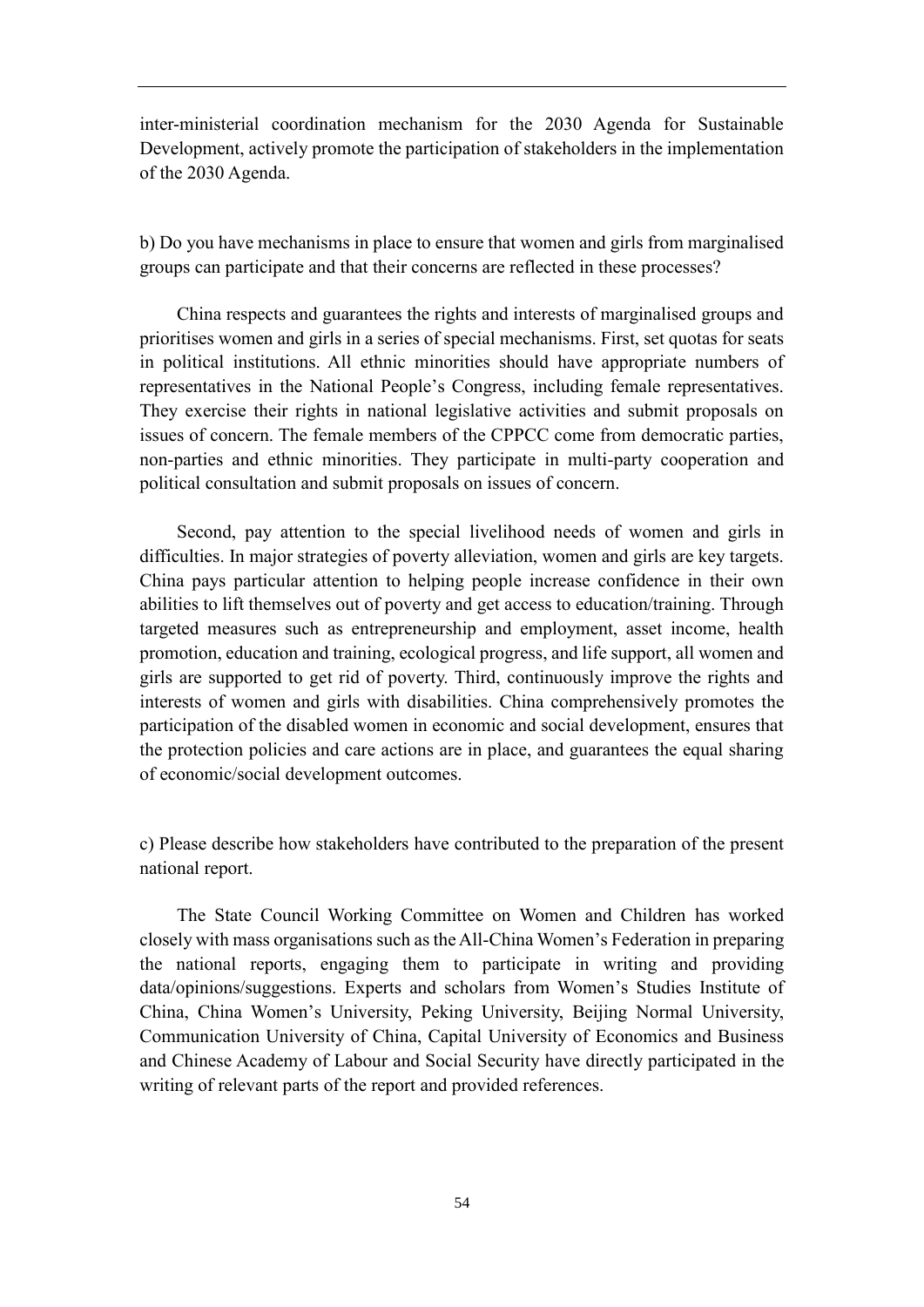#### <span id="page-58-0"></span>**35. Is gender equality and the empowerment of all women and girls included as a key priority in the national plan/ strategy for SDG implementation?**

In September 2016, the "China's National Plan on Implementation of the 2030 Agenda for Sustainable Development" was released, detailing the specific plan on implementing 17 sustainable development goals and 169 targets. Issues related to women and girls' empowerment are all listed as priorities. In the aspect of poverty alleviation, it is required to formulate and improve laws and policies to ensure women's equal participation in economic development; to ensure women's equal access to economic resources and effective services; and to ensure that women enjoy equal contracted land use rights, homestead use rights and collective income sharing rights. In the elimination of malnutrition, it is required to provide nutrition guidance and intervention for adolescent girls, pregnant and lactating women and elderly women. In terms of maternal mortality, the goal to reduce the rate to 18/100,000 by 2020 and 12/100,000 by 2030 has been set. In the aspect of gender equality education, it is required that the principle and concept of gender equality are fully reflected in the standards and teaching processes of all levels of education. In terms of women's employment, the "Employment Promotion Law" is required to be implemented and effective policy measures on women's employment are expected to be formulated.

The national plan breakdowns nine targets of Goal 5 "Achieve gender equality and empower all women and girls", emphasising adherence to the basic state policy of gender equality and eliminating all forms of discrimination and prejudice against women and girls. The plan prevents and stops all forms of violence against women and girls; prohibits child marriage and interference in the freedom of marriage; promotes women's employment and entrepreneurship, develops childcare services and advocates the joint family responsibilities of men and women; formulates and improves relevant regulations and laws promoting women's participation in decision-making and management, enhances the training and selection of female cadres, and increases the proportion of women in grassroots self-governing organisations such neighbourhood/village committees; improves the maternity insurance system and reproductive health services; enhances women's capacity in various technical skills such as information and communication; and constantly improves the legal system that guarantees the rights and interests of women and children.

China has coordinated the implementation of the national plan and comprehensively deployed tasks in seven aspects, including strategies integration, institutional guarantee, social mobilisation, resources investment, risk management, international cooperation, and supervision and evaluation. China has developed a task division plan, assigning each target to a specific responsible department and promoting gender equality and women's development in a step-by-step/cooperative manner.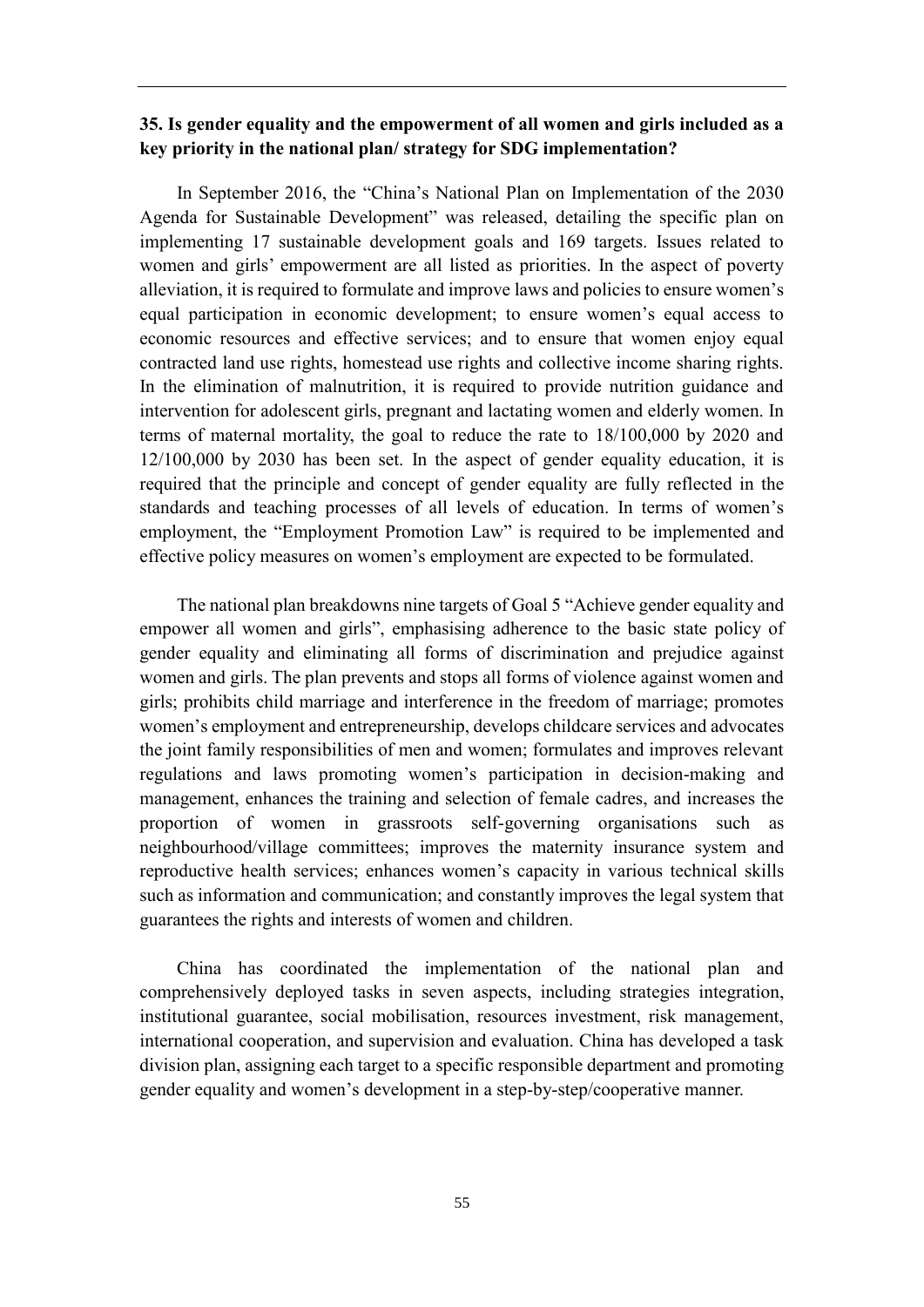#### <span id="page-59-0"></span>**Section Four: Data and statistics**

China's gender statistics are centred on the "Programme for Women's Development", with the "Departmental Comprehensive Statistical Reporting System" of the National Bureau of Statistics as the starting point; with statistical products as carriers, such as the "Statistics on Women and Children in China", the "Women and Men in China" and the "Statistics Monitoring Report on China Women's Development"; with the "Chinese Women Social Status Survey", the "Time Use Survey" and relevant international cooperation projects as important supplements. A gender statistics work system across departments has been formed. Since 2014, gender-specific indicators such as employment, unemployment and labour security have been further improved; gender-specific data have been collected regularly; relevant indicators have increased by more than 10% annually; gender statistics publications have been published regularly or irregularly; and the National Bureau of Statistics has added gender statistics to its visual products.

## <span id="page-59-1"></span>**36. What are the top three areas in which your country has made most progress over the past five years when it comes to gender statistics at the national level?**

*First, conducted new surveys to produce national baseline information on specialised topics.* In 2018, the National Bureau of Statistics organised the second "National Time Use Survey", covering 11 provinces (municipalities). Relying on a national unified survey sample of household income and expenditure, more than 20,000 households with nearly 50,000 people were interviewed. The Survey objectively reflects people's life pattern and quality of life form the perspective of time use. It is an important means to analyse and evaluate social progress, gender and development, as well as the improvement of people's livelihood. Compared with the first survey in 2008, the second survey obtained more detailed data on time use of Chinese citizens. It provides a reliable basis for comprehensively reflecting the living conditions of Chinese residents and making international comparison; provides a relatively complete data supplement for gender statistics of "Programmes for Women's Development"; addresses the data gap concerning time use by sex; improves the overall level of social statistics at the national level; and provides conditions for international cooperation in social statistics.

*Second, produced knowledge products on gender statistics.* The National Bureau of Statistics, UNFPA and UNICEF have been implementing joint data projects for many years and have been working on creating easy-to-understand products on gender statistics. The jointly edited "China Children's Development Indicators Atlas (2014)" and "2015 China Children's Population Status- Facts and Data" published in 2017 are rich in content and gender statistics analysis. A multi-angle comparative analysis of gender differences in children has been conducted, including education and children's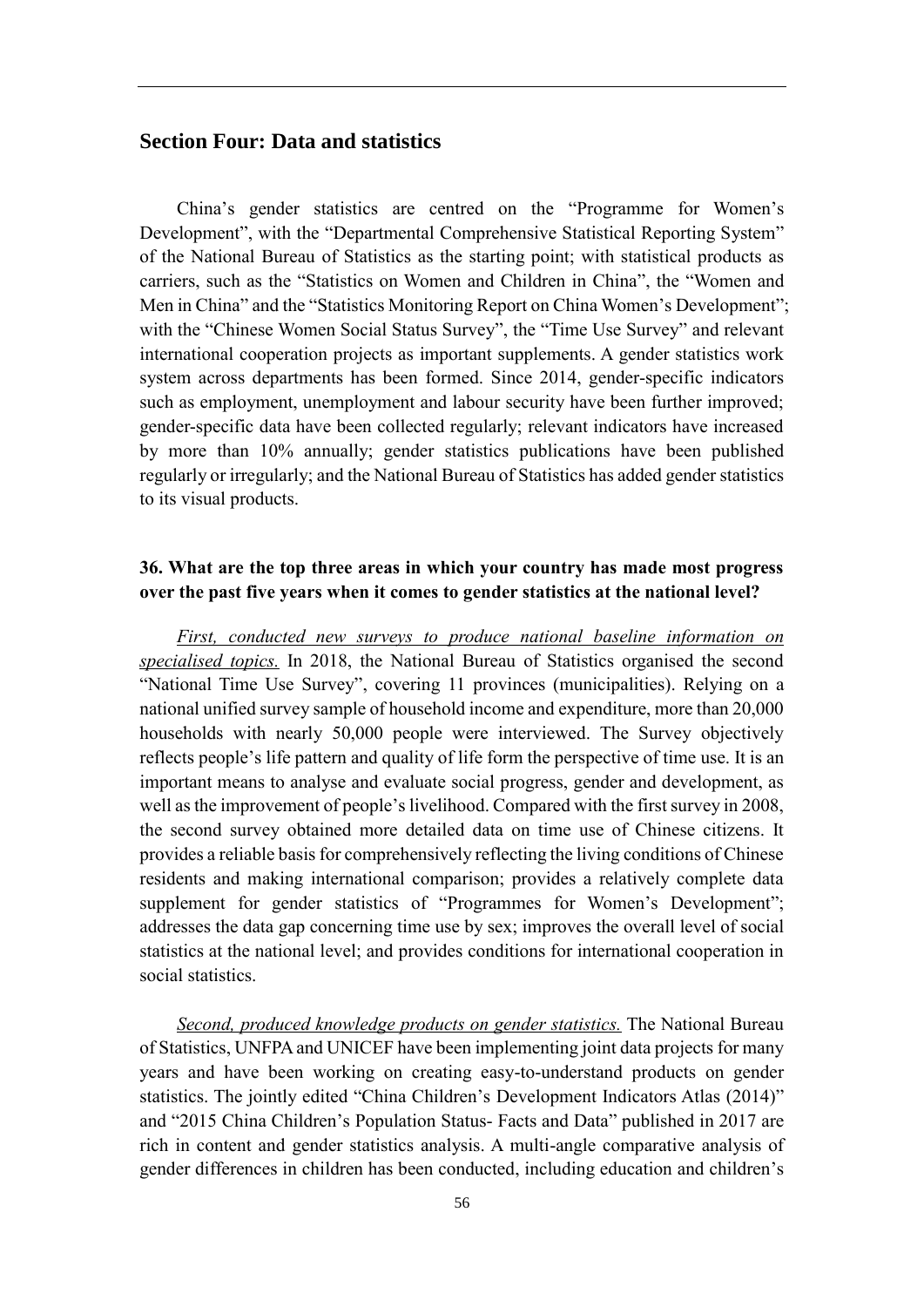development, maternal and infant health care, national immunisation programme, nutrition, and the impact of population movements on children. The analysis is easy for the public to understand and disseminate.

*Third, developed a centralised web-based database and/or dashboard on gender statistics.* Based on the multi-sectoral statistical annual report, the National Bureau of Statistics has developed a comprehensive statistical database of social science, including gender statistics. The database is continuously revised and improved annually on the basis of full consultation of various departments' opinions and suggestions. At present, all statistical reports are published on a unified platform at a unified time with a unified format, realising the multi-department sharing. In 2015, the State Council Working Committee on Persons with Disabilities organised a special survey on the status and needs of basic services for disabled persons. Since 2016, the data has been continuously updated every year. The update work targets on persons holding the Disability Certificate, the main development projects for people with disabilities, and the basic public service facilities of all villages (communities) across the country. All data analysis is disaggregated by sex. Through the 2015 special survey and the dynamic update of information from 2016 to 2018, the status and needs of basic services for disabled people by sex are well explored.

## <span id="page-60-0"></span>**37. Out of the following which are your country's top three priorities for strengthening national gender statistics over the next five years?**

*First, conduct of new surveys to produce national baseline information on specialised topics.* The National Bureau of Statistics plans to continue the "Time Use Survey" sometime in the future, to make up for the lack of data and to narrow the gap in gender statistics. Also, through the multi-department cooperation, the Bureau will develop the statistical analysis of the survey by sex, and produce relevant knowledge products. Also, China conducts a survey on the social status of Chinese women every ten years. In 2020, the All-China Women's Federation and the National Bureau of Statistics will jointly organise the fourth national survey on women's social status, covering education, economy, social security, political participation, marriage and family, health, lifestyle, law and human rights, and gender conceptions. The survey will comprehensively reflect the new changes in the social status of women, as well as obtain a large number of gender-disaggregated statistics. It is an important supplement to Chinese government statistics.

*Second, greater utilisation and/or improvement of administrative-based or alternative data sources to address gender data gaps.* China will actively explore and study the use of departmental administrative records/big data; continuously expand the sources of gender statistics; improve the quality of gender statistics; continuously promote the improvement and use of comprehensive statistical databases; integrate data collection, review, collation, preservation and utilisation through informationisation and platform; improve the standardisation of gender statistics, enhance the efficiency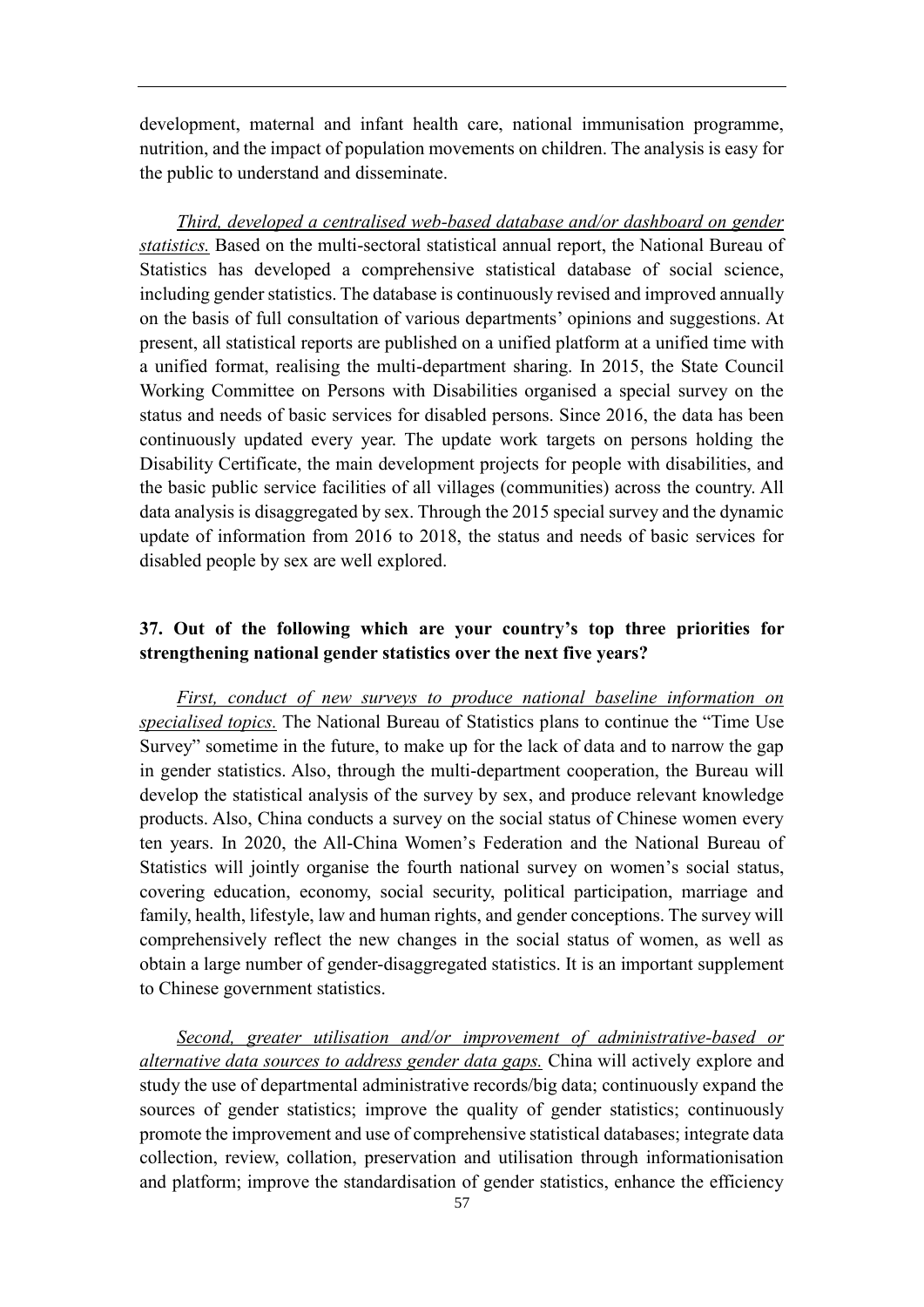of data collation and utilisation; explore new ways to publish data; and establish new channels to collect feedback.

*Third, production of knowledge products on gender statistics.* China will continue to edit and publish knowledge products on gender statistics. Since 1995, the National Bureau of Statistic has edited and published five gender statistics publications "Women and Men in China-Facts and Statistics", and is currently editing the sixth. Also, China will continue to edit the "Statistics on Women and Children in China" published annually, providing the latest gender statistics to relevant government departments, women's organisations, gender research institutions and the public. Some local statistical bureaus have also published provincial gender statistics in succession.

In the next five years, through the analysis and application of advanced big data, China will analyse/apply/study/develop data disaggregated by sex, age, and disability, promoting the scientific management of data on persons with disabilities, supporting decision-making, and realising targeted support for disabled people.

#### <span id="page-61-0"></span>**38. Have you defined a national set of indicators for monitoring progress on the SDGs?**

The Chinese government has actively promoted the implementation of the 2030 Agenda for Sustainable Development and established the inter-ministerial coordination mechanism led by the Ministry of Foreign Affairs. The "China's National Plan on Implementation of the 2030 Agenda for Sustainable Development" defines the division of tasks among various departments. The National Bureau of Statistics attaches great importance to and actively participate in the formulation and implementation of the SDGs indicators and plays a central coordinating role in the follow-up monitoring and evaluation of China's sustainable development agenda.

The National Bureau of Statistics has established a working group on SDGs indicators, composed of relevant units of the Bureau. The working group has begun to consider the needs of monitoring SDGs in the design of relevant statistical survey systems. The global indicator framework includes not only indicators with wellestablished definitions, methodologies and databases, but also indicators that could well reflect the progress but currently lack methodologies and databases. At present, the National Bureau of Statistics has sorted out and classified the monitoring indicators according to the functions of the departments. The next major task is to study and formulate a statistical monitoring system for SDGs that is suitable for China's national conditions based on the global indicator framework.